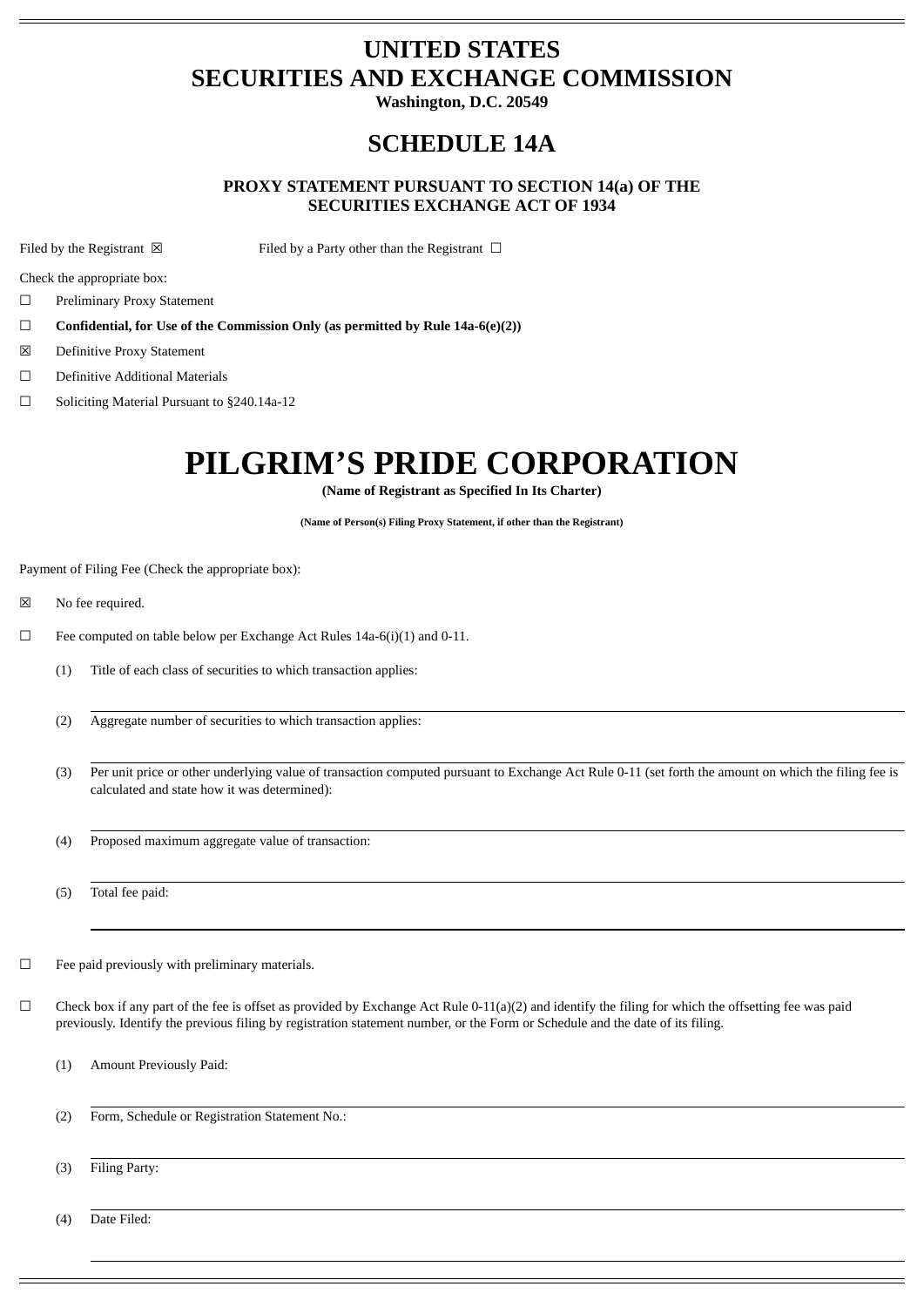## **Pilgrim's Pride Corporation 1770 Promontory Circle Greeley, Colorado 80634**

## **NOTICE OF ANNUAL MEETING OF STOCKHOLDERS**

## **To Be Held April 29, 2011**

The annual meeting of stockholders of Pilgrim's Pride Corporation will be held at the Grand Hyatt New York, at 109 East 42<sup>nd</sup> Street, New York, New York, on Friday, April 29, 2011, at 11:00 a.m., local time, to consider and vote on the following matters:

- 1. To elect six JBS Directors for the ensuing year;
- 2. To elect two Equity Directors and the Founder Director for the ensuing year;
- 3. To conduct a stockholder advisory vote on executive compensation;
- 4. To conduct a stockholder advisory vote on the frequency of advisory voting to approve executive compensation;
- 5. To ratify the appointment of Ernst & Young LLP as our independent registered public accounting firm for the fiscal year ending December 25, 2011; and
- 6. To transact such other business as may properly be brought before the meeting or any adjournment thereof.

No other matters are expected to be voted on at the annual meeting.

The Board of Directors has fixed the close of business on March 21, 2011, as the record date for determining stockholders entitled to notice of, and to vote at, the annual meeting. If you owned shares of our common stock at the close of business on that date, you are cordially invited to attend the annual meeting. Whether or not you plan to attend the annual meeting, please vote at your earliest convenience. Most stockholders have three options for submitting their votes prior to the meeting:

- (1) via the internet;
- (2) by phone; or
- (3) by mail.

Please refer to the specific instructions set forth on the enclosed proxy card.

Admission to the annual meeting will be limited to our stockholders, proxy holders and invited guests. If you are a stockholder of record, please bring photo identification to the annual meeting. If you hold shares through a bank, broker or other third party, please bring photo identification and a current brokerage statement.

 WILLIAM W. LOVETTE Greeley, Colorado *President and* March 25, 2011 *Chief Executive Officer*

## **YOUR VOTE IS IMPORTANT!**

## **PLEASE SIGN AND RETURN THE ACCOMPANYING PROXY OR VOTE YOUR SHARES ON THE INTERNET OR BY TELEPHONE BY FOLLOWING THE INSTRUCTIONS ON THE PROXY CARD**

**IMPORTANT NOTICE REGARDING THE AVAILABILITY OF PROXY MATERIALS FOR THE STOCKHOLDER MEETING TO BE HELD ON APRIL 29, 2011**: **The Proxy Statement and the 2010 Annual Report on Form 10-K are available at www.envisionreports.com/PPC**. **Enter the 12-digit control number located on the proxy card and click "View 2011 Stockholder Material."**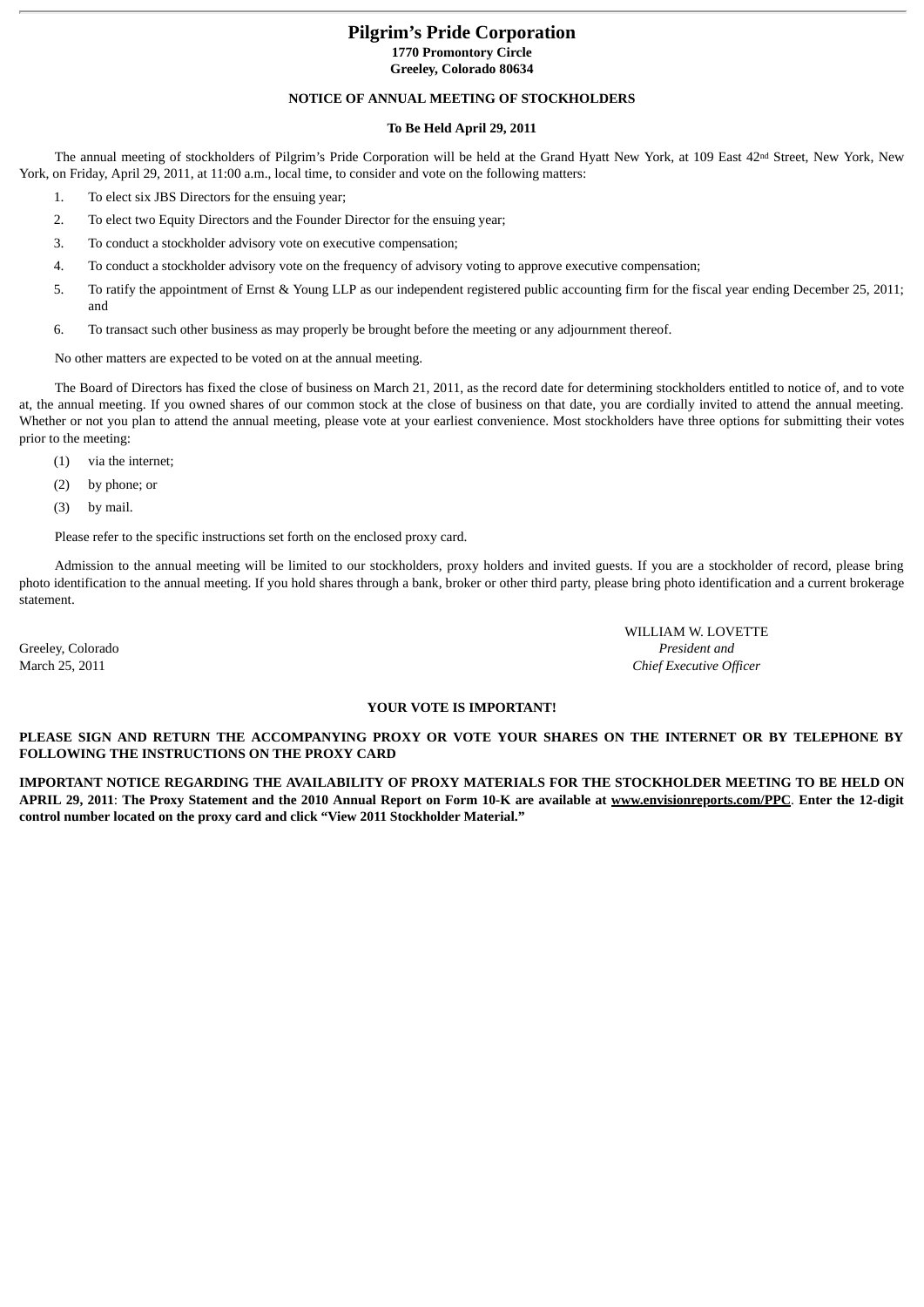## **Pilgrim's Pride Corporation**

**1770 Promontory Circle Greeley, Colorado 80634**

#### **PROXY STATEMENT**

## **GENERAL INFORMATION**

#### **Why did I receive this proxy statement?**

The Board of Directors (the "Board of Directors" or the "Board") of Pilgrim's Pride Corporation is soliciting stockholder proxies for use at our annual meeting of stockholders to be held at the Grand Hyatt New York, at 109 East 42<sup>nd</sup> Street, New York, New York, on Friday, April 29, 2011, at 11:00 a.m., local time, and any adjournments thereof (the "Annual Meeting" or the "meeting"). This proxy statement, the accompanying proxy card and the annual report to stockholders of Pilgrim's Pride Corporation are being mailed on or about March 30, 2011. Throughout this proxy statement, we will refer to Pilgrim's Pride Corporation as "Pilgrim's Pride," "Pilgrim's," "PPC," "we," "us" or the "Company."

## **What is the record date for the Annual Meeting and why is it important?**

The Board of Directors has fixed March 21, 2011 as the record date for determining stockholders who are entitled to vote at the Annual Meeting (the "record date"). At the close of business on the record date, Pilgrim's Pride had 214,481,914 shares of common stock, par value \$0.01 per share, issued and outstanding.

#### **What is the difference between holding shares as a stockholder of record and as a beneficial owner?**

Most stockholders of Pilgrim's Pride hold their shares through a broker, bank or other nominee, rather than directly in their own name. As summarized below, there are some distinctions between shares held of record and those owned beneficially.

*Stockholders of Record*: If your shares are registered directly in your name with our transfer agent, you are considered the stockholder of record with respect to those shares. As the stockholder of record, you have the right to vote in person at the meeting.

*Beneficial Owner:* If your shares are held in a stock brokerage account or by a bank or other nominee, you are considered the beneficial owner of shares held in "street name." As the beneficial owner, you have the right to direct your broker on how to yote your shares, and you are also invited to attend the meeting. Since you are not the stockholder of record, however, you may not vote your shares in person at the meeting unless you obtain a signed proxy from the holder of record giving you the right to vote the shares.

#### **What is a proxy?**

A proxy is your legal designation of another person (the "proxy") to vote on your behalf. By completing and returning the enclosed proxy card, you are giving the proxies appointed by the Board and identified on the proxy card the authority to vote your shares in the manner you indicate on your proxy card.

#### **What if I receive more than one proxy card?**

You will receive multiple proxy cards if you hold shares of our common stock in different ways (e.g., joint tenancy, trusts, custodial accounts) or in multiple accounts. If your shares are held in "street name" (i.e., by a broker, bank or other nominee), you will receive your proxy card or voting information from your nominee, and you must return your voting instructions to that nominee. You should complete, sign and return each proxy card you receive or submit your voting instructions for each proxy card.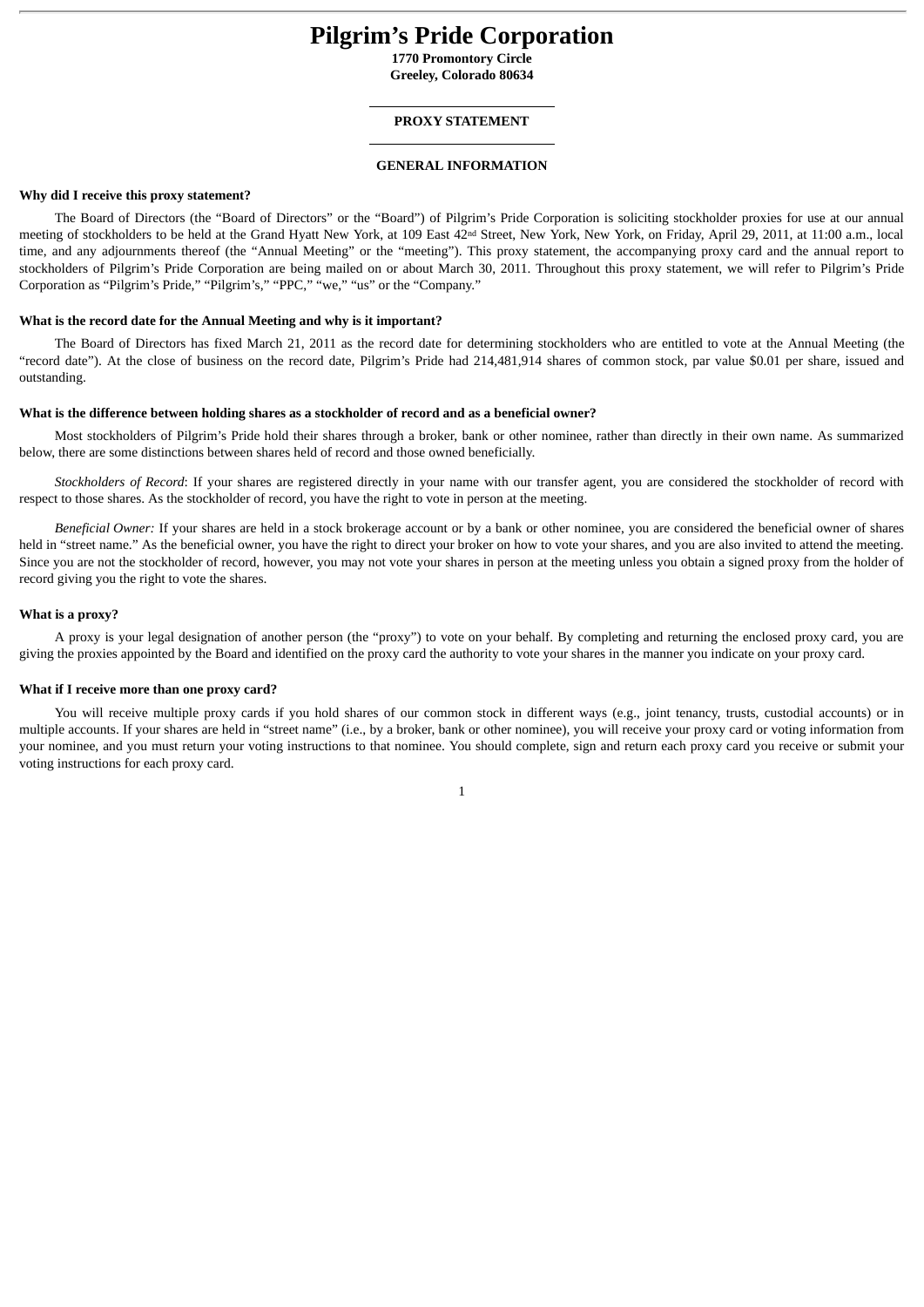## **What are the voting rights of the common stock?**

Each holder of record of our common stock on the record date is entitled to cast one vote per share on each matter presented at the meeting.

## **What are the three categories of Directors?**

In connection with the Company's emergence from Chapter 11 bankruptcy proceedings on December 28, 2009, the Company adopted an Amended and Restated Certificate of Incorporation (our "certificate of incorporation") and entered into a stockholders agreement (the "JBS stockholders agreement") with our largest stockholder, JBS USA Holdings, Inc. ("JBS USA"). Our certificate of incorporation establishes three categories of directors: JBS Directors, Equity Directors and the Founder Director.

JBS Directors are the initial six Directors designated as JBS Directors in the JBS stockholders agreement or their successors. Successor JBS Directors will be nominated by the JBS Nominating Committee. The current JBS Directors are Wesley Mendonça Batista, Joesley Mendonça Batista, Don Jackson, William W. Lovette, Marcus Vinicius Pratini de Moraes and Wallim Cruz De Vasconcellos Junior.

Equity Directors are the initial two Directors designated as Equity Directors in the JBS stockholders agreement or their successors nominated or appointed by the Equity Nominating Committee or any stockholders other than JBS USA and its affiliates ("Minority Investors"). The current Equity Directors are Michael L. Cooper and Charles Macaluso.

The Founder Director is Lonnie "Bo" Pilgrim or, if Lonnie "Bo" Pilgrim is unable to continue serving on the Board, Lonnie Ken Pilgrim. Currently, the Founder Director is Lonnie "Bo" Pilgrim.

#### **What are the differences between the categories of Directors?**

All of our Directors serve coequal one-year terms. However, only JBS Directors can serve as members of the JBS Nominating Committee, and only Equity Directors can serve on the Equity Nominating Committee.

The JBS stockholders agreement requires JBS USA and its affiliates to vote all of Pilgrim's Pride common stock that they hold in the same manner as the shares held by all Minority Investors with respect to the election or removal of Equity Directors. Consequently, the vote of the Minority Investors will determine the outcome of the election of Equity Directors.

In addition, the JBS stockholders agreement requires JBS USA and its affiliates to vote their shares for the election of the Founder Director until neither of Lonnie "Bo" Pilgrim and Lonnie Ken Pilgrim is able to continue serving on the Board. Because JBS USA owned or controlled over 50% of the voting power of our outstanding common stock on the record date, the Founder Director is assured of election to the Board.

With respect to all other matters submitted to a vote of holders of common stock, including the election or removal of any JBS Directors, JBS USA and its affiliates may vote shares of common stock held by them in their sole and absolute discretion.

#### **What is the "Say on Pay" Vote?**

With Proposal 3, the Board is providing stockholders with the opportunity to cast an advisory vote on the compensation of our named executive officers. This proposal, commonly known as a "Say on Pay" proposal, gives you, as a stockholder, the opportunity to endorse or not endorse our executive compensation programs and policies and the compensation paid to our named executive officers.

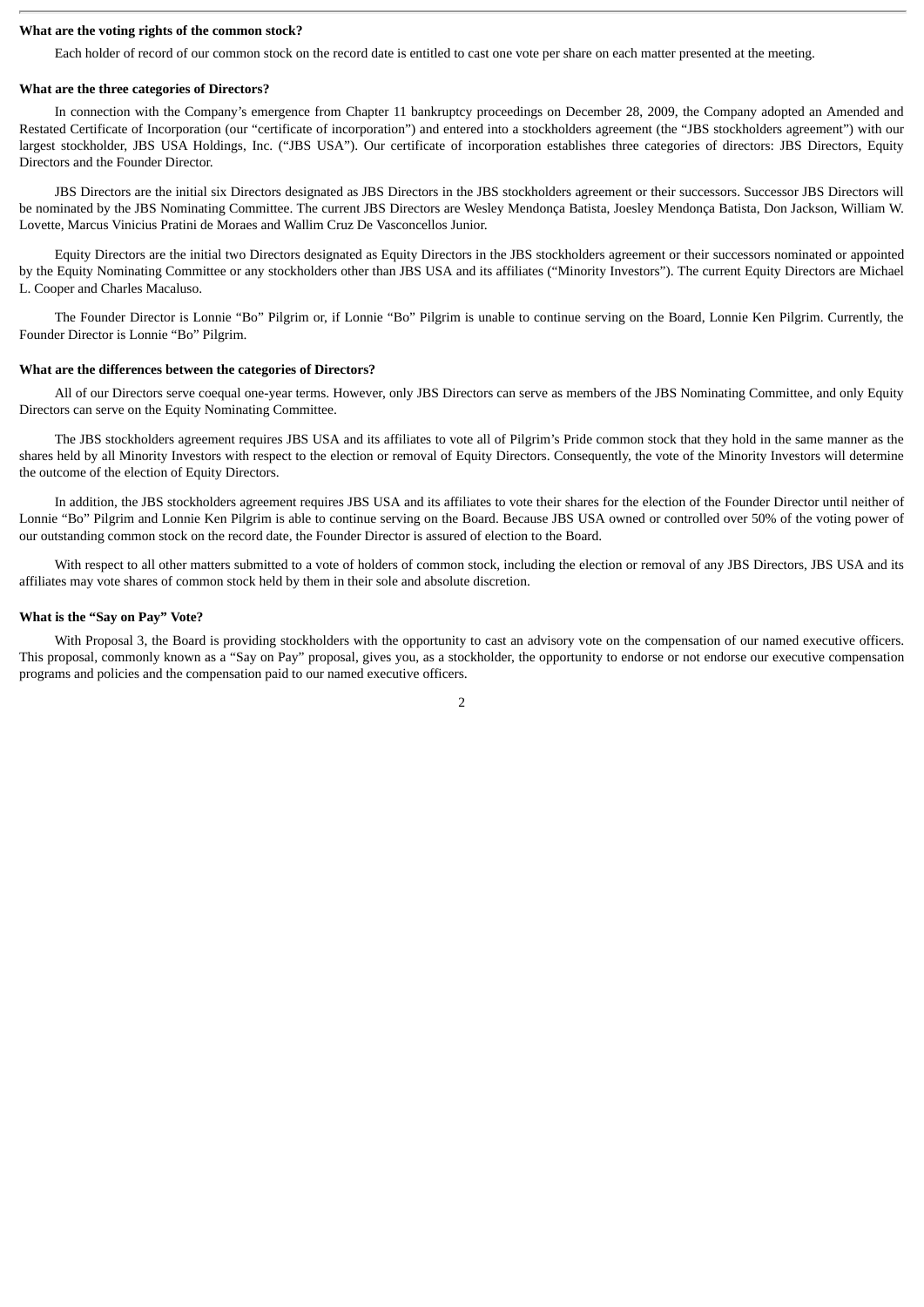### **What is the Frequency on Pay Vote?**

Proposal 4 gives our stockholders the opportunity to advise our Board how often we should conduct an advisory Say on Pay vote on the compensation of our named executive officers. Accordingly, we are requesting your advisory vote to determine whether a vote on the type of resolution described above will occur every one, two or three years.

#### **How do I vote my shares?**

If you are a "stockholder of record," you have several choices. You can vote your proxy:

- by completing, dating, signing and mailing the enclosed proxy card;
- over the telephone; or
- via the internet.

Please refer to the specific instructions set forth on the enclosed proxy card.

If you hold your shares in "street name," your broker, bank or nominee will provide you with materials and instructions for voting your shares.

#### **What are the Board's recommendations on how I should vote my shares?**

The Board recommends that you vote your shares as follows:

| Proposal 1: | <b>FOR</b> the election of all six nominees for JBS Director.                                                                                                         |
|-------------|-----------------------------------------------------------------------------------------------------------------------------------------------------------------------|
| Proposal 2: | <b>FOR</b> the election of both nominees for Equity Directors and the nominee for Founder Director.                                                                   |
| Proposal 3: | FOR the approval of the advisory vote on executive compensation.                                                                                                      |
| Proposal 4: | <b>FOR</b> conducting an annual Say on Pay vote.                                                                                                                      |
| Proposal 5: | <b>FOR</b> ratification of the appointment of Ernst & Young LLP as our independent registered public accounting firm for the fiscal<br>year ending December 25, 2011. |

## **What are my choices when voting?**

With respect to:

- Proposal 1: You may either (i) vote "FOR" the election of all JBS Director nominees as a group; (ii) withhold your vote on all JBS Director nominees as a group; or (iii) vote "FOR" the election of all JBS Director nominees as a group except for certain nominees identified by you in the appropriate area on the proxy card or voting instructions.
- Proposal 2: You may either (i) vote "FOR" the election of both Equity Director nominees and the Founder Director nominee as a group; (ii) withhold your vote on both Equity Director nominees and the Founder Director nominee as a group; or (iii) vote "FOR" the election of both Equity Director nominees and the Founder Director nominee as a group except for certain nominees identified by you in the appropriate area on the proxy card or voting instructions.
- Proposal 3: In each case, you may vote "FOR" or "AGAINST" the proposal, or you may elect to abstain from voting your shares. Abstaining will have the same effect as a vote against the proposal, as discussed below.

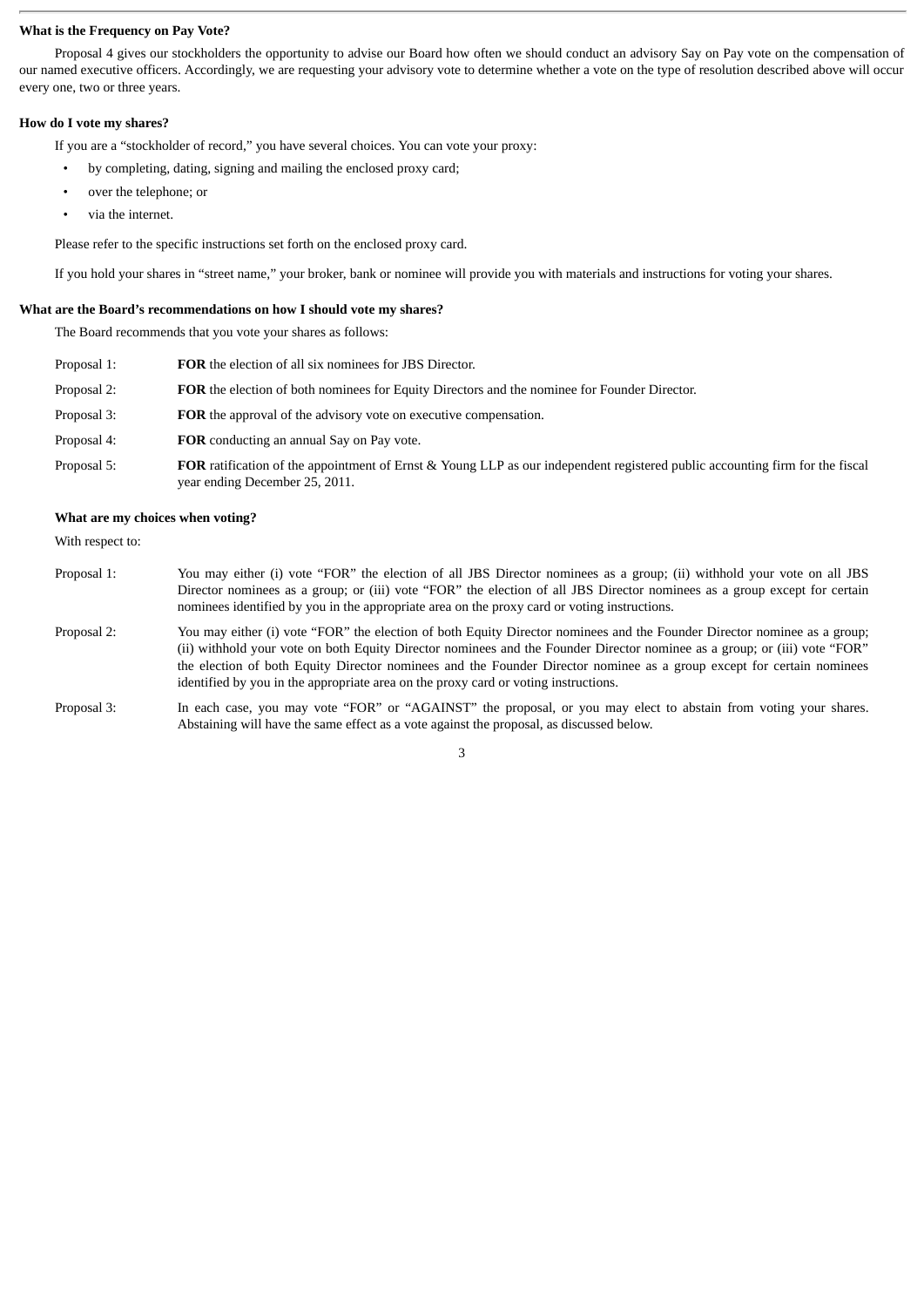| Proposal 4: | You may either vote for conducting a Say on Pay vote every one, two or three years, or you may elect to abstain from voting<br>your shares. Abstentions will not be counted for the proposal on the frequency of advisory vote on executive compensation<br>and, therefore, will have no effect on the outcome of the proposal, as discussed below. |
|-------------|-----------------------------------------------------------------------------------------------------------------------------------------------------------------------------------------------------------------------------------------------------------------------------------------------------------------------------------------------------|
| Proposal 5: | In each case, you may vote "FOR" or "AGAINST" the proposal, or you may elect to abstain from voting your shares.<br>Abstaining will have the same effect as a vote against the proposal, as discussed below.                                                                                                                                        |

## **How will my shares be voted if I do not specify my voting instructions?**

If you sign and return your proxy card without indicating how you want your shares to be voted, the proxies appointed by the Board will vote your shares as follows:

| Proposal 1: | <b>FOR</b> the election of all six nominees for JBS Director.                                                                                                  |
|-------------|----------------------------------------------------------------------------------------------------------------------------------------------------------------|
| Proposal 2: | FOR the election of both nominees for Equity Director and the nominee for Founder Director.                                                                    |
| Proposal 3: | <b>FOR</b> the approval of this advisory vote on executive compensation.                                                                                       |
| Proposal 4: | FOR conducting an annual Say on Pay vote.                                                                                                                      |
| Proposal 5: | FOR ratification of the appointment of Ernst & Young LLP as our independent registered public accounting firm for the fiscal<br>year ending December 25, 2011. |

## **What is a quorum?**

A "quorum" is necessary to hold the meeting. A quorum consists of a majority of the voting power of our common stock issued and outstanding and entitled to vote at the meeting, including the voting power that is present in person or by proxy. If a quorum is not represented in person or by proxy at the meeting or any adjourned meeting, the chairman of the meeting may postpone the meeting from time to time until a quorum will be represented. At any adjourned meeting at which a quorum is represented, any business may be transacted that might have been transacted at the meeting as originally called. JBS USA owned or controlled over 50% of the voting power of our outstanding common stock on the record date. Therefore, JBS USA will be able to assure a quorum is present.

## **What vote is required to approve the proposals for the election of the JBS Directors, the Equity Directors and the Founder Director?**

Directors will be elected by a plurality of the votes cast at the meeting. This means that the director who receives the most votes will be elected.

Because JBS USA owned or controlled over 50% of the voting power of our outstanding common stock on the record date, they will be able to elect all of the nominees for JBS Directors and, with certain exceptions, determine the outcome of all other matters presented to a vote of the stockholders. The JBS stockholders agreement, however, requires JBS USA and its affiliates to vote all of our common stock owned by them in the same manner as the shares held by the Minority Investors with respect to the election or removal of Equity Directors. Consequently, the vote of the Minority Investors will determine the outcome of Proposal 2 to the extent it relates to the election of Messrs. Cooper and Macaluso as Equity Directors.

In addition, the JBS stockholders agreement requires JBS USA and its affiliates to vote their shares for the election of the Founder Director until neither of Lonnie "Bo" Pilgrim and Lonnie Ken Pilgrim is able to continue serving on the Board. Because JBS USA owned or controlled a majority of our outstanding common stock on the record date, Lonnie "Bo" Pilgrim, as the nominee for the Founder Director in Proposal 2, is assured of election to the Board at the meeting.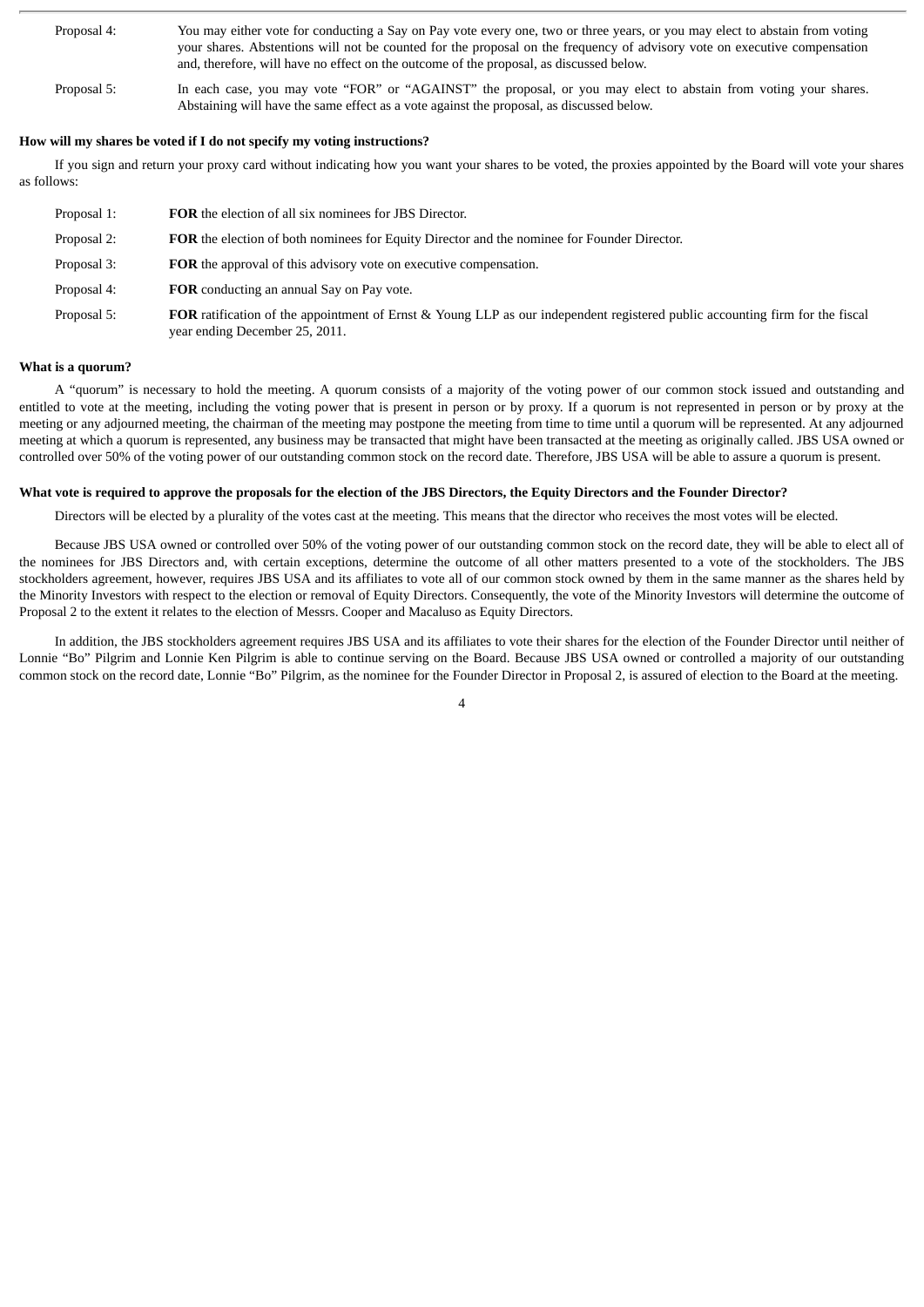#### **How Many Votes Are Required for Advisory Approval of Executive Compensation?**

With regard to Proposal 3, the stockholder advisory vote on executive compensation, the results of this vote are not binding on the Board, meaning that our Board will not be obligated to take any compensation actions, or to adjust our executive compensation programs or policies, as a result of the vote. Notwithstanding the advisory nature of the vote, the resolution will be considered passed with the affirmative vote of a majority of the votes present at the Annual Meeting. With respect to Proposal 3, JBS USA and its affiliates may vote shares of Pilgrim's Pride common stock held by them in their sole and absolute discretion.

#### **How Many Votes Are Required to Approve the Frequency of the Advisory Vote on Executive Compensation?**

The advisory vote on the frequency of conducting the advisory vote to approve executive compensation is a non-binding vote, meaning that the Company will not be obligated to conduct the advisory vote to approve executive compensation with the frequency chosen by our stockholders at the Annual Meeting. Notwithstanding the advisory nature of the vote, the vote on the frequency of advisory vote on executive compensation in Proposal 4 will be determined based on a plurality of the votes cast. This means that the option that receives the most votes will be recommended by the stockholders to the Board of Directors. With respect to Proposal 4, JBS USA and its affiliates may vote shares of Pilgrim's Pride common stock held by them in their sole and absolute discretion.

## **What vote is required to approve the proposals for the election of the ratification of the appointment of Ernst & Young LLP and any other item of business to be voted upon at the meeting?**

The affirmative vote of a majority of the voting power of our common stock present in person or represented by proxy and entitled to vote at the meeting is required for the ratification of the appointment of our independent registered public accounting firm and approval of any other item of business to be voted upon at the meeting.

With respect to approval of any other item of business to be voted upon at the meeting, including the election or removal of any JBS Directors, JBS USA and its affiliates may vote shares of Pilgrim's Pride common stock held by them in their sole and absolute discretion.

#### **How are abstentions and broker non-votes treated?**

Abstentions from voting on any matter will be counted in the tally of votes. Abstentions will have no effect on the election of Directors or on the advisory vote on the frequency of advisory vote on executive compensation. However, an abstention will have the same effect as a vote against any other proposals.

A broker "non-vote" occurs when a nominee holding shares for a beneficial owner does not vote on a particular proposal because the nominee does not have discretionary voting power for that particular item and has not received instructions from the beneficial owner. A broker non-vote will be deemed "present" at the Annual Meeting and will be counted for purposes of determining whether a quorum exists. Under the rules that govern brokers who are voting with respect to shares held by them in street name, if the broker has not been furnished with voting instructions by its client at least ten days before the meeting, those brokers have the discretion to vote such shares on routine matters, but not on non-routine matters. Routine matters include the appointment of auditors, submitted to the stockholders in Proposal 5. Non-routine matters include the election of Directors, the advisory vote on executive compensation and the frequency of such voting, submitted to stockholders in Proposal 1, Proposal 2, Proposal 3 and Proposal 4. As a result, with regard to Proposal 1, Proposal 2, Proposal 3 and Proposal 4, brokers have no discretion to vote shares where no voting instructions are received, and no vote will be cast if you do not vote on those proposals. Consequently, broker non-votes will have no effect on the elections of Directors, the advisory vote on executive compensation and the frequency of such voting. *We urge you to vote on ALL voting items.*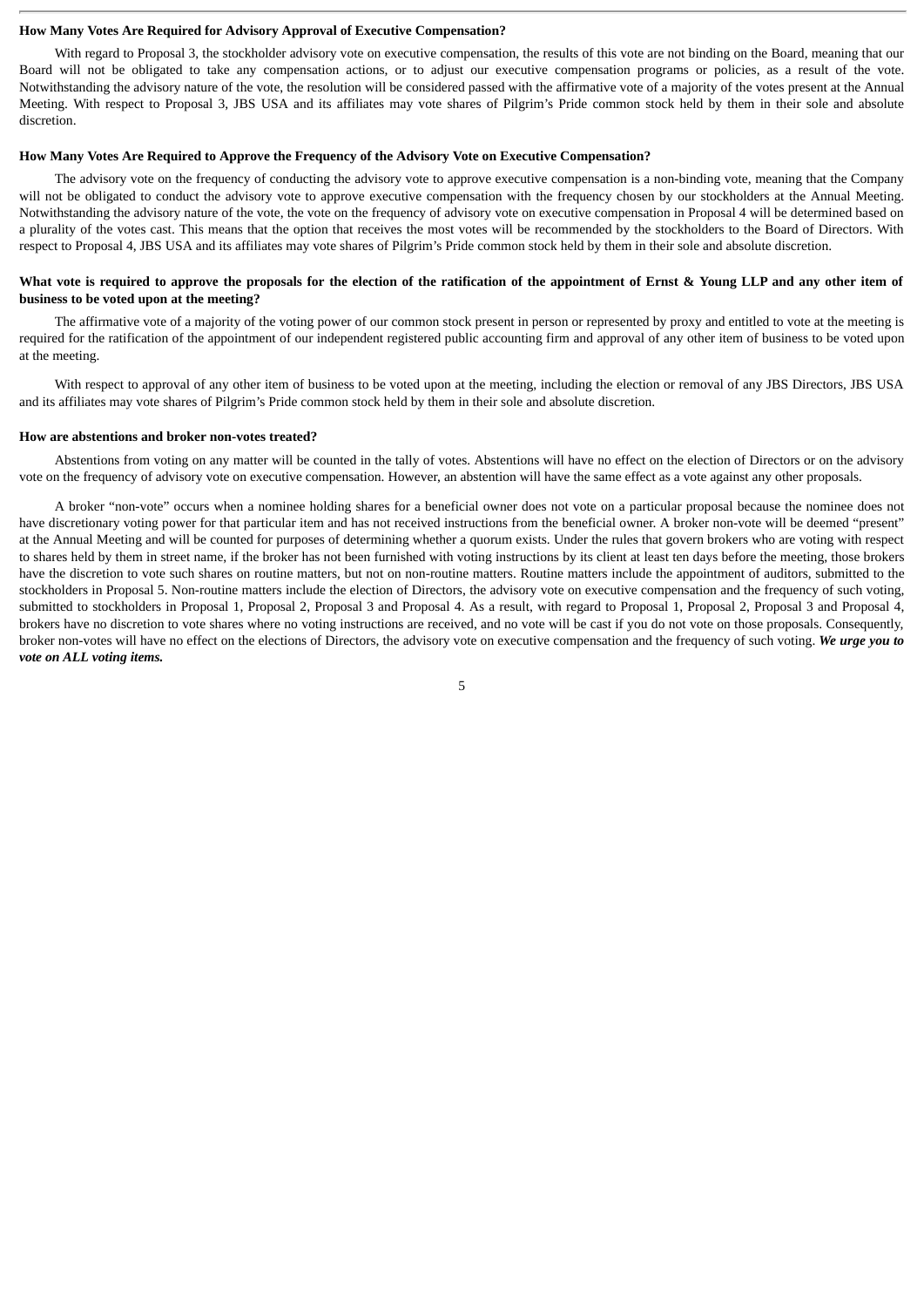## **Can I change my vote after I have mailed in my proxy card?**

Yes. You may revoke your proxy by doing one of the following:

- by sending to the Secretary of the Company a written notice of revocation that is received prior to the meeting;
- by submitting a new proxy card bearing a later date to the Secretary of the Company so that it is received prior to the meeting; or
- by attending the meeting and voting your shares in person.

#### **Who will pay the cost of this proxy solicitation?**

We will pay the cost of preparing, printing and mailing this proxy statement and of soliciting proxies. We will request brokers, custodians, nominees and other like parties to forward copies of proxy materials to beneficial owners of our common stock and will reimburse these parties for their reasonable and customary charges or expenses.

## **Is this proxy statement the only way that proxies are being solicited?**

No. In addition to mailing these proxy materials, certain of our Directors, officers or employees may solicit proxies by telephone, facsimile, e-mail or personal contact. They will not be specifically compensated for doing so.

## **Stockholder Proposals for 2012 Annual Meeting**

We currently expect that our 2012 Annual Meeting of Stockholders will be held on April 27, 2012. Our bylaws state that a stockholder must have given our Secretary written notice, at our principal executive offices, of the stockholder's intent to present a proposal at the 2012 Annual Meeting by December 29, 2011, but not before August 1, 2011. Additionally, in order for stockholder proposals submitted pursuant to Rule 14a-8 of the Securities Exchange Act of 1934, as amended (the "Exchange Act"), to be considered for inclusion in the proxy materials for the 2012 Annual Meeting, they must be received by our Secretary at our principal executive offices no later than the close of business on December 1, 2011.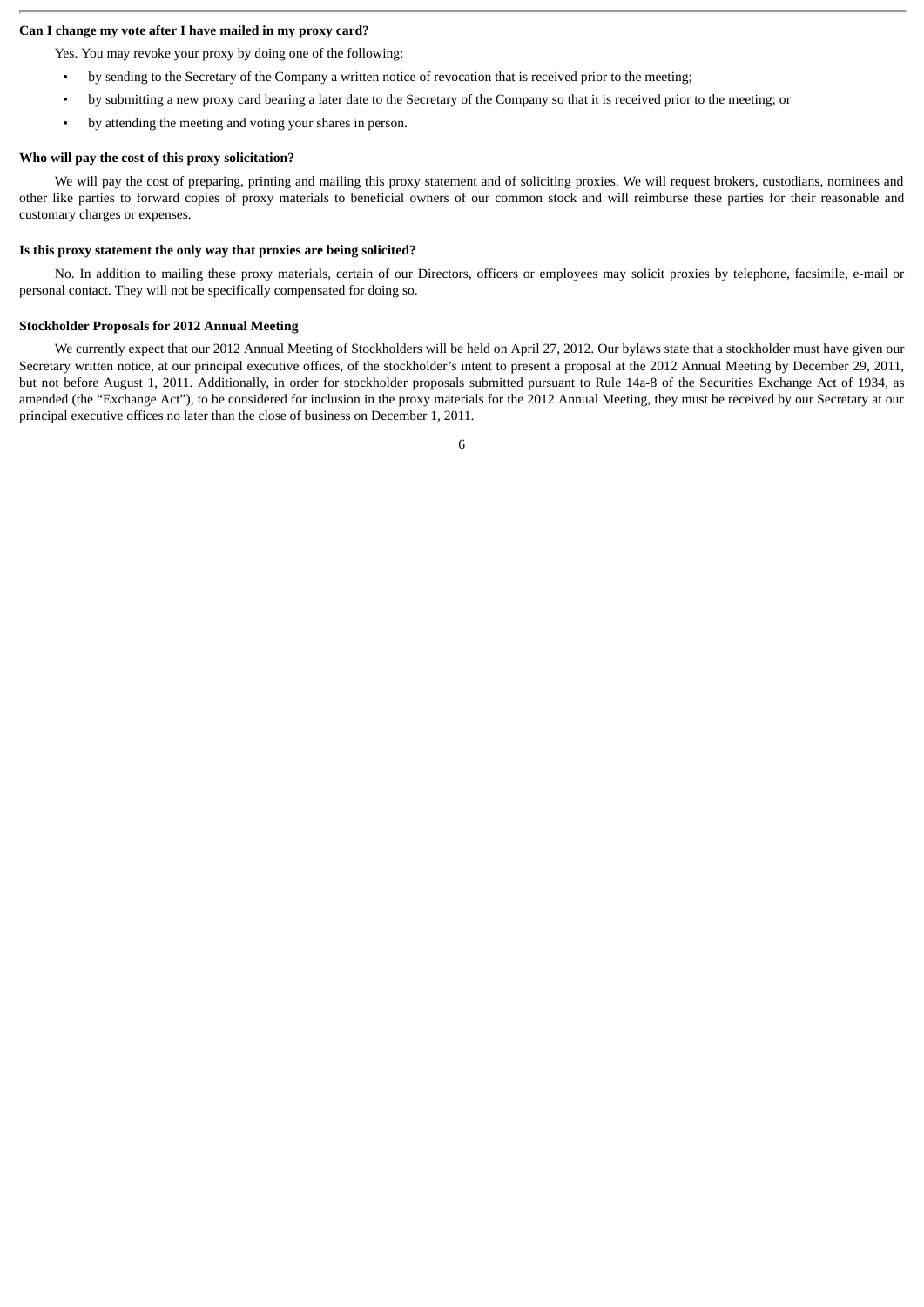## **PROPOSAL 1. ELECTION OF JBS DIRECTORS**

Subject to limited exceptions, our certificate of incorporation specifies that the Board of Directors will consist of nine members. Our Board currently has nine members. Proxies cannot be voted for a greater number of persons than the nine nominees named.

Pursuant to our certificate of incorporation and the JBS stockholders agreement, our Board of Directors includes six JBS Directors, including the Chairman of the Board, who are designated by JBS USA. Under our employment agreement with William W. Lovette, our President and Chief Executive Officer, we are required to use reasonable efforts to cause William W. Lovette to be appointed to the Board. Consequently, Mr. Lovette was appointed to the Board on February 21, 2011 as a JBS Director and is included in the nominees as a JBS Director.

At the meeting, nine Directors, including six JBS Directors, are to be elected, each to hold office for one year or until his or her successor is duly elected and qualified. Unless otherwise specified on the proxy card or voting instructions, the shares represented by the proxy will be voted for the election of the six nominees named below. If any JBS Director nominee becomes unavailable for election, it is intended that such shares will be voted for the election of a substitute nominee selected by the JBS Nominating Committee. Our Board of Directors has no reason to believe that any substitute nominee or nominees will be required.

## **Nominees for JBS Directors**

**Wesley Mendonça Batista**, 40, has served as a Director and Chairman of the Board of Pilgrim's Pride Corporation since December 2009. Mr. Batista became President and Chief Executive Officer of JBS S.A. in February 2011. Mr. Batista previously served as President and Chief Executive Officer of JBS USA from July 2007 until January 2011. Mr. Batista also serves as Chairman of the Board of JBS USA and is the Vice President of JBS S.A.'s Board of Directors. Mr. Batista has served in various capacities at JBS S.A. since 1987. Mr. Batista is the brother of Joesley Mendonça Batista, Chairman of the Board of JBS S.A., and José Batista Júnior, a Director of JBS S.A., and is the son of José Batista Sobrinho, the founder of JBS S.A. and a member of its Board of Directors.

Mr. Batista brings to the Board of Pilgrim's Pride significant senior leadership and industry experience. Mr. Batista has long been one of the most respected executives in Brazil's protein industry, and his reputation is now firmly established worldwide. Mr. Batista grew up in the protein industry, and it is his strategic insight and entrepreneurial spirit that has facilitated the growth of JBS through numerous acquisitions, expanding its reach across the globe. As Chairman of the Board, Mr. Batista has direct responsibility for Pilgrim's Pride's strategy and operations.

**Joesley Mendonça Batista**, 39, is currently the President of the Board of Directors of JBS S.A. and served as the Chief Executive Officer of JBS S.A. from March 2006 until January 2011. Mr. Batista has served as a Director of the Company since December 2009. Mr. Batista has served in various capacities at JBS S.A. since 1988. Mr. Batista is the brother of Wesley Mendonça Batista, a Director of the Company, and José Batista Júnior, a Director of JBS S.A., and the son of José Batista Sobrinho, the founder of JBS S.A. and a member of its Board of Directors.

Mr. Batista has worked in the protein industry for 20 years, most recently rising to the post of President and Chief Executive Officer of JBS S.A. During his tenure as President and CEO, JBS S.A. has expanded dramatically in the United States, acquiring Swift & Company in 2007, Smithfield Beef Group and Five Rivers Ranch Cattle Feeding in 2008, and a 64% interest in the Company last year. Mr. Batista brings to the Board significant leadership, sales and marketing, industry, technical, and global experience.

**William W. Lovette**, 51, joined Pilgrim's Pride as President and Chief Executive Officer on January 3, 2011. He brings more than 28 years of industry leadership experience to Pilgrim's. He previously served as President and Chief Operating Officer of Case Foods, Inc. from October 2008 to December 2010. Before joining Case Foods, Inc., Mr. Lovette spent 25 years with Tyson Foods in various roles in senior management, including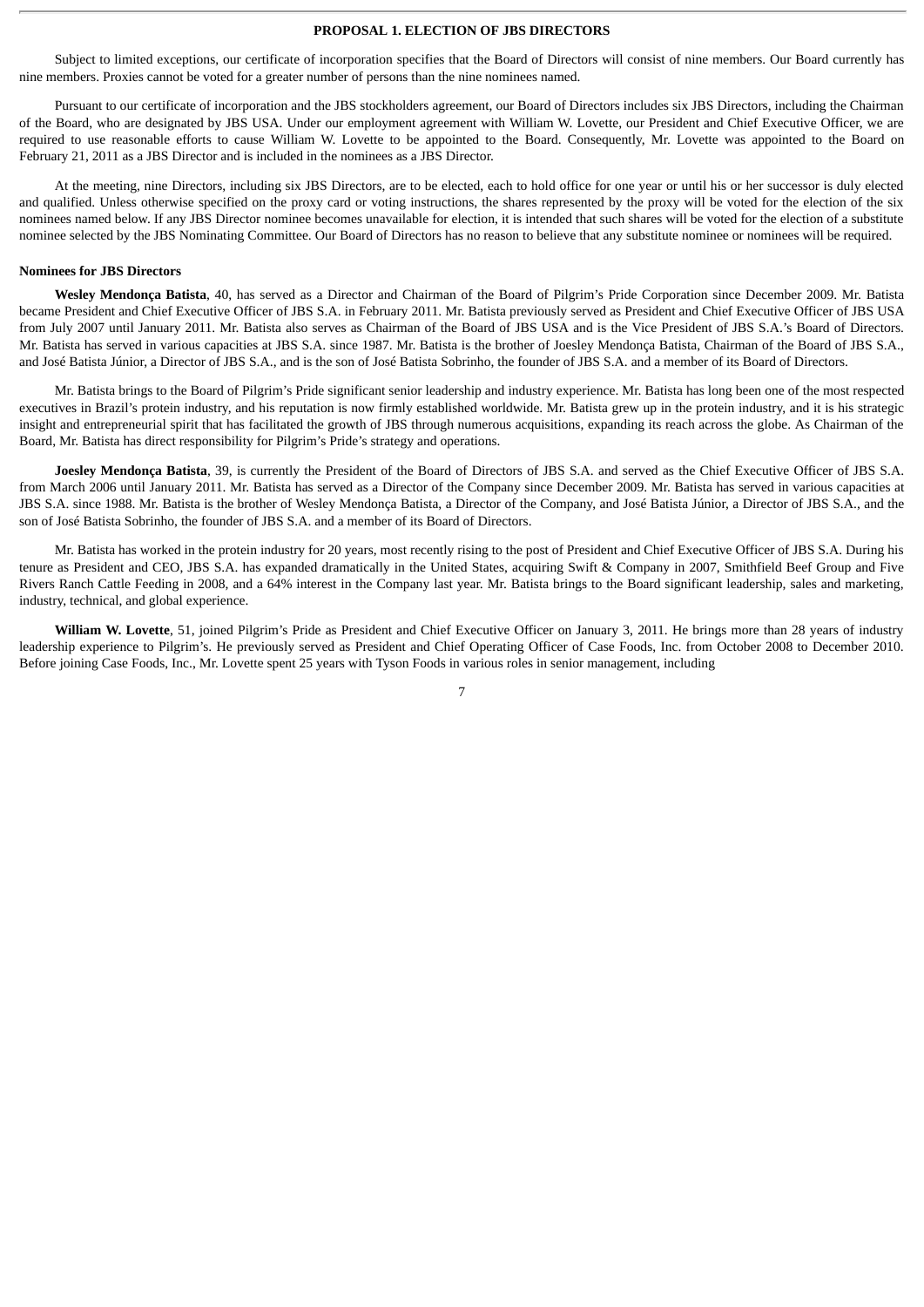President of its International Business Unit, President of its Foodservice Business Unit and Senior Group Vice President of Poultry and Prepared Foods. Mr. Lovette earned a B.S. degree from Texas A&M University. In addition, he is a graduate of Harvard Business School's Advanced Management Program.

Mr. Lovette brings invaluable industry-specific experience to the Board, having worked in the poultry industry his entire life. Mr. Lovette grew up in a family poultry business, which became the Holly Farms Corporation. Through his formative years, he worked in virtually all aspects of the business including farm labor and management on his family's broiler farm, catching chickens, working in all areas of a processing plant during summers, working as a customer service rep and as a trading floor clerk on the Chicago Board of Trade. Mr. Lovette's experience learned over a lifetime in the industry enables him to offer a valuable insight on the business, financial and regulatory issues currently being faced by the poultry industry.

**Don Jackson**, 60, has served as a Director of the Company since January 2009 and is currently serving as Chief Executive Officer of JBS USA. He previously served as President and Chief Executive Officer of the Company from January 2009 to January 2011. Previously, Dr. Jackson served as President of Foster Farms' poultry division, based in Livingston, California, since 2000. Prior to that, he served as Executive Vice President for foodservice of the former ConAgra Poultry Company in Duluth, Georgia. Before that he worked for 22 years for Seaboard Farms of Athens, Georgia, including four years as President and CEO of their poultry division. Dr. Jackson served as our President and Chief Executive Officer during the pendency of our Chapter 11 bankruptcy proceedings.

In addition to his 32 years of leadership and experience in various executive positions at five different companies as detailed above, Dr. Jackson brings invaluable industry-specific expertise to the Board. After earning his PhD in Animal Science from Colorado State University in Fort Collins, Colorado, Dr. Jackson advanced through the Seaboard Farms organization and led Live Production there before serving as Seaboard's President and CEO. Accordingly, Dr. Jackson brings unparalleled industry insight which has proven integral to the Company's success during and subsequent to its emergence from Chapter 11 bankruptcy.

**Marcus Vinicius Pratini de Moraes**, 71, has served as a Director since December 2009. He is currently President of the Business Strategy Committee of JBS Friboi, Vice Chairman of the Board of COSAN Ltd., a member of the Board of COSCEX – Superior Council of Foreign Trade at FIESP (Foreign Trade Board of the Federation of Industries of the State of Sao Paulo), and Director of DEAGRO Division – Agrobusiness Department for Products of Animal Origin at FIESP (Foreign Trade Board of the Federation of Industries of the State of Sao Paulo). Dr. Pratini de Moraes was Chairman of the Advisory Board of Solvay and Cie., Brazil and a former member of the Advisory Council of BM&F (Brazilian Mercantile & Futures Exchange). Dr. Pratini de Moraes was a member of the Supervisory Board of ABN AMRO Bank from 2003 to 2007 and was Chairman of the Brazilian Chapter of CEAL (Business Council of Latin America). He also had a long career in Brazil's public sector.

Dr. Pratini de Moraes brings to the Board of Directors continuing experience in dealing with foreign governments and substantial expertise in matters affecting international commerce. Dr. Pratini de Moraes has served in various roles in Brazilian government including, but not limited to, the Deputy Minister of Planning, the Minister of Industry and Trade, a Congressman, the Minister of Mines and Energy and the Minister of Agriculture, Livestock and Food Supply. Additionally, as a director for other multinational companies, Dr. Pratini de Moraes also provides cross-board experience.

**Wallim Cruz De Vasconcellos Junior**, 53, has been a Director since December 2009. He has served as a Partner of Iposeira Partners Ltd, a provider of advisory services for mergers and acquisitions and restructuring transactions since 2003. Mr. Vasconcellos served as a Consultant to IFC/World Bank from 2003 to 2008. He is currently a Member of the Board of Santos Brasil S.A. and served as a Member of the Board of Cremer S.A. from 2006 to 2008.

Regarded as one of Brazil's preeminent business strategists, Mr. Vasconcellos brings to the Board real-time experience in the areas of mergers and acquisitions, capital markets, finance, and restructurings, and offers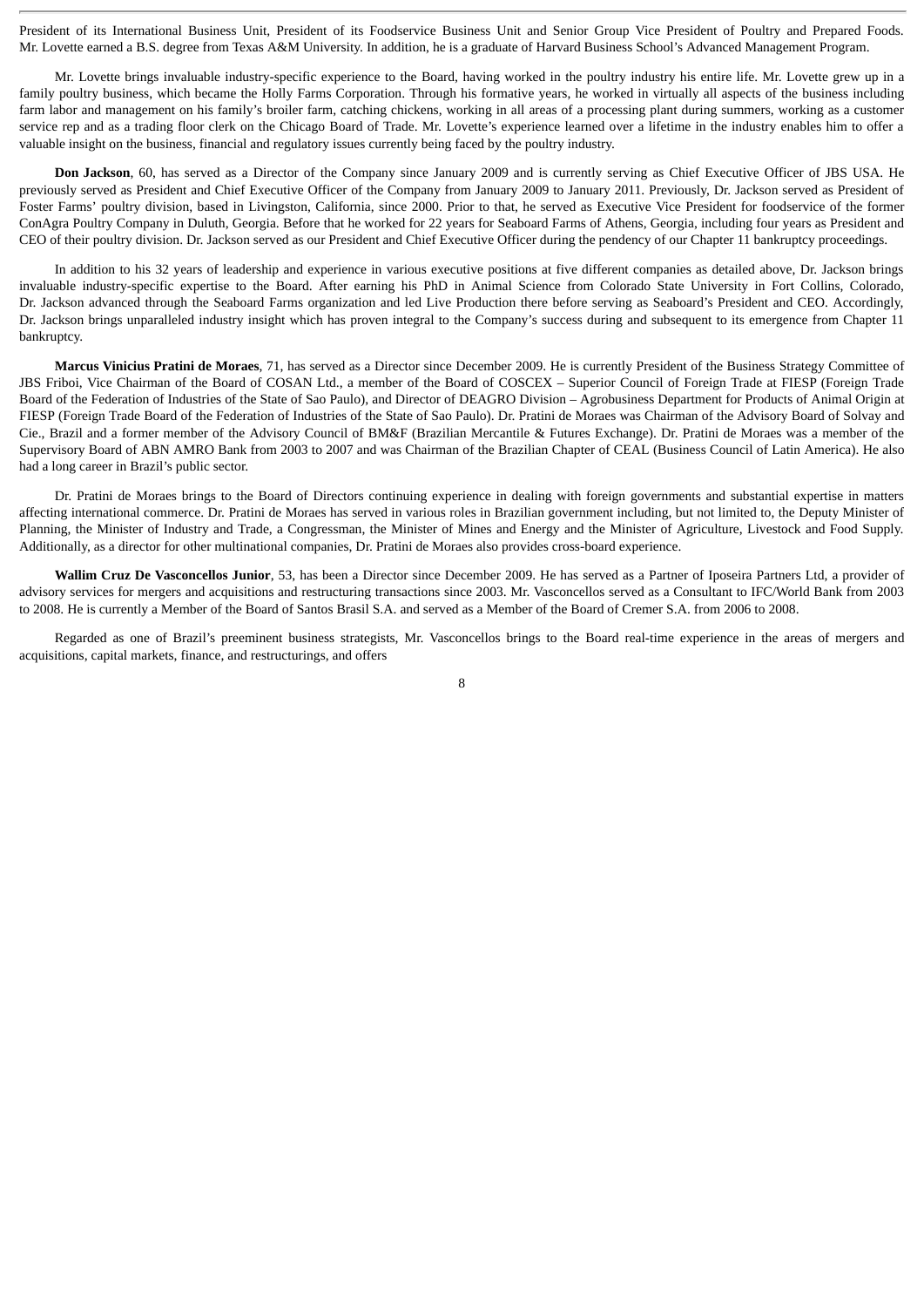unique insights into global market strategies. In addition, Mr. Vasconcellos' experience working on behalf of public financial institutions enables him to provide perspective and oversight with regard to the Company's financial strategies.

**The Board of Directors recommends that you vote FOR the election of all of the individuals who have been nominated to serve as JBS Directors. Proxies will be so voted unless stockholders specify otherwise.**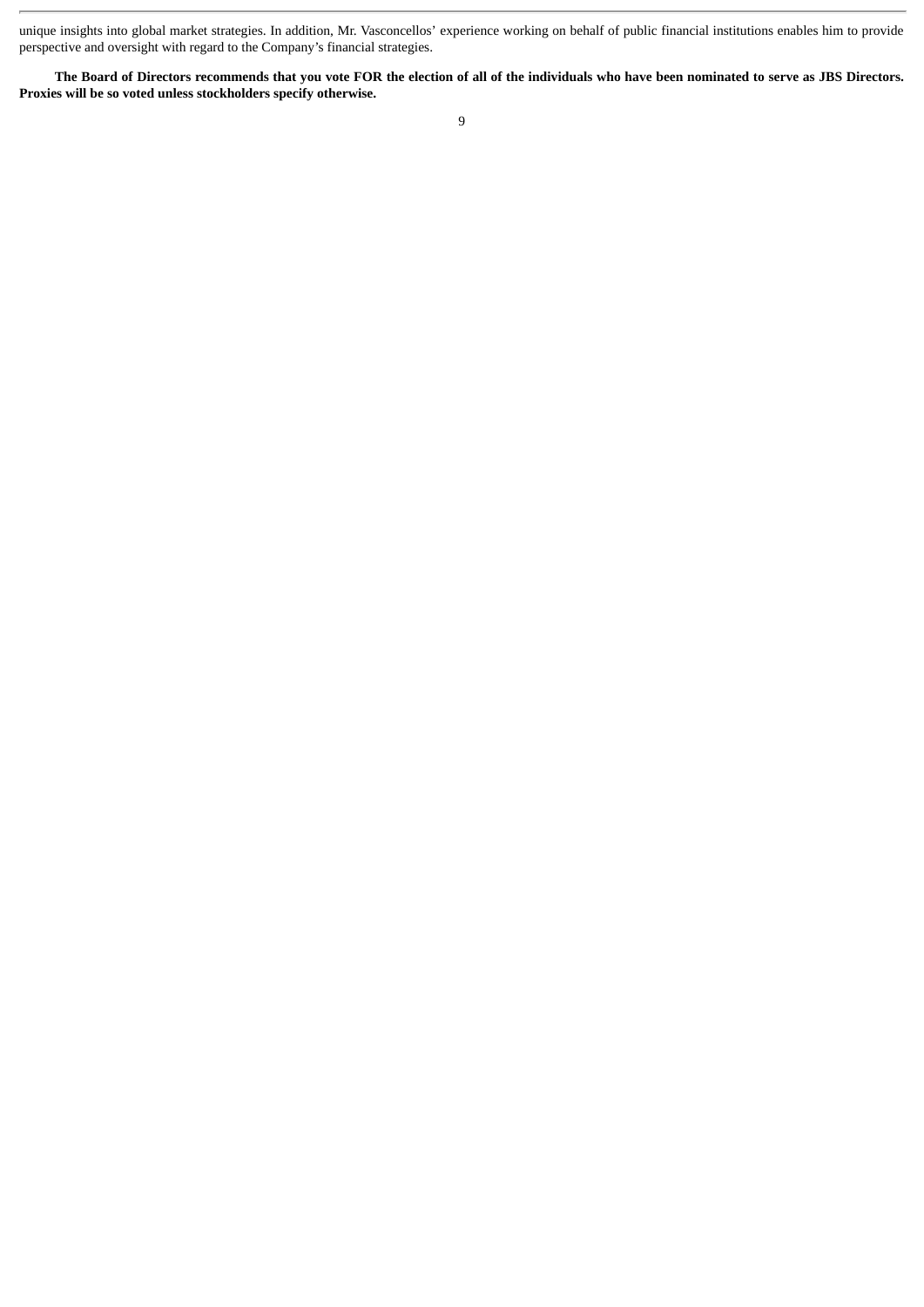## **PROPOSAL 2. ELECTION OF EQUITY DIRECTORS AND THE FOUNDER DIRECTOR**

Pursuant to our certificate of incorporation and the JBS stockholders agreement, our Board of Directors includes two members designated by the statutory Equity Committee, our Equity Directors, and one member who is the Founder Director. Our two Equity Director nominees are Michael L. Cooper and Charles Macaluso. Our Founder Director is Lonnie "Bo" Pilgrim.

The JBS stockholders agreement requires JBS USA and its affiliates to vote all of the Pilgrim's Pride common stock that they hold in the same manner as the shares held by the Minority Investors with respect to the election or removal of Equity Directors. Consequently, the vote of the Minority Investors will determine the outcome of this Proposal 2 to the extent it relates to the election of Messrs. Cooper and Macaluso.

In addition, the Company and Lonnie "Bo" Pilgrim entered into a consulting agreement dated September 16, 2009 (the "Consulting Agreement"), which became effective upon our emergence from Chapter 11 proceedings on December 28, 2009. Pursuant to the terms of the Consulting Agreement, among other things, the Company agreed that Mr. Pilgrim would be nominated for subsequent terms on the Board during the term of the Consulting Agreement. The JBS stockholders agreement also requires JBS USA and its affiliates to vote their shares for the election of the Founder Director at the meeting. Because JBS USA owned or controlled a majority of our outstanding common stock on the record date, the Founder Director is assured of election to the Board at the meeting.

At the meeting, nine Directors, including two Equity Directors and the Founder Director, are to be elected, each to hold office for one year or until his or her successor is duly elected and qualified. Unless otherwise specified on the proxy card or voting instructions, the shares represented by the proxy will be voted for the election of the three nominees named below. If either nominee for Equity Director becomes unavailable for election, it is intended that such shares will be voted for the election of a substitute nominee selected by the Equity Nominating Committee. If Lonnie "Bo" Pilgrim becomes unavailable for election, it is intended that such shares will be voted for the election of Lonnie Ken Pilgrim in accordance with the provisions of our certificate of incorporation and the JBS stockholders agreement. Our Board of Directors has no reason to believe that any substitute nominee or nominees will be required.

## **Nominees for Equity Director and Founder Director**

**Lonnie "Bo" Pilgrim**, 82, has served as a Director since July 1968. He served as the Senior Chairman of the Board from July 2007 to December 2009. He served as Chairman of the Board from our organization in July 1968 until July 2007. He also served as Chief Executive Officer from July 1968 to June 1998. Prior to our incorporation, Mr. Pilgrim was a partner in our predecessor partnership business founded in 1946.

Mr. Pilgrim is a director and former chairman of the National Chicken Council. As a past leader in the Midwest Feed Manufacturer's Association, the Texas Water Resources Board and the Texas Governor's Task Force for Agriculture, he has been an ardent spokesman for the agriculture industry. Mr. Pilgrim is also a former member of the Dallas Baptist University Board of Trustees and is Chairman and majority owner of Pilgrim Bank in northeast Texas. As an original partner in the Company's predecessor partnership founded in 1946, Mr. Pilgrim brings vast experience and a unique perspective to our Board. His experience with the Company is unparalleled, and his involvement with numerous other companies provides cross-board and industry-wide expertise.

**Michael L. Cooper**, 61, has served as a Director since December 2009. He is the Executive Vice President, Managing Partner, Chief Financial Officer and a Director of Kincannon & Reed, an executive search firm for the food and agribusiness sectors, where he has been employed since July 2004. He also currently serves on the National Chicken Council's Allied Leader Board. From September 2002 to July 2004, Mr. Cooper served as the Chief Executive Officer of Meyer Natural Angus. From January 1996 to July 2002, Mr. Cooper was employed by Perdue Farms, Inc., where he served in various roles, including as President, Retail Products, from February 2000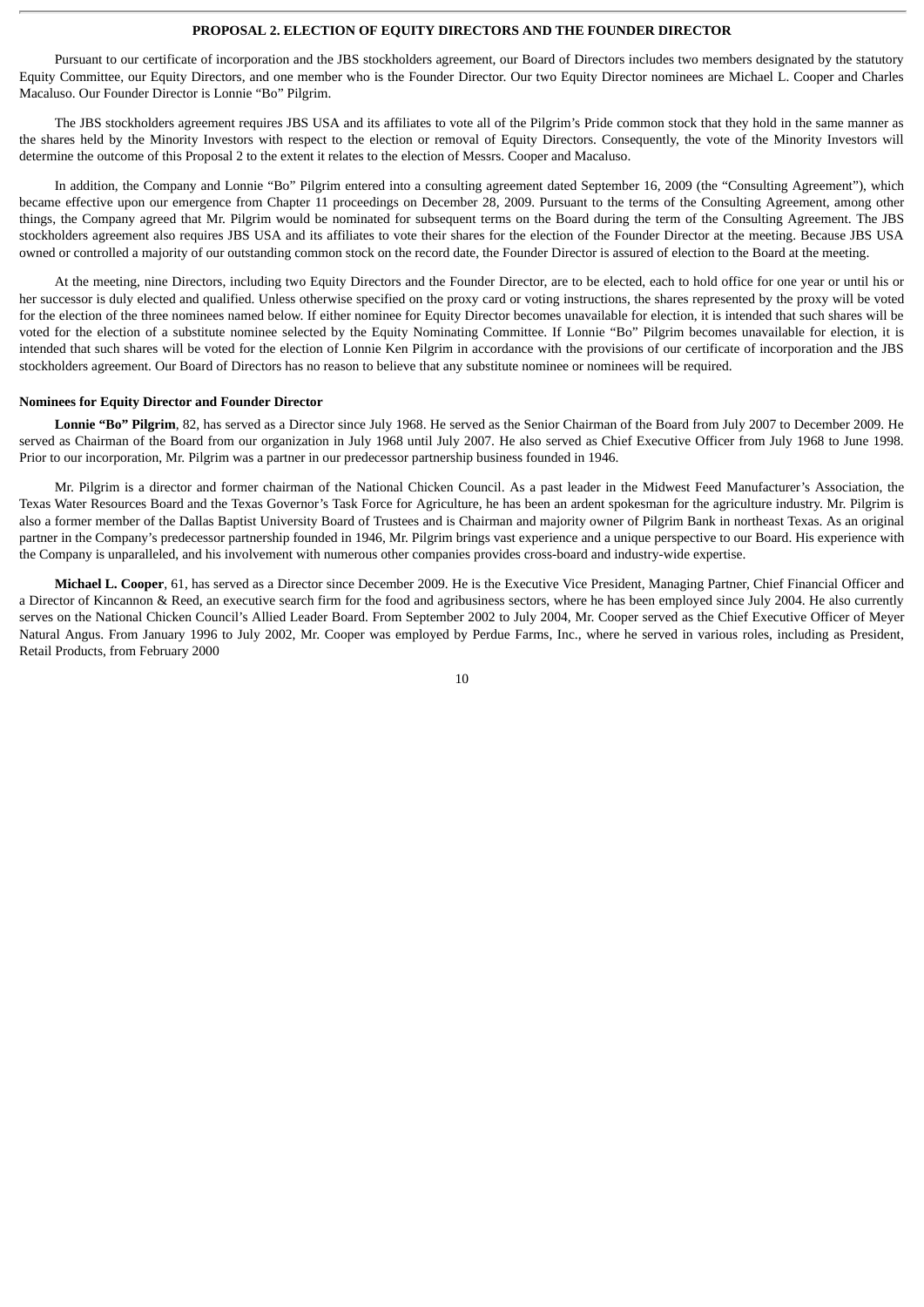to July 2002, and as Senior Vice President and Chief Financial Officer from January 1996 through February 2000. From August 1992 to January 1996, he served as Vice President, Chief Financial Officer, Secretary and Treasurer of Rocco Enterprises. Mr. Cooper also served in various senior financial roles with Dial Corporation over a 14 year career with that company.

Mr. Cooper brings to the Board significant senior leadership, management, operational, financial, and brand management experience. His extensive poultry industry experience enables him to offer a valuable insight on the business, financial and regulatory issues currently being faced by the poultry industry.

**Charles Macaluso**, 67, has served as a Director since December 2009. He has been a principal of Dorchester Capital, LLC, a management consulting and corporate advisory service firm focusing on operational assessment, strategic planning and workouts since 1998. From 1996 to 1998, he was a partner at Miller Associates, Inc., a workout, turnaround partnership, focusing on operational assessment, strategic planning and crisis management. Mr. Macaluso currently serves as a director of the following public companies: Global Crossing Ltd., where he is also a member of the audit committee; Lazy Days RV SuperCenters, Inc., where he is also a member of the audit committee; and Darling International, as Lead Director. He also serves as a Chairman of the Board of three private companies.

Mr. Macaluso brings fundamental expertise to our Board in the areas of operational assessment, strategic planning, crisis management, and turnaround advisory services, which expertise supports the Board's efforts in overseeing and advising on strategy and financial matters. In addition, Mr. Macaluso brings to the Board substantial cross-board expertise due to his tenure on a number of public and private company boards and committees.

**The Board of Directors recommends that you vote FOR the election of all of the individuals who have been nominated to serve as Equity Directors and as the Founder Director. Proxies will be so voted unless stockholders specify otherwise.**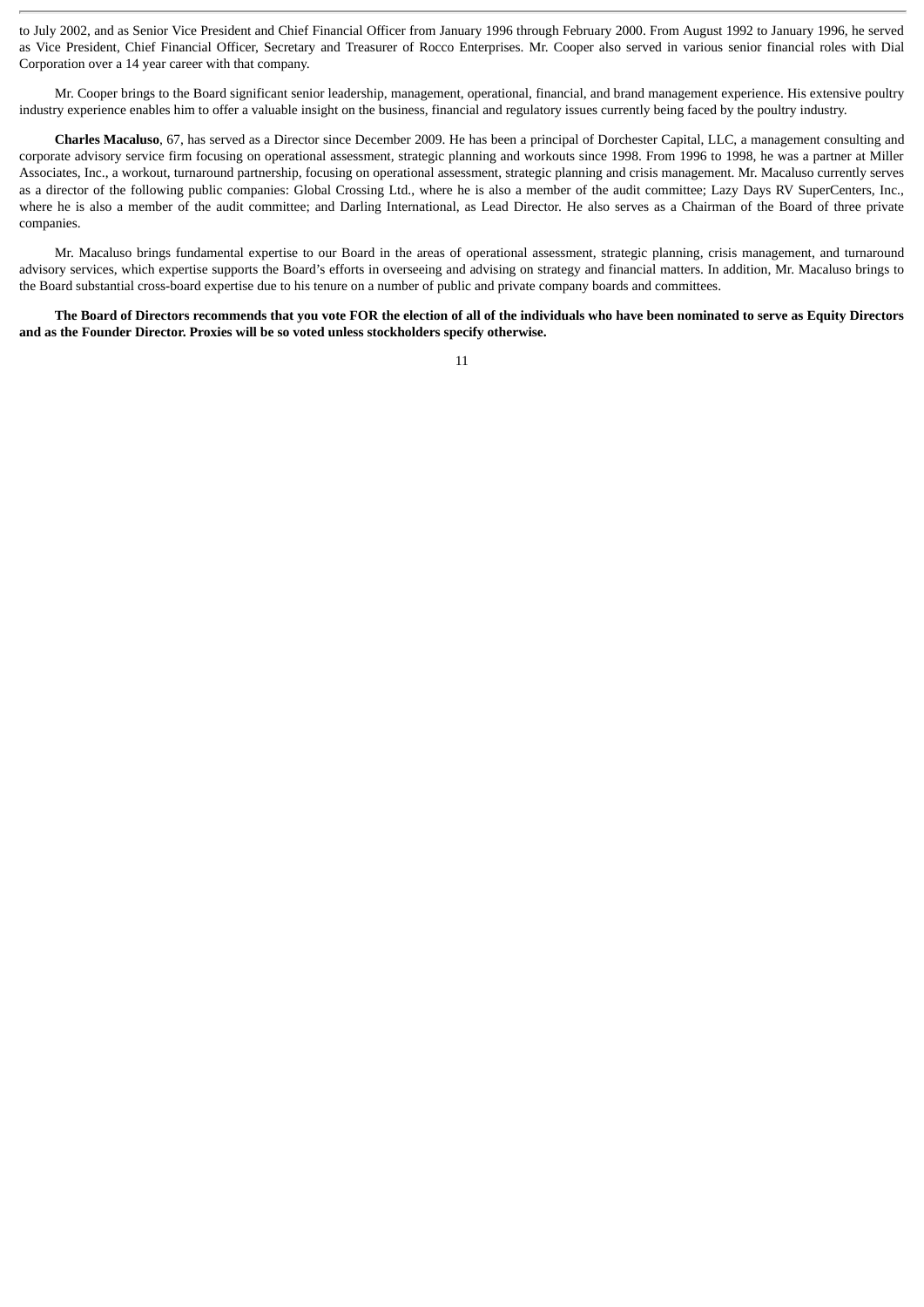## **PROPOSAL 3. APPROVAL OF THIS ADVISORY VOTE ON EXECUTIVE COMPENSATION**

The Board is providing stockholders with the opportunity to cast an advisory vote on the compensation of our named executive officers. This proposal, commonly known as a "Say on Pay" proposal, is being submitted to stockholders as required by Section 14A of the Exchange Act and gives you, as a stockholder, the opportunity to endorse or not endorse our executive compensation programs and policies and the compensation paid to our named executive officers.

The Say on Pay vote is advisory and thus not binding on the Compensation Committee or Board. The advisory vote will not affect any compensation already paid or awarded to any named executive officer and will not overrule any decisions by the Board. The Board values the opinions of the Company's stockholders as expressed through their votes and other communications. Although the vote is non-binding, the Compensation Committee and the Board will review and carefully consider the outcome of the advisory vote on executive compensation and those opinions when making future decisions regarding executive compensation programs.

We design our executive compensation programs to implement our core objectives of attracting key leaders, motivating our executives to remain with the Company for long and productive careers, rewarding sustained financial and operating performance and leadership excellence and aligning the long-term interests of our executives with those of our stockholders. Stockholders are encouraged to read the Compensation Discussion and Analysis ("CD&A") section of this proxy statement. In the CD&A, we have provided stockholders with a description of our compensation programs, including the principles and policies underpinning the programs, the individual elements of the compensation programs and how our compensation plans are administered. The Board believes that the policies and practices described in the Compensation Discussion and Analysis are effective in achieving the Company's goals. In furtherance of these goals, among other things, our compensation programs have been designed so that a significant portion of our executives' total compensation is tied not only to how well they perform individually, but also, where applicable, should be "at risk" based on how well the Company performs relative to applicable financial objectives. For 2010, the Compensation Committee also believes that our named executive officers' compensation is consistent with periods of economic stress and lower earnings, and equity incentives are aligned with our actions to stabilize the Company and to position it for a continued recovery. Accordingly, the Board recommends that you vote in favor of the following resolution:

"RESOLVED, that the compensation paid to the Company's named executive officers, as disclosed pursuant to the compensation disclosure rules of the Securities and Exchange Commission, including the CD&A, the compensation tables and any related material disclosed in this proxy statement, is hereby APPROVED."

Approval of this proposal will require the majority of affirmative votes cast in person or represented by proxy. Abstentions will count as votes cast on this proposal, but will not count as votes "for" this proposal and will thus have the same effect as a vote "against" this proposal. Additionally, broker non-votes will not be considered to have voted on this proposal and will therefore have no effect on the proposal. The individuals named as proxies on the enclosed proxy card will vote your proxy "FOR" this proposal unless you instruct otherwise on the proxy or you withhold authority to vote.

The advisory vote on executive compensation is non-binding, meaning that our Board will not be obligated to take any compensation actions, or to adjust our executive compensation programs or policies, as a result of the vote. Notwithstanding the advisory nature of the vote, the resolution will be considered passed with the affirmative vote of a majority of the votes present at the Annual Meeting.

**The Board of Directors recommends that you vote "FOR" the approval of this advisory vote on executive compensation. Proxies will be so voted unless stockholders specify otherwise.**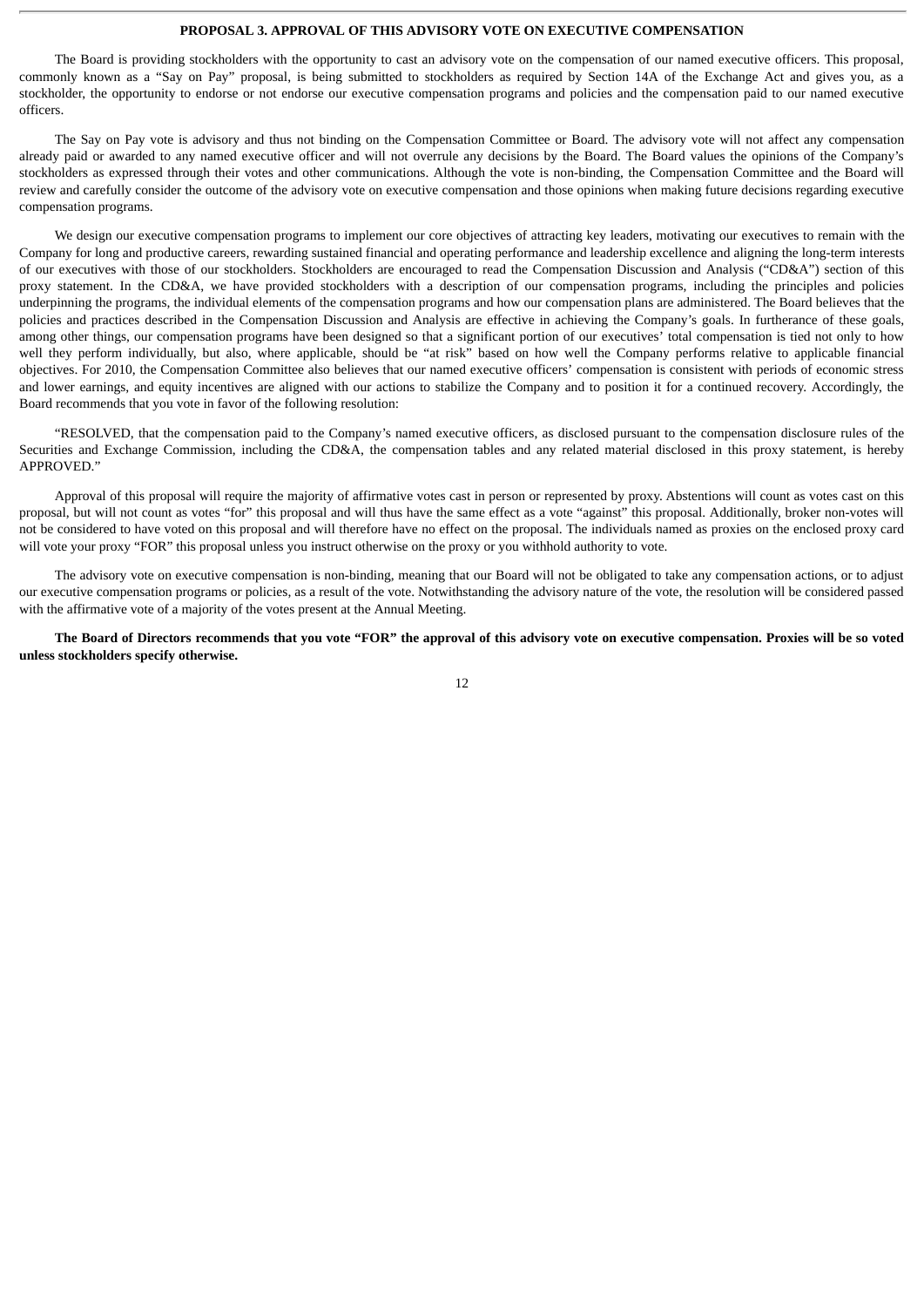## **PROPOSAL 4. ADVISORY VOTE ON FREQUENCY OF CONDUCTING THE ADVISORY VOTE ON EXECUTIVE COMPENSATION**

Periodically, the Company will include in the proxy materials for a meeting of stockholders where compensation disclosure is required, a resolution subject to an advisory vote to approve the compensation of named executive officers. This proposal gives our stockholders the opportunity to advise our Board how often we should conduct an advisory Say on Pay vote on the compensation of our named executive officers and is being submitted to stockholders as required by Section 14A of the Exchange Act. Accordingly, we are requesting your advisory vote to determine whether a vote on the type of resolution described above will occur every one, two or three years.

The frequency of the Say on Pay vote is advisory and thus not binding on the Compensation Committee or Board. The Board values the opinions of the Company's stockholders as expressed through their votes and other communications. Although the vote is non-binding, the Compensation Committee and the Board will review and carefully consider the outcome of this advisory vote and those opinions when considering how frequently we should conduct an advisory Say on Pay vote on the compensation of our named executive officers.

After careful consideration of the various arguments supporting each frequency level, the Board believes that submitting the advisory vote on executive compensation to stockholders on an annual basis is appropriate for the Company and its stockholders at this time. An annual vote allows our stockholders to provide us with regular and comprehensive input on important issues such as our executive compensation programs and practices as disclosed in the Company's proxy statement each year.

Accordingly, the Board recommends that you vote in favor of holding an advisory vote of the stockholders of the Company to approve the compensation of named executive officers, as disclosed pursuant to the compensation disclosure rules of the Securities and Exchange Commission, every year at an annual meeting of stockholders beginning with the 2011 Annual Meeting of Stockholders.

The enclosed proxy card gives you four choices for voting on this item. You can choose whether the Say on Pay vote should be conducted every one year, every two years, or every three years. You may also abstain. Stockholders are not voting to approve or disapprove the Board's recommendation.

The advisory vote on the frequency of conducting the Say on Pay vote is a non-binding vote, meaning that the Company will not be obligated to conduct the Say on Pay vote with the frequency chosen by our stockholders at the Annual Meeting. Abstentions and broker non-votes will have no effect on the proposal. Notwithstanding the advisory nature of the vote, the frequency option that receives the highest number of votes cast at the Annual Meeting will be considered passed.

**The Board of Directors recommends that you vote for conducting an ANNUAL Say on Pay vote. Proxies will be so voted unless stockholders specify otherwise.**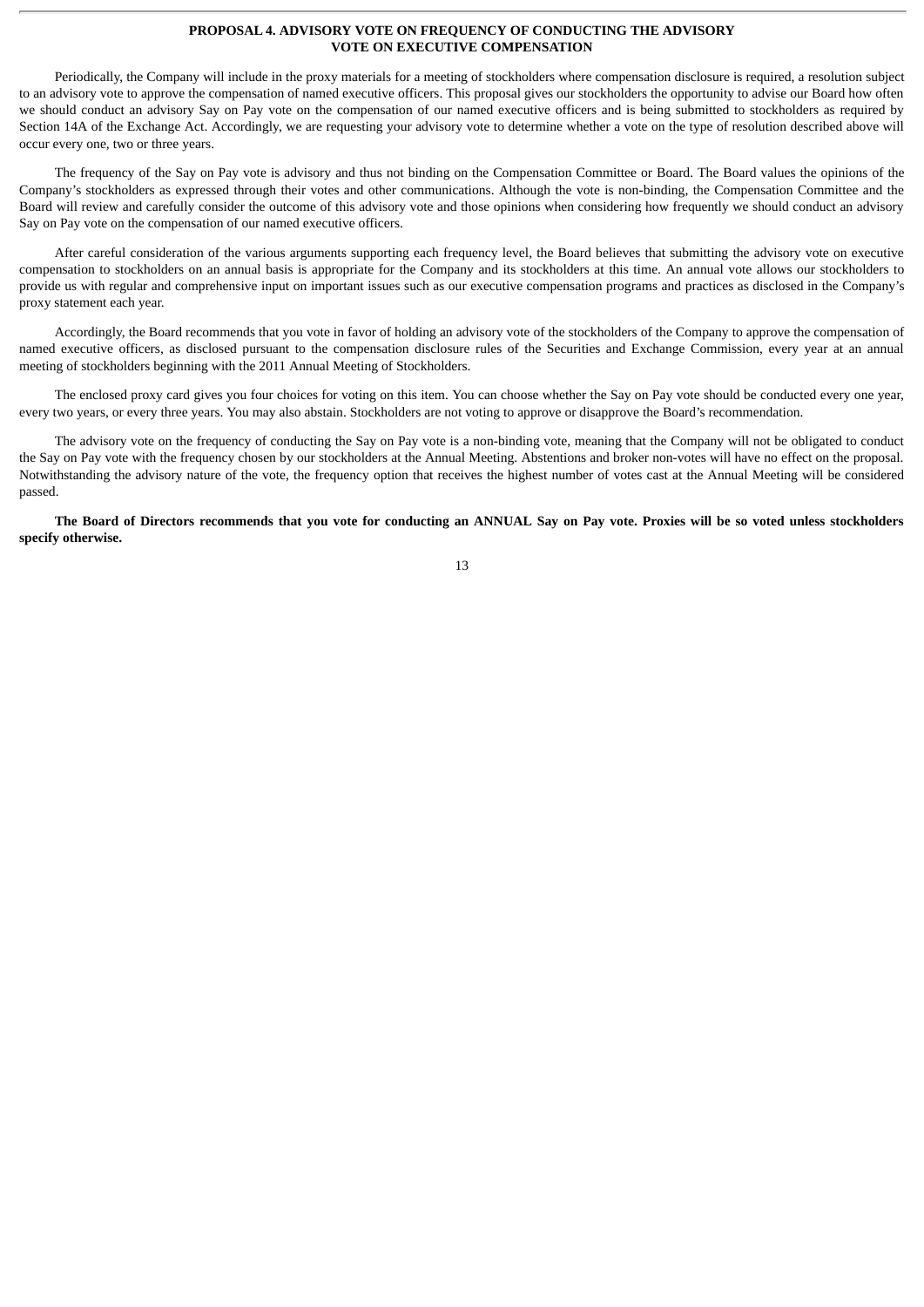## **CORPORATE GOVERNANCE**

## **Board of Directors**

Our Board of Directors has the responsibility for establishing broad corporate policies and for our overall performance, but it is not involved in our day-today operating decisions. Members of the Board are informed of our business through discussions with the Chief Executive Officer and other officers, and through their review of analyses and reports sent to them each month, as well as through participation in Board and committee meetings.

#### **Board of Directors Independence**

Our Board of Directors has affirmatively determined that each of Michael L. Cooper, Charles Macaluso, Marcus Vinicius Pratini de Moraes and Wallim Cruz De Vasconcellos Junior, has no material relationship with the Company (either directly or as a partner, stockholder or officer of an organization that has a relationship with us) and is independent within the meaning of our Corporate Governance Policy's categorical independence standards and the NYSE listing standards.

## **Committees of the Board of Directors**

To assist in carrying out its duties, the Board of Directors has delegated certain authority to the Audit, Compensation, JBS Nominating and Equity Nominating Committees. Each committee of the Board meets to examine various facets of our operations and take appropriate action or make recommendations to the Board of Directors.

*Audit Committee.* The Audit Committee members include Michael L. Cooper, Charles Macaluso and Wallim Cruz De Vasconcellos Junior. Our Audit Committee's responsibilities include selecting our independent registered public accounting firm, reviewing the plan and results of the audit performed by our independent registered public accounting firm and the adequacy of our systems of internal accounting controls, and monitoring compliance with our conflicts of interest and business ethics policies. The Audit Committee is composed entirely of Directors who the Board of Directors has determined to be independent within the meaning of the NYSE listing standards. The Board has determined that each of the members of the Audit Committee is financially literate for purposes of the applicable listing standards of the NYSE ("financially literate") and Michael L. Cooper is an "audit committee financial expert" within the meaning of the regulations of the SEC. The Audit Committee has an Audit Committee Charter, which is available on our website at www.pilgrims.com, under the "Investors -Corporate Governance" caption.

*Compensation Committee.* The Compensation Committee members include Wesley Mendonça Batista, Michael Cooper and Wallim Cruz de Vasconcellos Junior. Our Compensation Committee reviews our remuneration policies and practices and establishes the salaries of our officers. The Compensation Committee does not have a Charter.

*Special Nominating Committees.* Under our certificate of incorporation, the Board also has two Special Nominating Committees, which include the JBS Nominating Committee and the Equity Nominating Committee. The JBS Nominating Committee is required to consist solely of JBS Directors and presently includes Wesley Mendonça Batista, Joesley Mendonça Batista, Don Jackson, William W. Lovette, Marcus Vinicius Pratini de Moraes and Wallim Cruz De Vasconcellos Junior. The Equity Nominating Committee is required to consist solely of all of the Equity Directors and presently includes Michael L. Cooper and Charles Macaluso.

The JBS Nominating Committee has the exclusive authority to nominate the JBS Directors, fill JBS Director vacancies and select the members of the JBS Nominating Committee. The Equity Nominating Committee has the exclusive authority to nominate the Equity Directors, fill Equity Director vacancies, select the members of the Equity Nominating Committee, and to call a special meeting of stockholders under certain circumstances. The Equity Nominating Committee, acting by majority vote, also has the exclusive right to control the exercise of our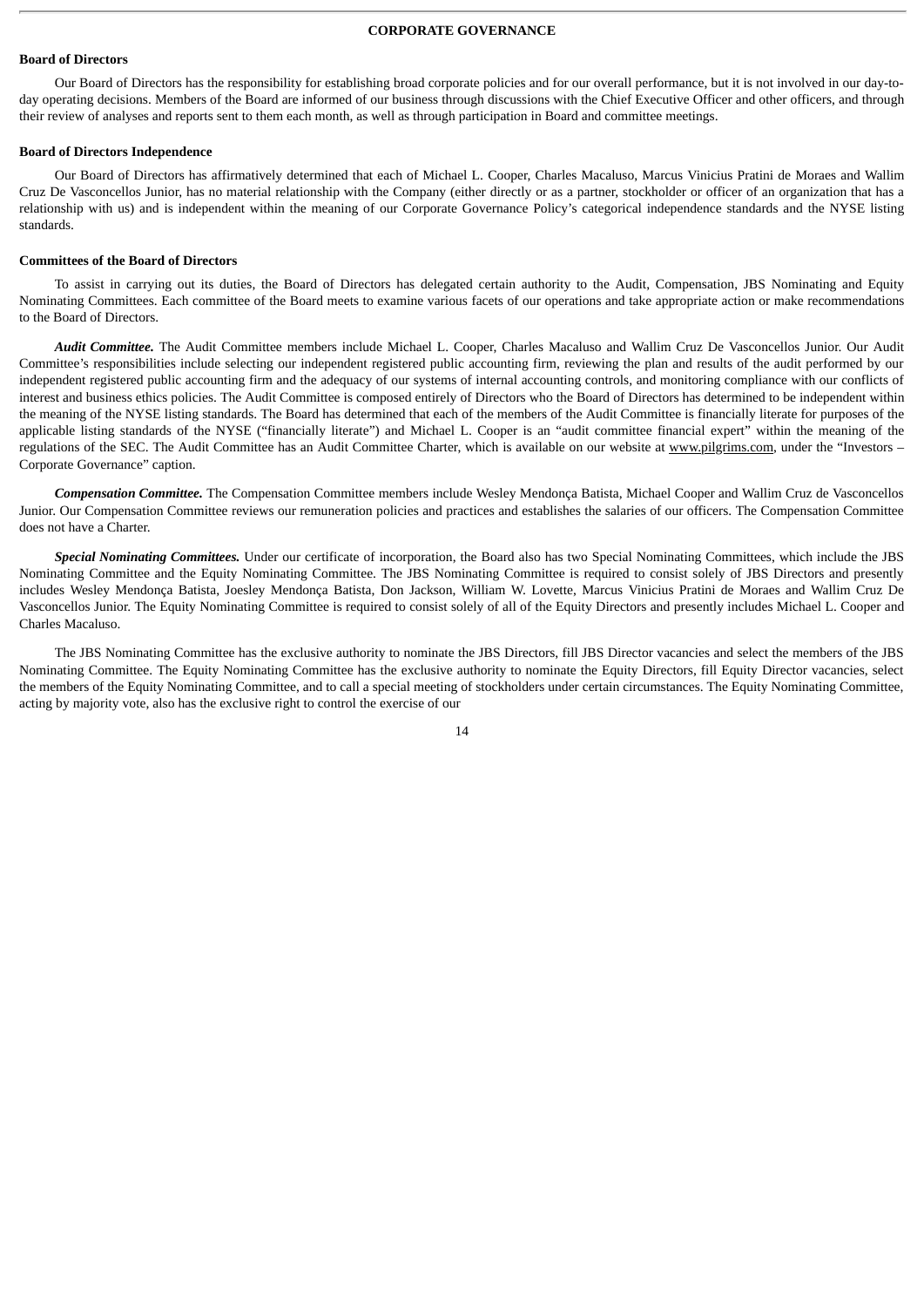rights and remedies under the JBS stockholders agreement. Any member or alternate member of the Equity Nominating Committee may be removed only by the approval of a majority of the members of the Equity Nominating Committee.

For so long as JBS USA and its affiliates beneficially own 35% or more of our outstanding common stock, no person may be nominated as an Equity Director by the Equity Nominating Committee if JBS USA reasonably determines that such person (i) is unethical or lacks integrity or (ii) is a competitor or is affiliated with a competitor of the Company. Two Equity Directors (or one if there is only one Equity Director on the Board) must satisfy the independence requirements of Rule 10A-3 under the Securities Exchange Act of 1934, as amended (the "Exchange Act"), and be financially literate, and, for so long as there are two or more Equity Directors on the Board, at least one Equity Director must qualify as an "audit committee financial expert" as that term is used in Item 407 of Regulation S-K under the Exchange Act (or any successor rule).

If JBS USA and its affiliates own at least 50% of our outstanding common stock, at least one JBS Director is required:

- to be an independent director,
- to satisfy the independence requirements of Rule 10A-3 under the Exchange Act, and
- to be financially literate.

Each of the Board's Special Nominating Committees has a Charter, current copies of which are available on our website at www.pilgrims.com, under the "Investors – Corporate Governance" caption.

Our Special Nominating Committees do not have a policy with regard to the consideration of any Director candidates recommended by our stockholders. The Board of Directors does not view the establishment of a formal policy in this regard as necessary, given the extent of the ownership of the Company's common stock by JBS USA and its affiliates and the existing JBS stockholders agreement. Further, our Special Nominating Committees do not have a formal policy with regard to the consideration of diversity in identifying Director nominees. However, the Special Nominating Committees strive to achieve a balance of knowledge, experience and perspective such that the Board reflects a diversity of backgrounds and experiences. In addition, the Special Nominating Committees will consider stockholder recommendations for candidates for the Board, which should be sent to Pilgrim's Pride Corporation, Corporate Secretary, 1770 Promontory Circle, Greeley, Colorado 80634.

#### **Meetings**

During the fiscal year ended December 26, 2010, the Board of Directors held seven meetings, the Audit Committee held 14 meetings, the Compensation Committee held four meetings and there were four executive sessions including only non-management Directors. During 2010, each member of the Board of Directors, with the exception of José Batista Júnior, attended at least 75% of the aggregate number of meetings of the Board and Board Committees on which the Director served. All Directors attended our 2010 Annual Meeting either in person or telephonically, with exception of José Batista Júnior, who was traveling. While we do not have a formal policy regarding Director attendance at annual meetings of stockholders, we encourage each Director to attend each annual meeting of stockholders.

#### **Board Leadership Structure and Risk Oversight**

The position of our Chairman of the Board and the office of the President and Chief Executive Officer are held by different persons. Our Chairman of the Board is Wesley Mendonça Batista, and our President and Chief Executive Officer is William W. Lovette.

We separate the roles of Chief Executive Officer and Chairman of the Board in recognition of the differences between the two roles. The Chief Executive Officer is responsible for setting the strategic direction for the Company and the day-to-day leadership and performance of the Company, while the Chairman of the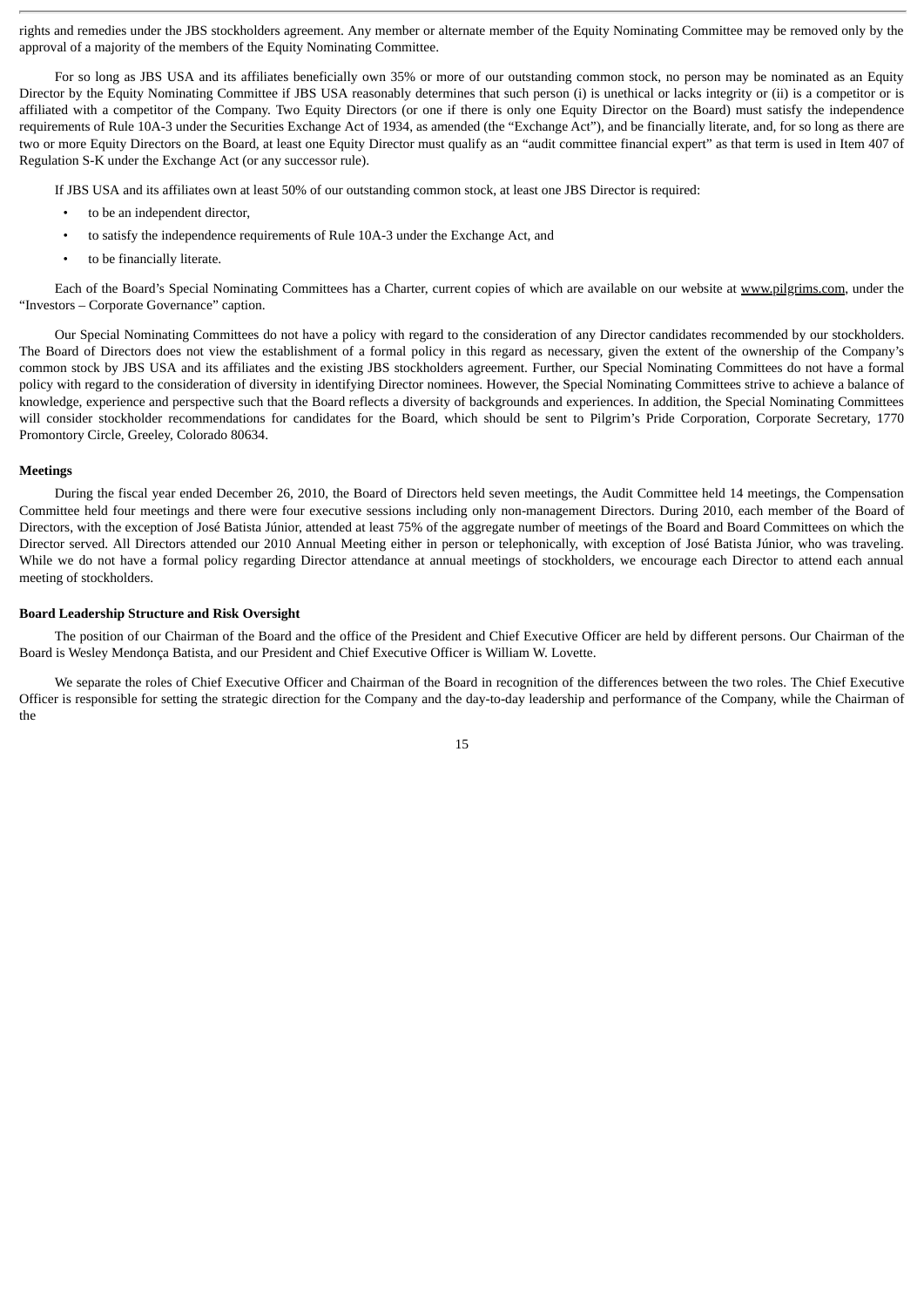Board provides guidance to the Chief Executive Officer and sets the agenda for Board meetings and presides over meetings of the full Board. We believe the division of duties is especially appropriate as legal and regulatory requirements applicable to the Board and its committees continue to expand, and it facilitates the appropriate levels of communication between the Board of Directors and executive management for Board oversight of the Company and its management.

Because Wesley Mendonça Batista, Joesley Mendonça Batista, William W. Lovette, Don Jackson and Lonnie "Bo" Pilgrim are not independent Directors, the Board will either designate an independent Director to preside at the meetings of the non-management and independent Directors or they will prescribe a procedure by which a presiding Director is selected for these meetings. In the absence of another procedure being adopted by the Board, the person appointed will be the independent Director with the longest tenure on the Board in attendance at the meeting. The Board generally holds meetings of non-management directors four times per year and meetings of independent directors four times per year.

The Company's management is responsible for the ongoing assessment and management of the risks the Company faces, including risks relating to capital structure, strategy, liquidity and credit, financial reporting and public disclosure, operations and governance. Working with JBS USA, we have integrated sophisticated risk management techniques into our operations through the adoption of an Enterprise Risk Management ("ERM") approach. In implementing ERM, we have taken steps to avoid, reduce and insure the different risks inherent in our business from a holistic viewpoint. We focus not only on operational risk, but financial and strategic risk as well. These areas of focus include input costs (commodity pricing, live and processed product cost and spoilage), revenue risk (sales price and mix), financial risk (adequate controls, timely and effective reporting systems and other management and governance systems) as well as competitive risks and market trends. We aim to identify, categorize and respond to these risks in a systematic manner to manage as much of their impact on our business as possible. The Board oversees management's policies and procedures in addressing these and other risks. Additionally, each of the Board's four committees (the Audit Committee, the Compensation Committee and the two Special Nominating Committees) monitor and report to the Board those risks that fall within the scope of such committees' respective areas of oversight responsibility. For example, the full Board directly oversees strategic risks. The Special Nominating Committees directly oversee risk management relating to Director nominations and independence. The Compensation Committee directly oversees risk management relating to employee compensation, including any risks of compensation programs encouraging excessive risk-taking. Finally, the Audit Committee directly oversees risk management relating to financial reporting, public disclosure and legal and regulatory compliance. The Audit Committee is also responsible for assessing the steps management has taken to monitor and control these risks and exposures and discussing guidelines and policies with respect to the Company's risk assessment and risk management.

#### **Communications with the Board of Directors**

Stockholders and other interested parties may communicate directly with our Board of Directors, any of its committees, all independent Directors, all nonmanagement Directors, or any one Director serving on the Board by sending written correspondence to the desired person or entity attention of our Corporate Counsel at Pilgrim's Pride Corporation, 1770 Promontory Circle, Greeley, Colorado 80634. Communications are distributed to the Board, or to any individual Director or Directors as appropriate, depending on the facts and circumstances outlined in the communication.

#### **Code of Business Conduct and Ethics and Corporate Governance Policies**

Our Board of Directors has adopted a Code of Business Conduct and Ethics and Corporate Governance Policies of the Board of Directors. The full texts of the Code of Business Conduct and Ethics and Corporate Governance Policies are posted on our website at www.pilgrims.com, under the "Investors – Corporate Governance" caption and are also available in print to any stockholder who requests them. We intend to disclose future amendments to, or waivers from, certain provisions of the Code of Business Conduct and Ethics on our website within four business days following the date of such amendment or waiver.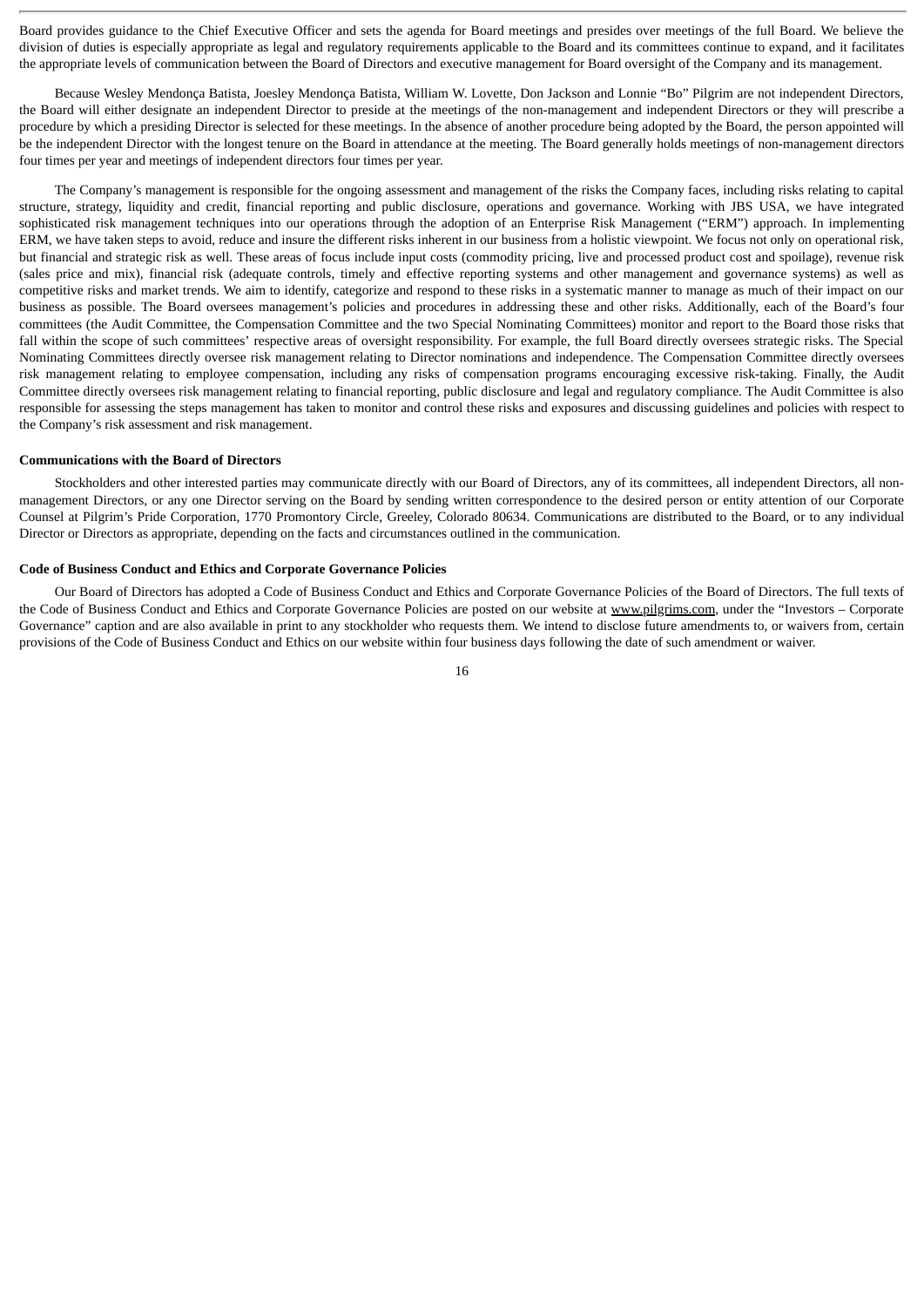## **Controlled Company Exemption**

We are a "controlled company" under the NYSE listing standards because JBS USA owns or controls over 50% of the voting power for the election of directors as of the record date. Accordingly, we take advantage of the exemptions in Sections 303A.01, 303A.04 and 303A.05 of the NYSE listing standards.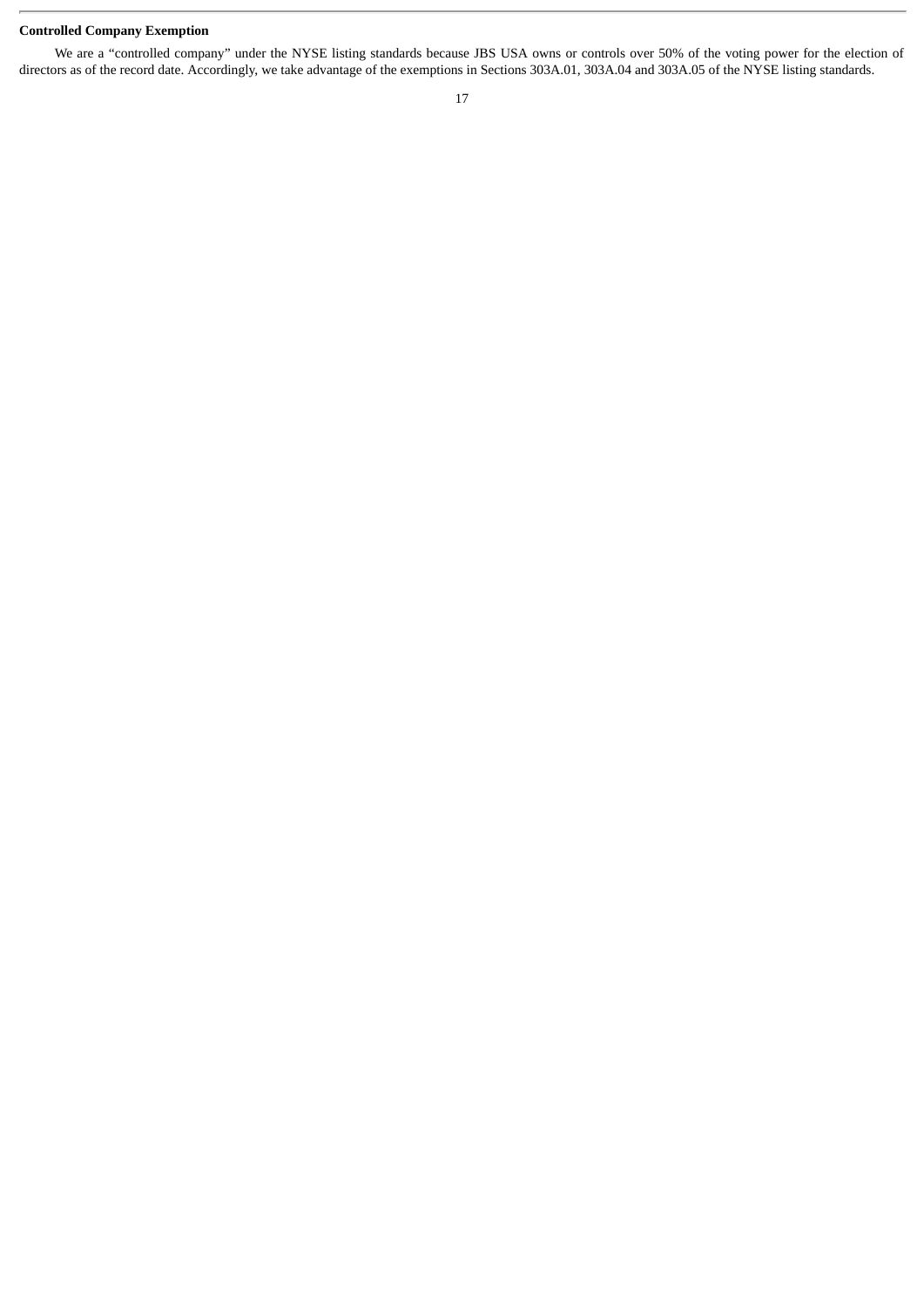## **REPORT OF THE COMPENSATION COMMITTEE**

The Compensation Committee of the Board of Directors of Pilgrim's Pride Corporation (the "Company") has reviewed and discussed with management the following Compensation Discussion and Analysis section of the Company's Proxy Statement for the fiscal year ended December 26, 2010 (the "Proxy Statement"). Based on our review and discussions, we have recommended to the Board of Directors that the Compensation Discussion and Analysis be included in the Proxy Statement to be filed with the Securities and Exchange Commission.

## Compensation Committee

Wesley Mendonça Batista Michael L. Cooper Wallim Cruz de Vasconcellos Junior

*The information contained in this report shall not be deemed to be "soliciting material" or "filed" or incorporated by reference in future filings with the Securities and Exchange Commission, or subject to the liabilities of Section 18 of the Securities Exchange Act of 1934, as amended, except to the extent that the Company specifically incorporates it by reference into a document filed under the Securities Act of 1933, as amended, or Securities Exchange Act of 1934, as amended.*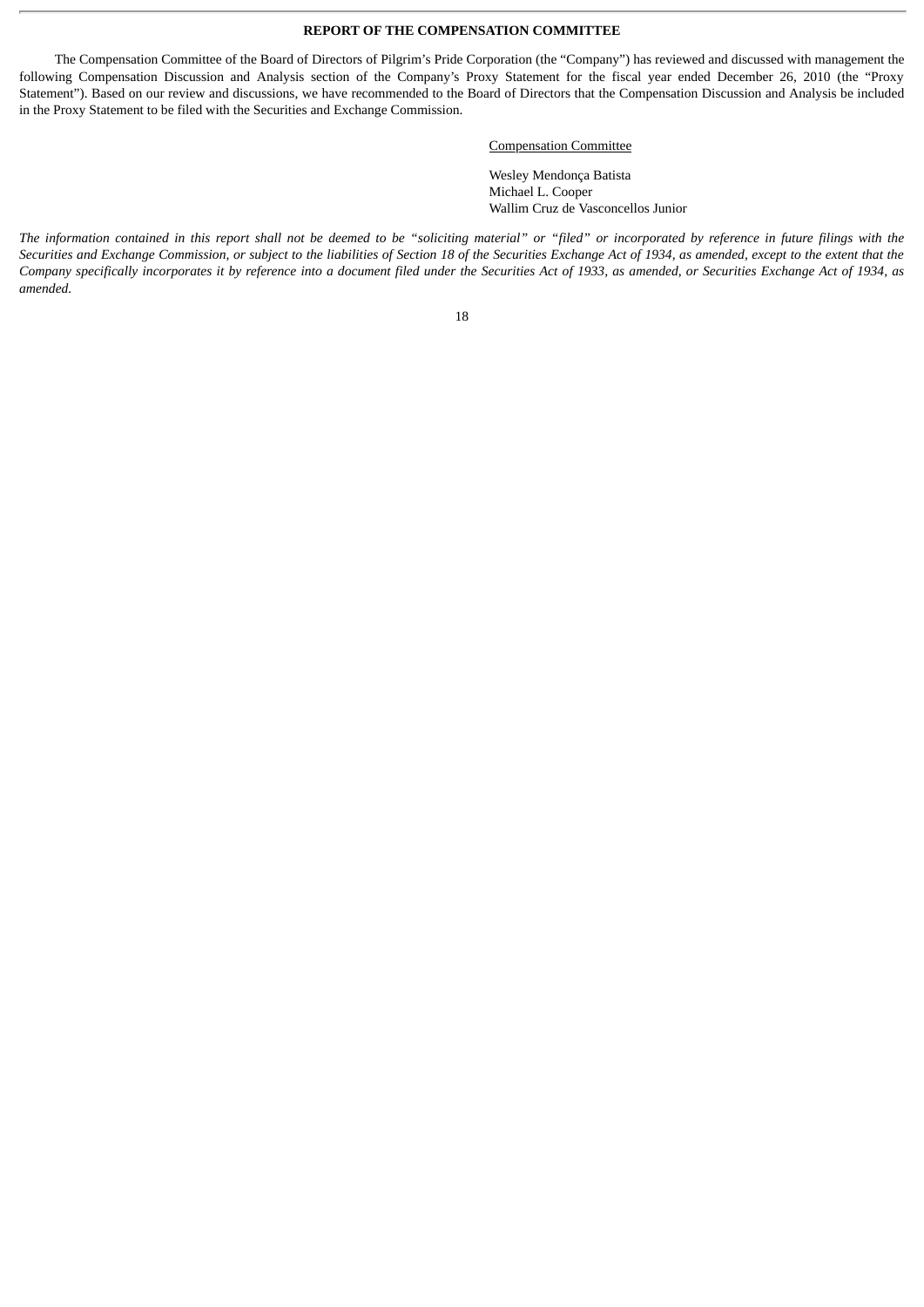## **COMPENSATION DISCUSSION AND ANALYSIS**

The following discusses the material elements of the compensation for our current and former Principal Executive Officer and our current Principal Financial Officer listed in the "Summary Compensation Table" on page 27 (collectively, the "named executive officers") during our fiscal year ended December 26, 2010. To assist in understanding compensation for 2010, we have included a discussion of our compensation policies and decisions for periods before and after 2010, where relevant.

We emerged from our Chapter 11 bankruptcy proceedings on December 28, 2009. On that date, Wesley Mendonça Batista, Michael Cooper and Wallim Cruz de Vasconcellos Junior were appointed to the Compensation Committee who replaced the prior compensation committee of the Company serving prior to our emergence. All actions, determinations and decisions made by the Compensation Committee during 2010 were made by the new Compensation Committee. During 2010, the Compensation Committee and the Board had the overall responsibility for approving executive compensation and overseeing the administration of our incentive plans and employee benefit plans.

#### **Executive Compensation Principles, Policies and Objectives**

The Compensation Committee is responsible for establishing the principles that underlie our executive compensation program and that guide the design and administration of specific plans, agreements and arrangements for our executives. Our compensation principles are intended to implement our core objectives of attracting key leaders, motivating our executives to remain with the Company for long and productive careers, rewarding sustained financial and operating performance and leadership excellence and aligning the long-term interests of our executives with those of our stockholders. Our executive compensation principles and policies, which are established and refined from time to time by the Compensation Committee, are described below:

- a significant portion of our executives' total compensation should be tied not only to how well they perform individually, but also, where applicable, should be "at risk" based on how well the Company performs relative to applicable financial objectives;
- compensation should be subject to performance-based awards as an executive officer's range of responsibility and ability to influence the Company's results increase;
- compensation should be competitive in relation to the marketplace; and
- outstanding achievement should be recognized.

In addition, we believe that our compensation programs for executive officers should be appropriately tailored to encourage employees to grow our business, but not encourage them to do so in a way that poses unnecessary or excessive material risk to us. For 2010, the Compensation Committee believes that our named executive officers' compensation is consistent with periods of economic stress and lower earnings, and equity incentives are aligned with our actions to stabilize the Company and to position it for a continued recovery. The Compensation Committee did not retain a compensation consultant in 2010, nor did it use benchmarking of peer groups in setting our named executive officers' compensation for 2010.

#### **Role of the Compensation Committee and Executive Officers in Compensation Decisions**

The Compensation Committee was responsible for establishing and overseeing the overall compensation structure, policies and programs of the Company and assessing whether our compensation structure resulted in appropriate compensation levels and incentives for executive management of the Company. The Compensation Committee's objective is to ensure that the total compensation paid to each executive officer was fair, reasonable, competitive and motivational. The Compensation Committee conducts a review of all compensation for our executive officers, including our named executive officers, and works with our Chief Executive Officer to evaluate and approve compensation of our executive officers other than the Chief Executive Officer. Our other named executive officer, the Principal Financial Officer, reports directly to our Chief Executive Officer who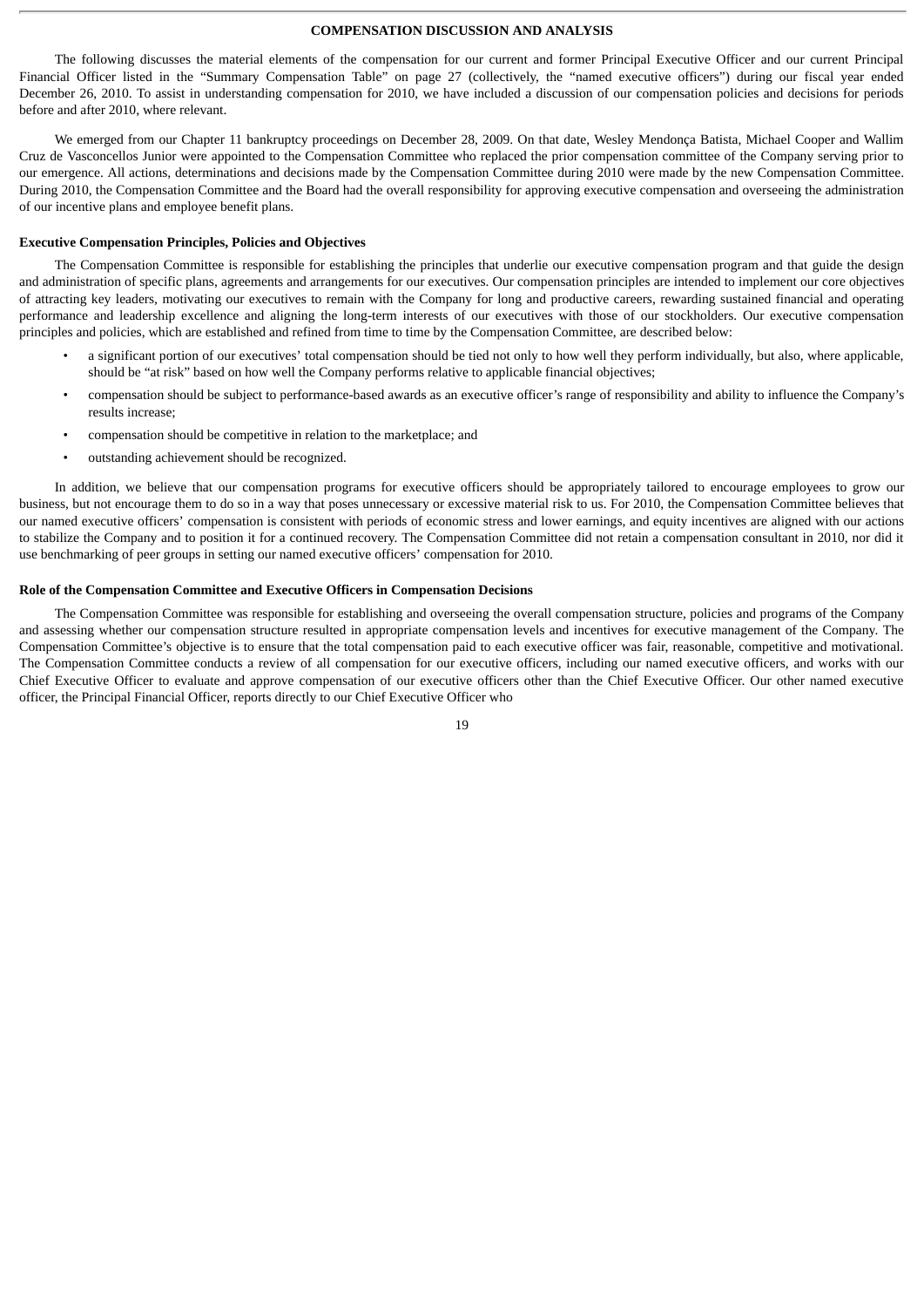supervises the day to day performance of the Principal Financial Officer. Accordingly, the Chief Executive Officer evaluates the Principal Financial Officer's individual performance against the Company-based performance factors, and makes recommendations to the Compensation Committee regarding his compensation. The Compensation Committee strongly considers the compensation recommendations and the performance evaluations by our Chief Executive Officer in making its decisions and any recommendations to the Board of Directors with respect to non-CEO compensation.

#### **Components of Compensation**

During 2010, the principal elements of compensation for our executive officers were as follows:

- base salaries;
- bonuses, including annual cash incentive compensation and discretionary bonuses;
- other compensation consisting primarily of Company contributions to the Company's 401(k) salary deferral plan and health and welfare benefits; and
- certain perquisites and other personal benefits.

Additionally, we provide our executive officers certain severance benefits if the executive is terminated other than for cause, as described below. The Compensation Committee and the Board believe that these severance benefits are necessary and advisable to keep executive officers focused on the best interests of the Company at times that may otherwise cause a lack of focus due to personal economic exposure. Further, the Compensation Committee and the Board believes that these severance benefits are necessary and advisable for retentive purposes to provide a measure of support to our named executive officers who may receive offers of employment from competitors that would provide severance benefits. See "2010 Potential Payments Upon Termination or Change in Control" table for a description of the severance payable to our named executive officers.

We have entered into agreements relating to the employment of our named executive officers, including Don Jackson, our former Chief Executive Officer and President, William W. Lovette, our current Chief Executive Officer and President, and Gary Tucker, our Principal Financial Officer, as discussed below under "Jackson Employment Agreement," "Lovette Employment Agreement" and "Tucker Letter Agreement." As discussed further below, the Compensation Committee and the Board believe it is prudent to use these arrangements as a means to attract and/or retain these executives. We have granted equity awards to our current and former Chief Executive Officer at a level in which the Board and the Compensation Committee believes will provide the executive long-term incentives and align their interests with those of our stockholders. We also maintain a performance-based, omnibus long-term incentive plan (the "LTIP"), which provides for the grant of a broad range of long-term equity-based and cash-based awards. No awards were made under the LTIP during 2010 and we do not have a formal stock ownership requirement for our executive officers.

#### *Base Salary*

We provide our named executive officers and other employees with a base salary to provide a fixed amount of compensation for services during the fiscal year. The base salaries of Don Jackson and Gary Tucker are governed by agreements, which are discussed below under "Jackson Employment Agreement" and "Tucker Letter Agreement," respectively. Base salary increases are subjectively determined by the Compensation Committee for each of the executive officers on an individual basis, taking into consideration a subjective assessment of individual contributions to Company performance, length of tenure, compensation levels for comparable positions, internal equities among positions and, with respect to executives other than the Chief Executive Officer, the recommendations of the Chief Executive Officer. During 2010, Dr. Jackson's base compensation was governed by an employment agreement, which was entered into on January 27, 2009 and is discussed below under "Jackson Employment Agreement." The Compensation Committee did not increase the base salary of Dr. Jackson in 2010. The Compensation Committee completed its annual compensation review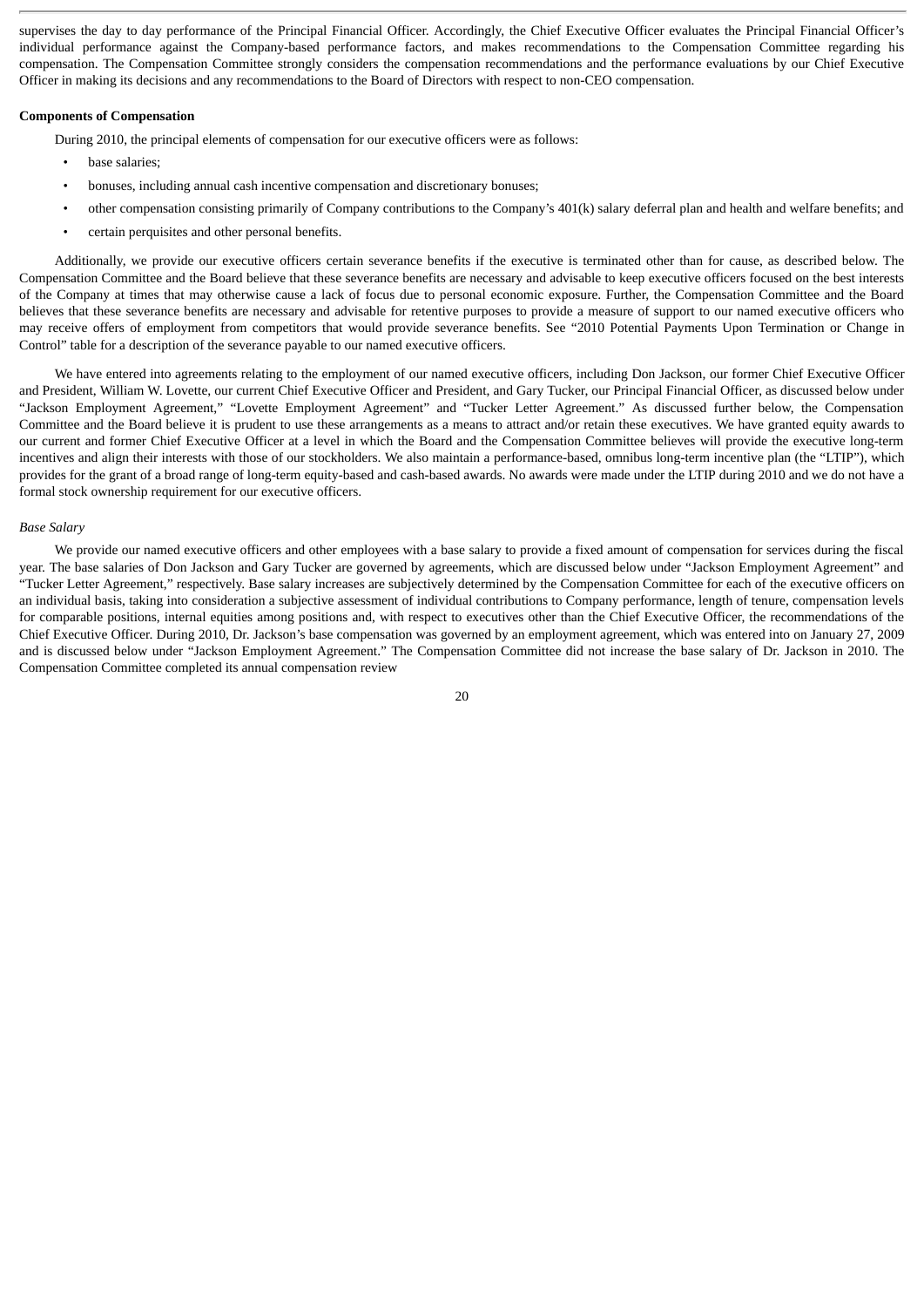with respect to the executive officers of the Company and determined to increase the base compensation level for Gary Tucker, our Principal Financial Officer, to \$300,000 annually effective June 1, 2010 as described below under "Tucker Letter Agreement." The Compensation Committee decided that it was appropriate to increase the base compensation of Mr. Tucker in connection with his December 2009 promotion to the position of the Principal Financial Officer and the corresponding increase in responsibilities and his agreement to terminate his change in control agreement with the Company.

#### *Annual Cash Incentive Compensation*

Cash incentive awards are determined by the Compensation Committee and granted under the terms of the Short Term Management Incentive Plan (the "STIP"). Additionally, we may also provide short-term incentives to executives by awarding annual cash bonuses determined by the Compensation Committee on a discretionary basis. The bonuses reward achievement of short-term goals and allow us to recognize individual and team achievements. The STIP is an annual incentive program providing for the grant of bonus awards payable upon achievement of specified performance goals. In September 2009, our Board approved the STIP, subject to confirmation of the Plan of Reorganization by the Bankruptcy Court and the approval of our stockholders. The Bankruptcy Court and the stockholders approved the STIP in connection with the confirmation of the Plan of Reorganization in December 2009. The STIP permits the grant of 162(m) awards and bonus awards that are not intended to so qualify. Full-time salaried, exempt employees of the Company and its affiliates who are selected by the administering committee are eligible to participate in the STIP.

As part of developing the Company's compensation strategy for the fiscal year ended December 26, 2010, the Compensation Committee established new annual performance goals and target payout amounts under the STIP for Dr. Jackson, our former President and Chief Executive Officer, and Mr. Tucker, our Principal Financial Officer. The committee determined to establish the 2010 fiscal year performance measure under STIP solely based on income (loss) from continuing operations plus interest, taxes, depreciation and amortization ("EBITDA"). The Compensation Committee elected to use EBITDA as our sole performance measure under the STIP because EBITDA is a common analytical indicator within our industry and it provides a simple and understandable measure of our liquidity. For Dr. Jackson and Mr. Tucker, the committee approved the target EBITDA amount of \$500 million and a threshold EBITDA amount of \$425 million (85% of the EBITDA target) relating to 2010 performance.

For Dr. Jackson, the Compensation Committee established a sliding scale to determine the amount of annual cash bonus. For 2010 performance, Dr. Jackson was eligible to receive a bonus payout of (i) 50% of his base salary if the Company achieved 85% of target EBITDA, (ii) between 50% and 100% of his base salary if the Company achieved over 85% and less than 100% of target EBITDA, (iii) 100% of his base salary if the Company achieved 100% of target EBITDA and (iv) 100% of his base salary plus a percentage of EBITDA in excess of \$500 million if the Company achieved over 100% of target EBITDA. The maximum bonus that Dr. Jackson was eligible to receive under the STIP for 2010 performance was \$9.0 million. Under the terms of Mr. Tucker's letter agreement, he was eligible to receive a bonus payout of 50% of his base salary if the Company achieved 85% of target EBITDA.

Under the terms of the STIP, our Compensation Committee is responsible for determining whether the Company meets its performance targets for a performance period. For 2010, the Compensation Committee determined the threshold EBITDA amount for payment of bonuses set forth in the STIP was not met. Nevertheless, in January 2011, the Compensation Committee proposed, and the Board agreed, that it was in the best interests of the Company for the Board to authorize discretionary bonus payments under the STIP to all eligible employees other than executive officers equal to 73.3% of each eligible employee's target bonus. In February 2011, upon the recommendation of the Compensation Committee, the Board approved discretionary bonuses for executive officers calculated in the same manner, 73.3% of each executive officer's target bonus. In support of the discretionary bonus payments, the Board cited several non-economic factors, including the diligent work of our employees in guiding the Company out of bankruptcy and their continued focus on extracting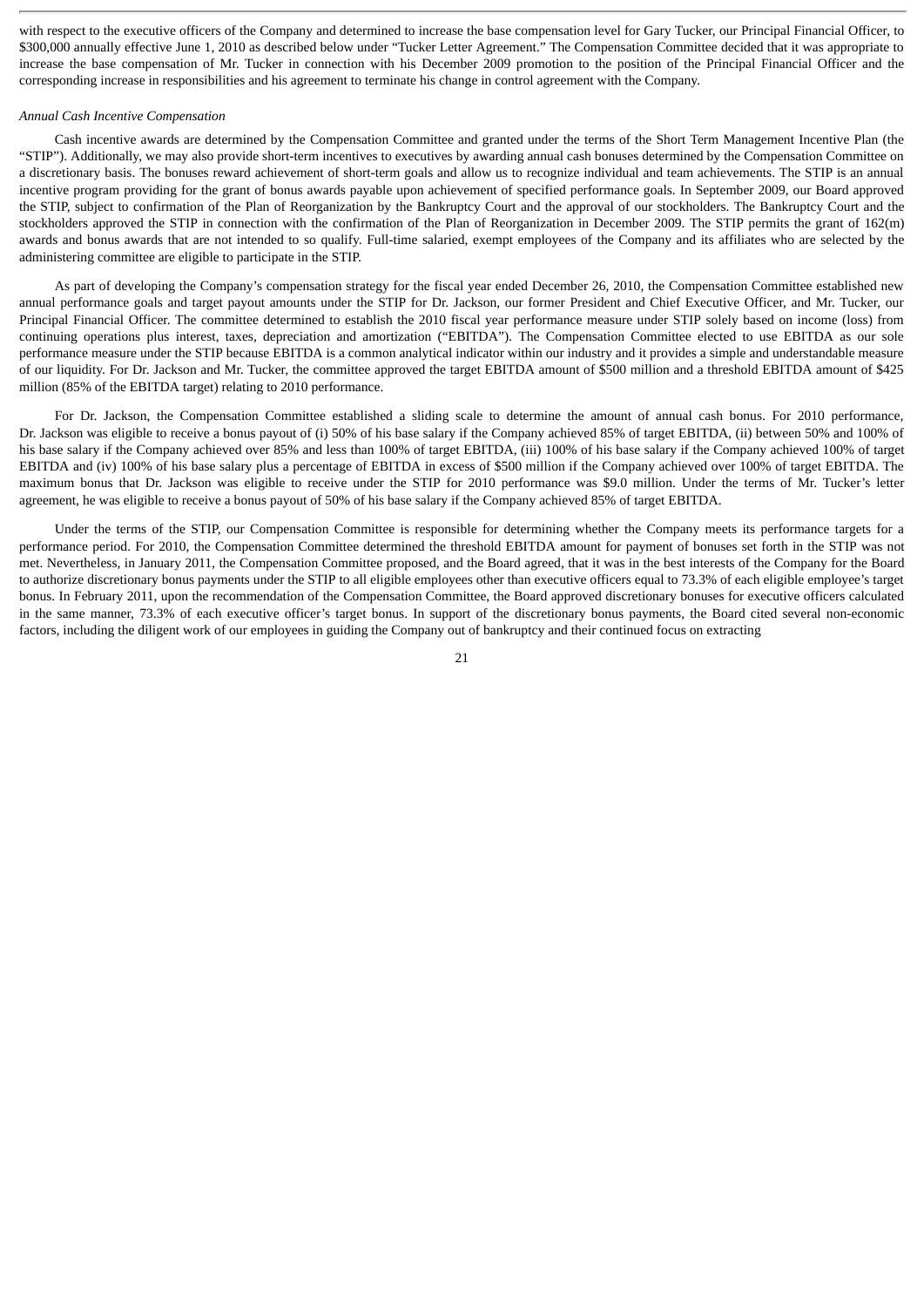maximum synergies from our combination with JBS USA (including the relocation of our corporate functions from Pittsburg, Texas to Greeley, Colorado). The total discretionary bonuses paid to Dr. Jackson and Mr. Tucker pursuant to Board action were \$1,100,000 and \$110,000, respectively.

#### *Other Compensation*

Our executive officers receive no special employee benefits. During 2010, our executive officers were able to participate on the same basis as other employees in the Company's 401(k) salary deferral plan. Contributions to the Company's 401(k) salary deferral plan are made up of a 30% matching contribution on the first 6% of pay and an additional matching contribution on up to 6% of an executive's compensation, subject to an overall contribution limit for all employees' 401(k) and other profit sharing plans of 5% of domestic income before taxes. All full-time employees in the U.S. are eligible to participate in the 401(k) salary deferral plan. We do not have any other pension plan for our executive officers.

The Company has also historically maintained an Employee Stock Investment Plan pursuant to which we contributed an amount equal to 33 1/3% of an officer's payroll deduction for purchases of our common stock under the plan. In November 2008, matching contributions that employees had previously elected to be invested in our common stock were permanently suspended. In December 2009, we terminated the Employee Stock Investment Plan. Contributions to named executive officers made in 2010 under our 401(k) salary deferral plan and under the Employee Stock Investment Plan are reported in the Summary Compensation Table.

During 2010, we maintained and continue to maintain the Pilgrim's Pride Corporation 2005 Deferred Compensation Plan (the "Deferred Compensation Plan") to help provide for the long-term financial security of our US employees who meet the Internal Revenue Service definition of a "highly compensated employee," which include all of our named executive officers and certain other key personnel. Under the Deferred Compensation Plan, participants may elect to defer up to 80% of their base salary and/or up to 100% of their annual cash bonus payments as part of their personal retirement or financial planning. Executive officers who elect to defer compensation in the Deferred Compensation Plan must do so annually prior to the beginning of each calendar year and may direct the investment of the amount deferred and retained by us. The Deferred Compensation Plan is administered by the administrative committee appointed by our Board, and deferred compensation may be invested in authorized funds which are similar to the investment options available under our 401(k) salary deferral plan. None of our named executive officers participated in the Deferred Compensation Plan during 2010.

We also provide a variety of health and welfare programs to all eligible employees to offer employees and their families, protection against catastrophic loss and to encourage healthy lifestyles. The health and welfare programs we offer include medical, wellness, pharmacy, dental, vision, life insurance and accidental death and disability. Our executive officers and management generally are eligible for the same benefit programs on the same basis as our other domestic employees.

#### *Perquisites and Other Personal Benefits*

During 2010, we provided our named executive officers with perquisites and other personal benefits that we believed to be reasonable and consistent with our overall compensation program to better enable us to attract and retain competent executives for key positions. The Compensation Committee periodically reviewed the levels of perquisites and other personal benefits that we provided to our named executive officers. During 2010, our executive officers were eligible to receive company-paid or company-subsidized life insurance and disability coverage on the same basis as our other domestic payroll employees. In 2010, we also reimbursed Dr. Jackson's moving expenses incurred in relocating his principal residence to the Greeley, Colorado area and provided a tax gross-up for the benefit. Information regarding these perquisites is reported below in the Summary Compensation Table. In establishing the compensation of the executive officers, the Compensation Committee considered all perquisites and other personal benefits.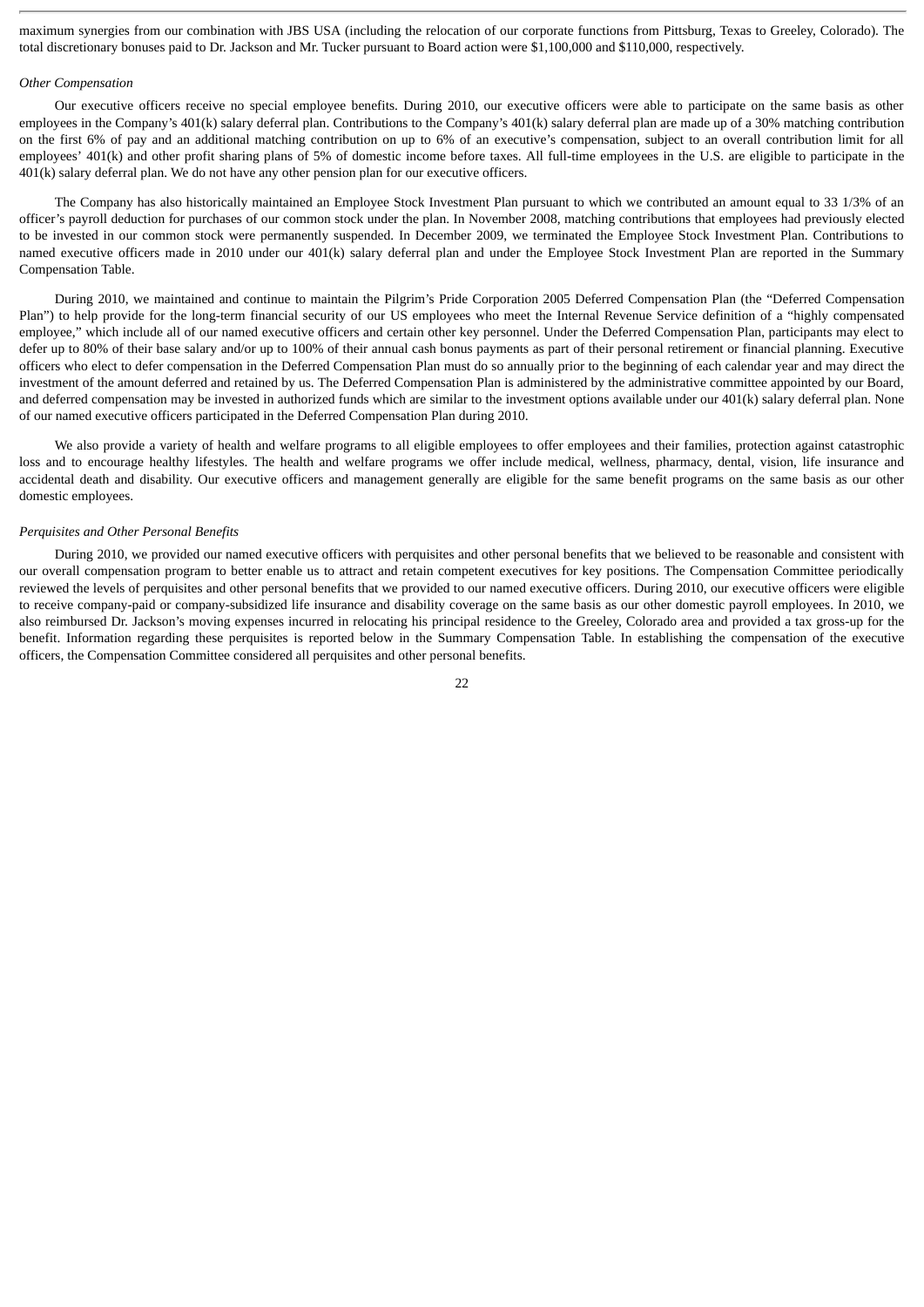## *Long Term Incentive Plan*

In September 2009, our Board approved, subject to confirmation of the Plan of Reorganization by the Bankruptcy Court and stockholder approval, the LTIP. The Bankruptcy Court and the stockholders approved the LTIP in connection with the confirmation of the Plan of Reorganization in December 2009. The LTIP is administered by the Board. The LTIP provides for the grant of a broad range of long-term equity-based and cash-based awards to the Company's officers and other employees, members of the Board and any consultants. The equity-based awards that may be granted under the LTIP include "incentive stock options," within the meaning of the Internal Revenue Code of 1986, non-qualified stock options, stock appreciation rights, restricted stock awards, restricted stock units and other stock based awards. Currently, the maximum number of shares reserved for issuance under the LTIP is 6,688,068 shares and the maximum number of shares with respect to which awards of any and all types may be granted during a calendar year to any participant is limited, in the aggregate, to 5,000,000 shares. The maximum amount that may be paid in cash during any fiscal year with respect to any award (including any performance bonus award) is \$10,000,000. Except as may otherwise be provided in any applicable award agreement or other written agreement entered into between the Company and a participant in the LTIP, if a "change in control" occurs and the participant's awards are not converted, assumed, or replaced by a successor entity, then immediately prior to the change in control the awards will become fully exercisable and all forfeiture restrictions on the awards will lapse. As of March 25, 2011, no awards have been made under the LTIP.

#### **Jackson Employment Agreement**

In December 2008, in an effort to bring a fresh perspective to the Company and to maximize the opportunities available to the Company through its restructuring, Dr. Jackson was appointed as our Chief Executive Officer and President. Dr. Jackson replaced the former Chief Executive Officer and the Chief Operating Officer of the Company. As an inducement to join the Company, as well as to create an incentive for Dr. Jackson to forego other career opportunities, the then Compensation Committee determined it was necessary to offer an employment agreement to Dr. Jackson, setting forth specific elements of compensation, termination, and other arrangements (the "Jackson Employment Agreement").

Hewitt Consulting provided the then Compensation Committee a survey conducted in May 2008 of chief executive officer compensation of industry peers that included ConAgra Foods, Inc., Dean Foods Co., Seaboard Corporation, Smithfield Foods, Inc., Hormel Foods, Inc. and Tyson Foods, Inc. The Company negotiated the terms of the Jackson Employment Agreement with the Unsecured Creditors' Committee. On January 27, 2009, the Bankruptcy Court approved, and we entered into the Jackson Employment Agreement with Dr. Jackson. For 2010, Dr. Jackson's compensation was, in large part, dictated by the Jackson Employment Agreement.

#### *Base Salary and Incentive Compensation*

Under the Jackson Employment Agreement, Dr. Jackson received an annual base salary of not less than \$1,500,000. Dr. Jackson is also eligible to participate in all incentive plans, practices, policies and programs applicable generally to other executive personnel of the Company, including, but not limited to, the STIP and the LTIP.

#### *Perquisites and Other Personal Benefits*

Under the Jackson Employment Agreement, Dr. Jackson is entitled to participate in the Company's savings and retirement plans, practices and programs generally applicable to other executive personnel of the Company. Dr. Jackson is also eligible to participate in all group benefits plans and programs the Company had established for its executive employees.

#### *Dr. Jackson's Separation from Pilgrim's Pride*

On December 16, 2010, Dr. Jackson informed the Board of his decision to resign as Chief Executive Officer and President effective as of January 2, 2011. Dr. Jackson resigned to assume the position of Chief Executive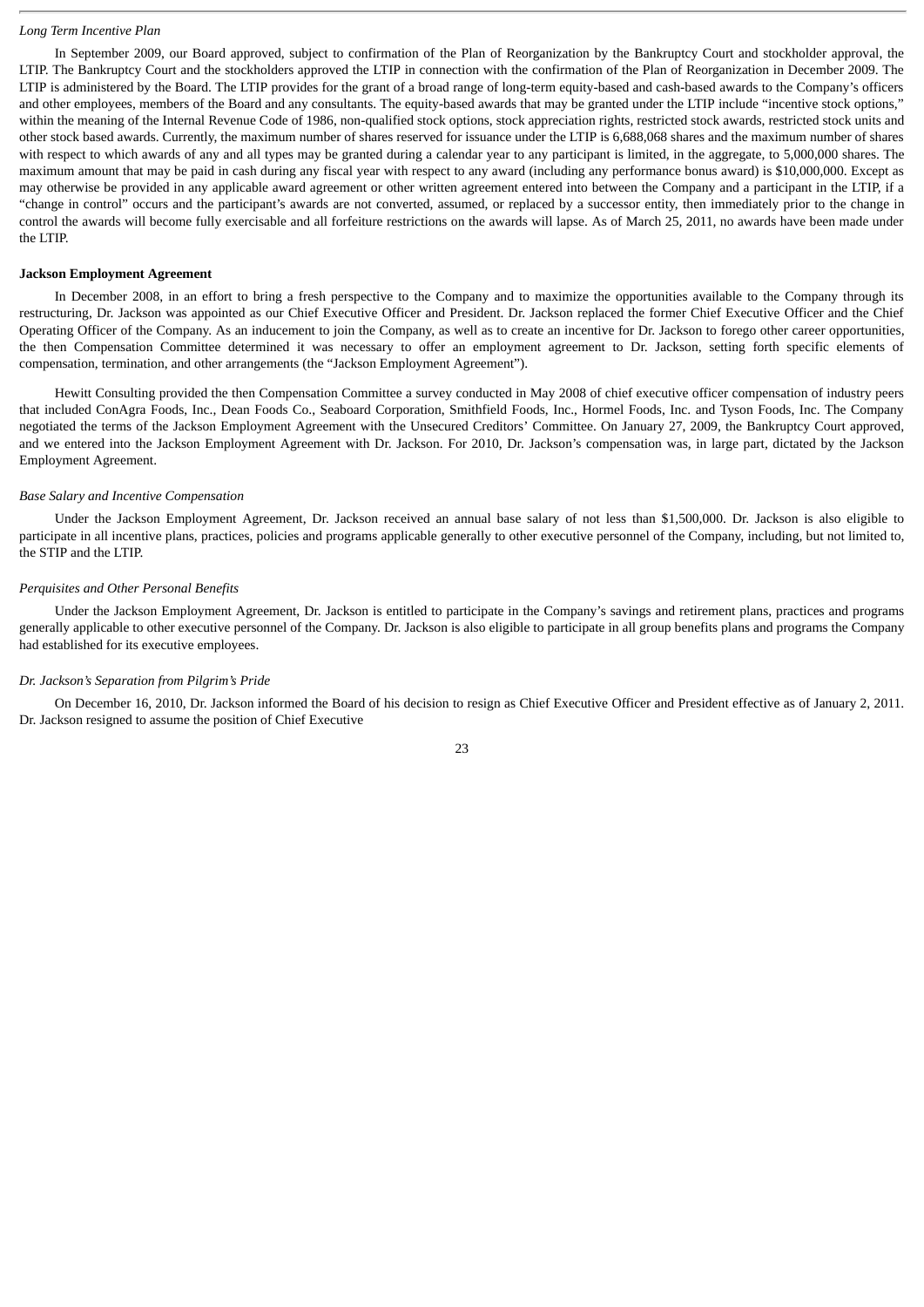Officer and President of JBS USA. Dr. Jackson will continue as a member of the Board as a JBS Director. Under the Jackson Employment Agreement, Dr. Jackson was not entitled to any severance payment in connection with his resignation and was obligated to repay a portion of the \$3,000,000 signing bonus he received in connection with his initial employment with the Company. On February 11, 2011, Dr. Jackson paid the Company \$1,083,333 of his signing bonus according to the terms of his agreement. In addition, in connection with Dr. Jackson's separation from the Company we terminated a change in control agreement with him.

#### **Lovette Employment Agreement**

In December 2010, the Board approved the appointment of Mr. Lovette, as our Chief Executive Officer and President, effective January 3, 2011. On January 14, 2011 (the "Effective Date"), we entered into an employment agreement with Mr. Lovette (the "Lovette Employment Agreement"). Mr. Lovette brings more than 28 years of industry leadership experience to the Company. In light of Mr. Lovette's significant industry-specific experience, the Compensation Committee decided that it was necessary to offer an employment agreement to Mr. Lovette in order to incentivize him to join the Company. The Lovette Employment Agreement will expire on January 14, 2014, unless otherwise terminated pursuant to its terms.

## *Base Salary and Incentive Compensation*

Under the Lovette Employment Agreement, Mr. Lovette is to receive an annual base salary of not less than \$1,000,000. Mr. Lovette also received a bonus of \$250,000, which is subject to repayment on a pro-rata basis over a one-year period if his employment with the Company ends for any reason prior to December 31, 2011 or he has not established a residence in the vicinity of the Company's headquarters in Colorado by such date. In addition, for each full year during the term of employment, Mr. Lovette will be eligible to earn an annual cash bonus under the STIP. Mr. Lovette's individual performance targets and bonus for 2011 are as follows:

| 2011 EBITDA         | <b>Bonus Amount</b>                                                           |
|---------------------|-------------------------------------------------------------------------------|
| \$400 million       | \$500,000                                                                     |
| \$500 million       | \$1,000,000                                                                   |
| Above \$500 million | \$1,000,000 plus .5% (i.e., .005) of the excess above<br>\$500 million EBITDA |

If applicable, any bonus for 2011 will be prorated for amounts between \$400 and \$500 million EBITDA. Mr. Lovette's bonus for 2011 will not be less than \$500,000 and not more than \$10,000,000. For purposes of Mr. Lovette's bonus, "EBITDA" for each applicable period shall be determined by the Board in accordance the Company's audited financial statements and U.S. generally accepted accounting principles as applied on a consistent basis to the Company.

## *Perquisites and Other Personal Benefits*

Under the Lovette Employment Agreement, Mr. Lovette is entitled to participate in the Company's savings and retirement plans, practices and programs generally applicable to other executive personnel of the Company. Mr. Lovette is also eligible to participate in all group benefits plans and programs the Company has established or may establish for its executive employees, including the Company's executive relocation policy and repayment agreement, which provides moving and other relocation related expenses, including assistance selling a home and temporary housing. Any amounts under the executive relocation policy and repayment agreement must be repaid if employment is terminated within one year from the hire date.

Additionally, the Company has arranged to purchase Mr. Lovette's current residence in Arkansas on reasonable and customary commercial terms and at a purchase price not to exceed approximately \$2.13 million.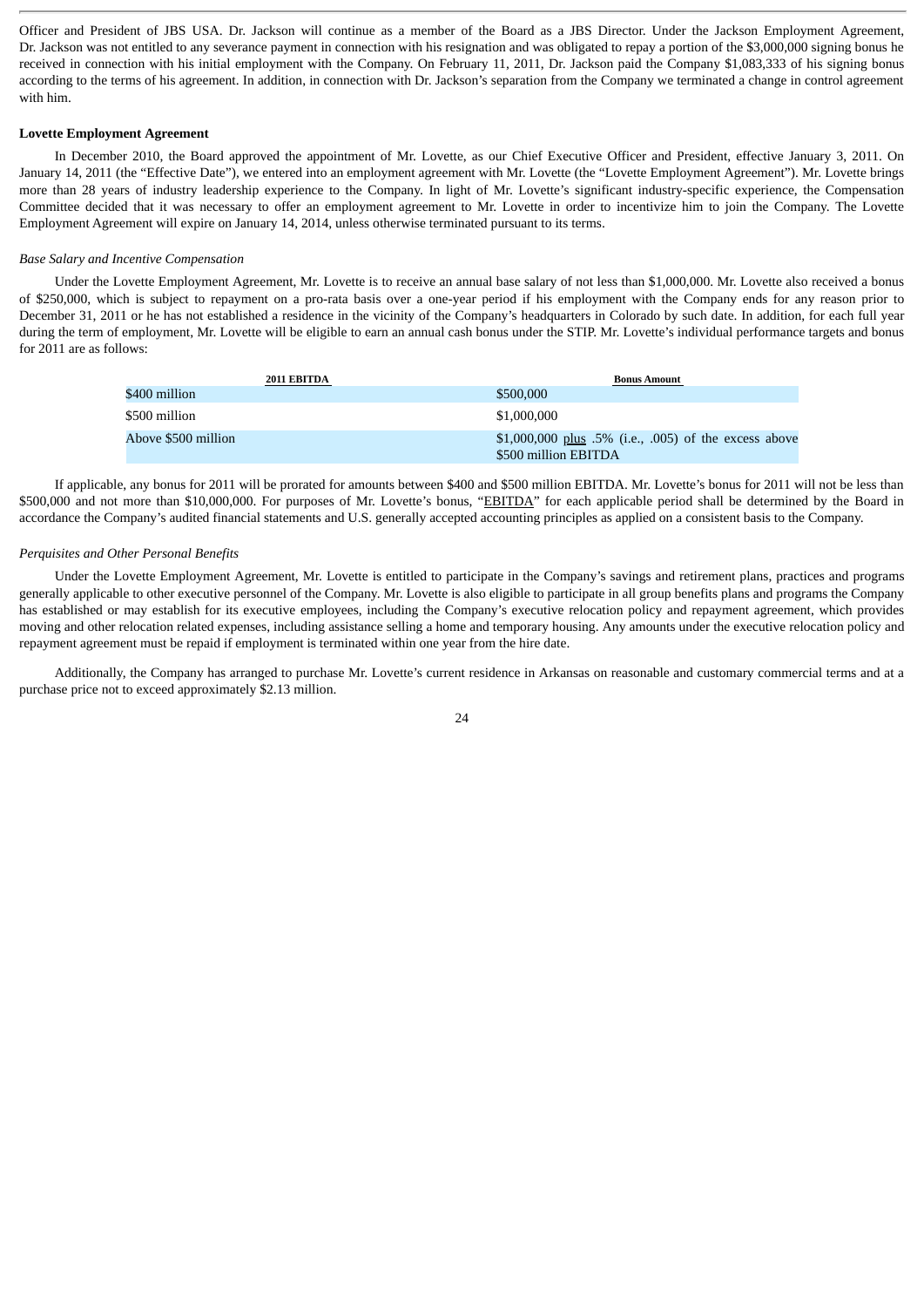#### *Restricted Stock Grant*

As an inducement to Mr. Lovette's employment with the Company and Mr. Lovette's execution of the Lovette Employment Agreement, the Company awarded Mr. Lovette 200,000 restricted shares of Pilgrim's Pride common stock. One-half of his restricted shares will vest on the second anniversary of the Effective Date and the remaining restricted shares will vest on the third anniversary of the Effective Date, in each case, subject to Mr. Lovette's continued employment with the Company through the applicable vesting date.

#### *Severance Payments*

Mr. Lovette's employment agreement can be terminated at any time by the Company. If the Company terminates him other than for "cause" during the term of his agreement, the Company will continue to pay him his base salary for two years following such termination, subject to certain requirements, including the delivery of a customary release. Under the Lovette Employment Agreement, no other severance or termination payments or benefits will be payable to Mr. Lovette as a result of his termination or resignation of employment, including under the Severance Plan, as described below.

For the purposes of the Lovette Employment Agreement "cause" means, as determined by the Board: (i) Mr. Lovette's conviction in a court of law of, or entry of a guilty plea or plea of no contest to, a felony charge (regardless of whether subject to appeal); (ii) Mr. Lovette's willful and continued failure to perform substantially his duties for the Company (other than any such failure resulting from Mr. Lovette's incapacity due to physical or mental illness); (iii) any willful act that constitutes on Mr. Lovette's part fraud, dishonesty in any material respect, breach of fiduciary duty, misappropriation, embezzlement or gross misfeasance of duty; (iv) Mr. Lovette's willful disregard or continued breach in any material respect of published Company policies and procedures or codes of ethics or business conduct; or (v) any other material breach by Mr. Lovette of any provision of the Lovette Employment Agreement.

#### **Tucker Letter Agreement**

As discussed above, Gary Tucker was appointed as the Company's Principal Financial Officer upon the Company's emergence from the Chapter 11 bankruptcy proceedings on December 28, 2009. Mr. Tucker also serves as the Company's Senior Vice President, Corporate Controller. On June 1, 2010, Mr. Tucker entered into a letter agreement with us (the "Letter Agreement") pursuant to which Mr. Tucker received a specific compensation package in exchange for his commitment to terminate the change in control agreement with the Company dated October 10, 2008, and to retain his services with the Company. Under the agreement, Mr. Tucker's annual base salary was increased from \$250,215 to \$300,000, effective June 1, 2010. The Letter Agreement provides that Mr. Tucker will be eligible to receive a target bonus equal to 50% of his annual base salary, contingent upon Mr. Tucker's continued employment through the 2010 calendar year, as well as the Company making a threshold earnings goal. The potential bonus award was granted under the STIP. For additional information regarding Mr. Tucker's bonus award, see "Components of Compensation – Annual Cash Incentive Compensation."

In addition, under the Letter Agreement, Mr. Tucker will receive a one-time cash payment equal to \$650,000 payable upon the earliest of (i) the mandatory exchange transaction (the "Mandatory Exchange Transaction") of the Company's common stock for shares of common stock of JBS USA, (ii) any similar event to the Mandatory Exchange Transaction whereby the Company would cease to be deemed a publicly-traded company or would merge with JBS USA and (iii) the date of termination of Mr. Tucker's employment for any reason other than "cause" as defined below.

#### **Severance Plan**

During 2010, we maintained the Pilgrim's Pride Corporation Severance Plan (the "Severance Plan"), pursuant to which we provided severance payments to eligible employees, including our named executive officers, if their employment was terminated "without cause" (as defined below). The Severance Plan does not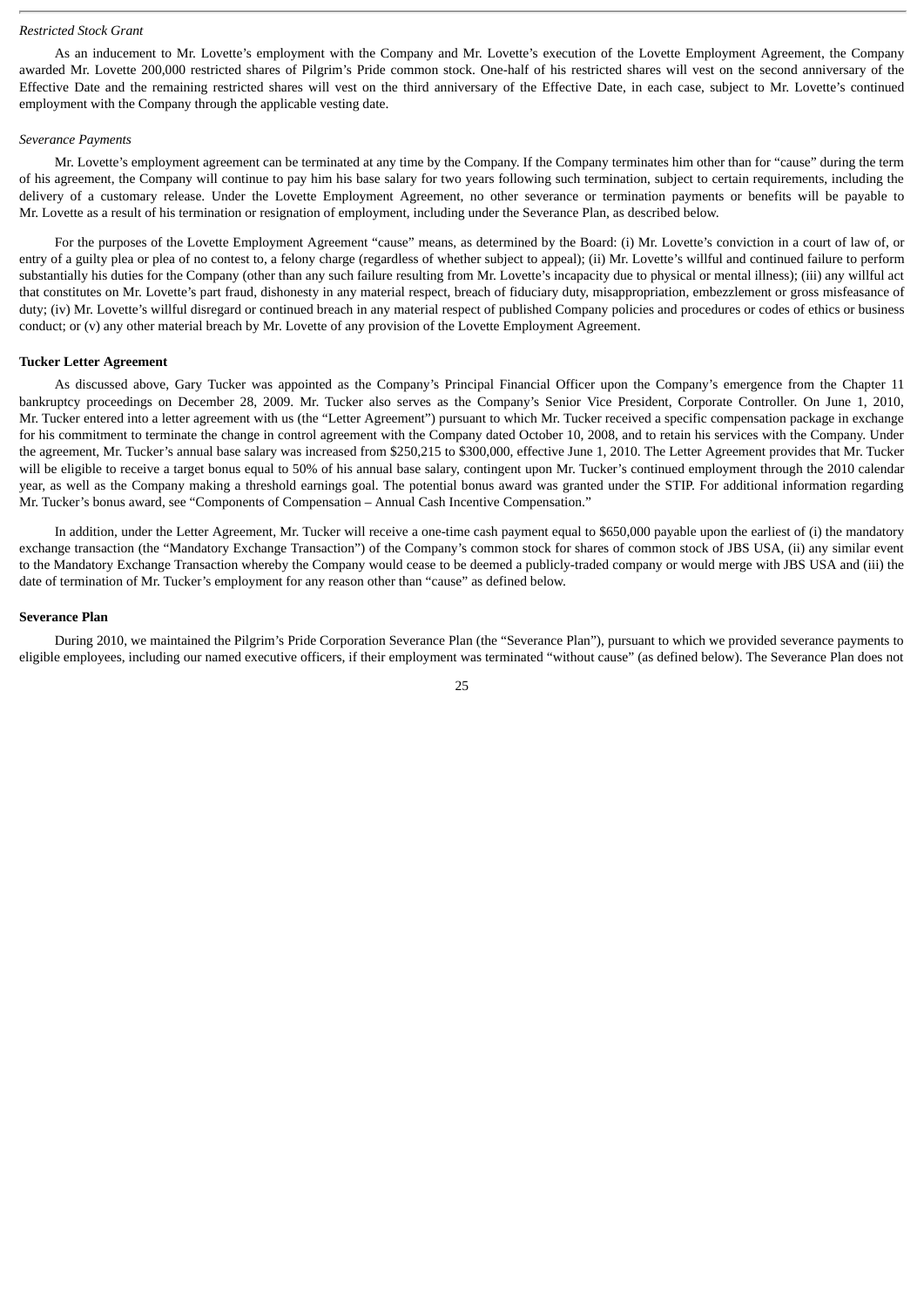cover termination due to death, disability or retirement, termination for cause or termination at the end of the leave of absence that exceeded the maximum permitted by the Company. Under the Severance Plan, in exchange for signing an enforceable waiver and release agreement, upon termination without cause, a named executive officer was entitled to receive as severance pay an amount equal to: one week per year of service with the Company, plus a minimum of 16 supplemental weeks (in addition to years of service amount), with a total maximum of 52 weeks of pay. In addition, if the Company provided less than two weeks notice of termination without cause, an executive officer would have been entitled to up to two additional weeks of severance in lieu of notice. Additional benefits available to eligible employees under the Severance Plan included career transition services as determined by the Company, including without limitation, written materials, company sponsored training and job fairs. Under the Lovette Employment Agreement, Mr. Lovette is not entitled to any severance or termination payments or benefits under the Severance Plan.

## **Tax Considerations**

Section 162(m) of the Internal Revenue Code of 1986 imposes limitations on the deductibility for federal income tax purposes of compensation over \$1,000,000 paid to each of our named executive officers in a taxable year. Compensation above \$1,000,000 may only be deducted if it is "performance-based compensation" within the meaning of the Code. Amounts payable under the Bonus Plan are intended to be performance-based compensation meeting these requirements and, as such, be fully deductible. However, the Company has not adopted a policy requiring all compensation to be deductible. For 2010, certain amounts paid (including the discretionary bonus) to Dr. Jackson did not qualify as performance-based compensation and were not deductible.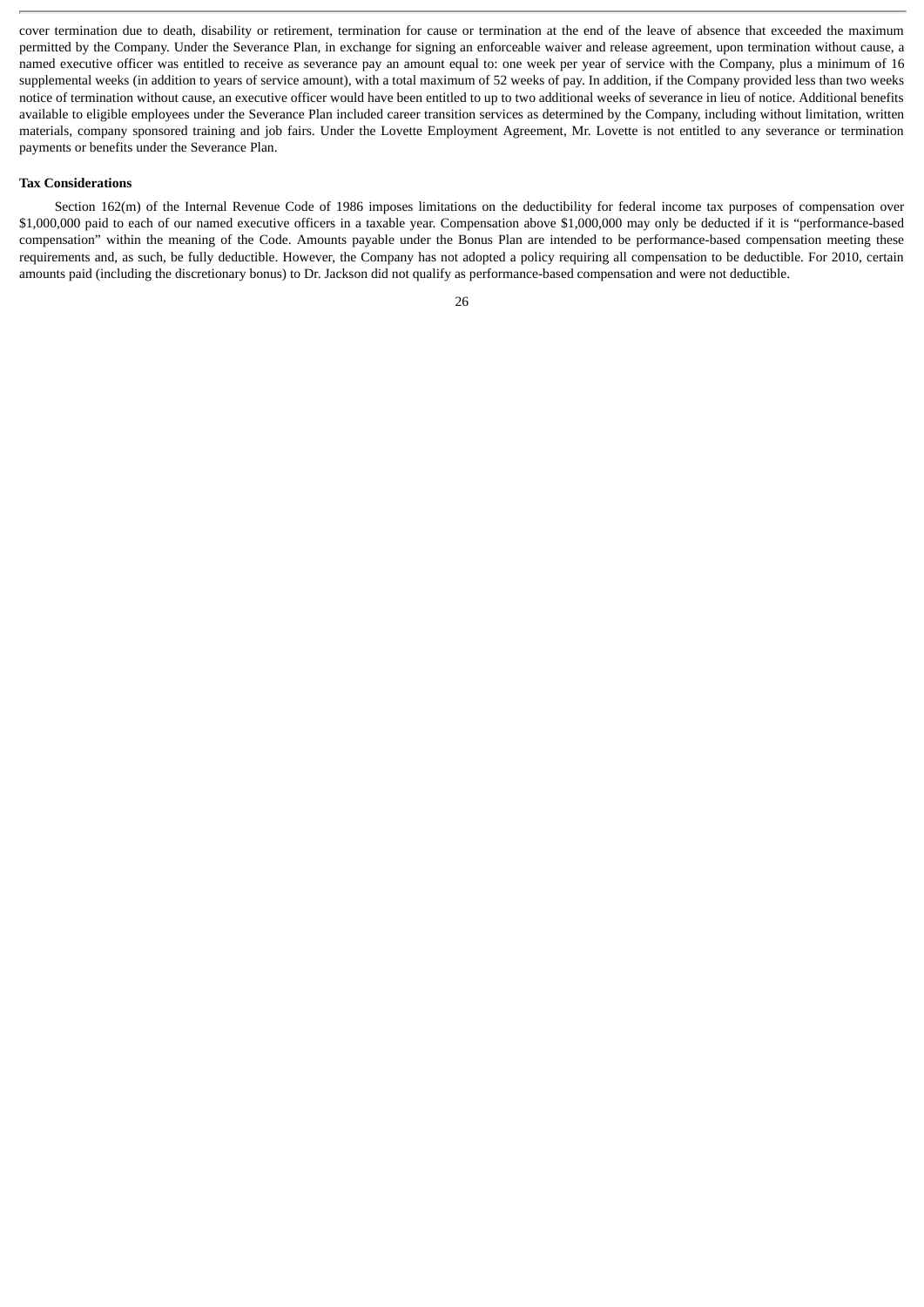## **EXECUTIVE COMPENSATION**

The table below summarizes compensation paid to or earned by our named executive officers comprising of our Chief Executive Officer and our Principal Financial Officer who were serving at December 26, 2010.

## **SUMMARY COMPENSATION TABLE**

|                                                                    |                      | Salary    | <b>Bonus</b>               | <b>Stock</b><br>Awards | <b>Non-Equity</b><br>Incentive<br>Plan<br>Compensation | All Other<br>Compensation <sup>(a)</sup> | <b>Total</b> |
|--------------------------------------------------------------------|----------------------|-----------|----------------------------|------------------------|--------------------------------------------------------|------------------------------------------|--------------|
| <b>Name and Principal Position</b>                                 | <b>Year</b>          |           |                            | (S)                    |                                                        |                                          | (S)          |
| Don Jackson                                                        | 2010                 | 1,500,000 | $1,100,000$ <sup>(d)</sup> | -0-                    | -0-                                                    | 63,501                                   | 2,663,501    |
| Chief Executive Officer and President <sup>(b)</sup>               | 2009T <sub>(c)</sub> | 375,000   | -0-                        | 1.789.680              | -0-                                                    | 1,414                                    | 2,166,094    |
|                                                                    | 2009                 | 975,000   | 1,916,667(e)               | -0-                    | 3.674.713                                              | 5,484                                    | 6,571,864    |
| Gary D. Tucker<br>$\cdot$ $\cdot$ $\sim$ $\cdot$ $\cdot$<br>$\sim$ | 2010                 | 278.746   | $110,000$ <sup>(d)</sup>   | -0-                    | -0-                                                    | 4,443                                    | 393,189      |

Principal Financial Officer<sup>(f)</sup>

- i. Our contribution to Gary D. Tucker made under our 401(k) Salary Deferral Plan was \$2,007.
- ii. Section 79 income to the named individuals due to group term life insurance in the following amounts: Don Jackson, \$4,889; Gary D. Tucker, \$1,873.
- iii. The Company reimburses employees for a portion of their long-term disability premium cost. The named individuals' reimbursements for a portion of their long-term disability premium cost in the following amounts: Don Jackson, \$606 and Gary D. Tucker, \$563.
- iv. Don Jackson received \$39,977 in relocation expenses from Pittsburg, Texas to the Greeley, Colorado area and \$18,029 as tax gross-up payment relating to the relocation relating to that benefit.
- (b) Don Jackson resigned as Chief Executive Officer and President effective as of January 2, 2011.
- (c) In December 2009, we changed the Company's fiscal year end from the Saturday nearest September 30 of each year to the last Sunday in December of each year. The change was effective with the Company's 2010 fiscal year, which began on September 27, 2009, and ended on December 26, 2010, and resulted in an approximate three-month transition period which began September 27, 2009 and ended December 27, 2009. The transition period is entitled "2009T." (d) Discretionary bonus earned for 2010 performance.
- (e) As a result of Dr. Jackson's resignation as our Chief Executive Officer and President effective as of January 2, 2011, under the Jackson Employment Agreement, Dr. Jackson was obligated to repay a portion of the \$3,000,000 signing bonus he received in connection with his initial employment with the Company. On February 11, 2011, Dr. Jackson paid the Company \$1,083,333 of his signing bonus according to the terms of his agreement. The 2009 bonus amount is adjusted to reflect the repayment.
- (f) Gary Tucker was appointed Principal Financial Officer upon our emergence from Chapter 11 bankruptcy proceedings effective on December 28, 2009.

<sup>(</sup>a) For 2010, the "All Other Compensation" column includes the following items of compensation: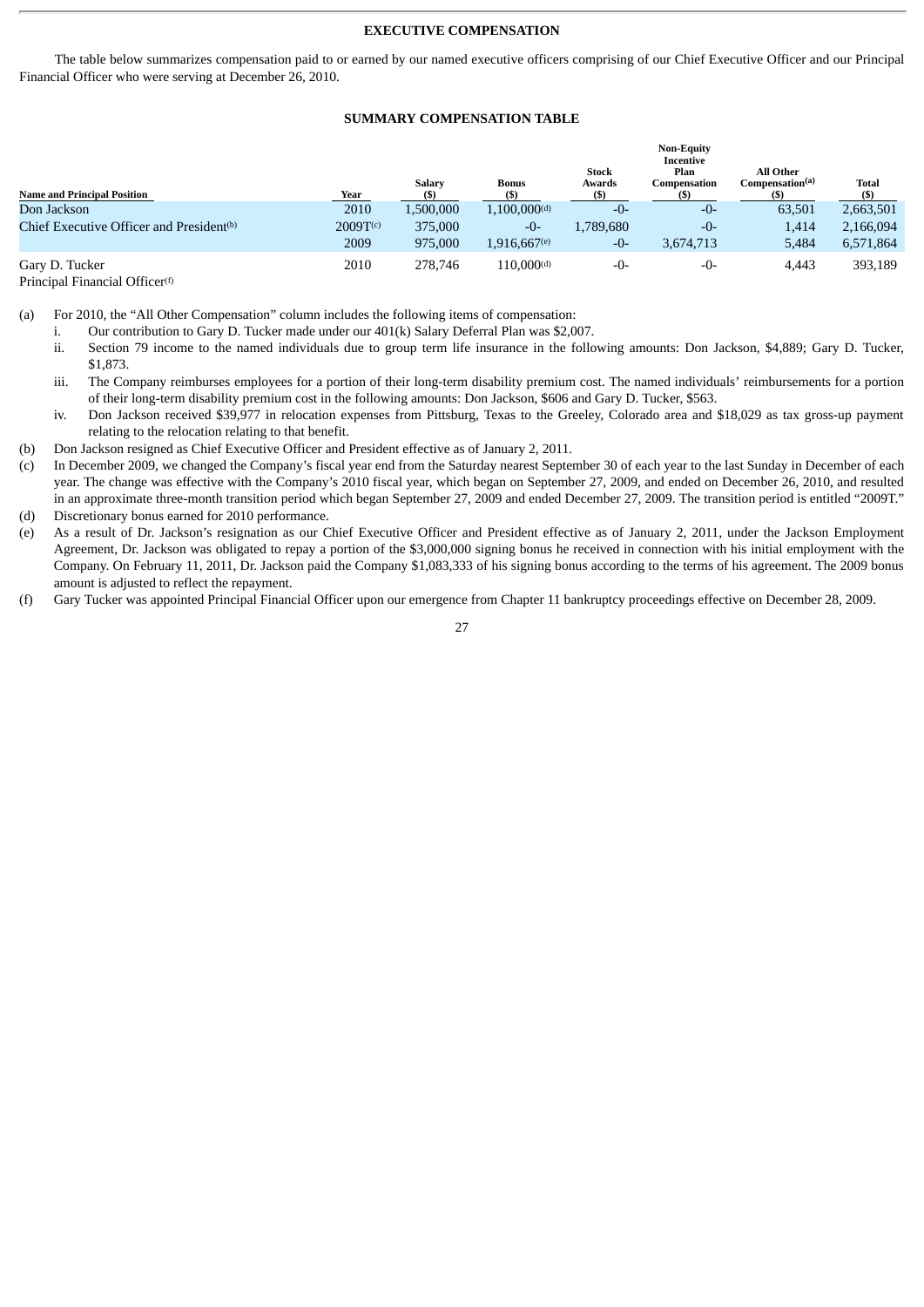## **2010 GRANTS OF PLAN-BASED AWARDS TABLE**

| <u>Name</u>    |                  | <b>Estimated Future Payouts Under Non-</b><br>Equity Incentive Plan Awards <sup>(a)</sup> |                |
|----------------|------------------|-------------------------------------------------------------------------------------------|----------------|
|                | <b>Threshold</b> | <b>Target</b>                                                                             | <b>Maximum</b> |
|                |                  |                                                                                           |                |
| Don Jackson    | \$750,000        | \$1,500,000                                                                               | \$9,000,000    |
| Garv D. Tucker | \$150,000        | 150,000                                                                                   | 150,000        |

(a) The amounts reported in these columns reflect the threshold, target and maximum amounts available under the STIP. Threshold, target and maximum amounts were determined by the Compensation Committee in March 2010. Under the terms of the STIP, our Compensation Committee is responsible for determining whether the Company meets its performance targets for a performance period. For 2010, the Compensation Committee determined the threshold EBITDA amount for payment of bonuses under the STIP was not met.

#### **Jackson Employment Agreement**

In December 2008, Dr. Jackson was appointed as our Chief Executive Officer and President. On January 27, 2009, the Bankruptcy Court approved, and we entered into the Jackson Employment Agreement with Dr. Jackson.

#### *Base Salary and Incentive Compensation*

Under the Jackson Employment Agreement, Dr. Jackson received an annual base salary of not less than \$1,500,000. Dr. Jackson is also eligible to participate in all incentive plans, practices, policies and programs applicable generally to other executive personnel of the Company, including, but not limited to, the STIP and the LTIP.

#### *Perquisites and Other Personal Benefits*

Under the Jackson Employment Agreement, Dr. Jackson was entitled to participate in the Company's savings and retirement plans, practices and programs generally applicable to other executive personnel of the Company. Dr. Jackson was also eligible to participate in all group benefits plans and programs the Company had established for its executive employees.

#### *Dr. Jackson's Separation from Pilgrim's Pride*

On December 16, 2010, Dr. Jackson informed the Board of his decision to resign as Chief Executive Officer and President effective as of January 2, 2011. Dr. Jackson resigned to assume the position of Chief Executive Officer and President of JBS USA. Dr. Jackson will continue as a member of the Board as a JBS Director. Under the Jackson Employment Agreement, Dr. Jackson was not entitled to any severance payment in connection with his resignation and was obligated to repay a portion of the \$3,000,000 signing bonus he received in connection with his initial employment with the Company. On February 11, 2011, Dr. Jackson paid the Company \$1,083,333 of his signing bonus according to the terms of his agreement.

#### **Tucker Letter Agreement**

Gary Tucker was appointed as the Company's Principal Financial Officer upon the Company's emergence from the Chapter 11 bankruptcy proceedings on December 28, 2009. Mr. Tucker also serves as the Company's Senior Vice President, Corporate Controller. On June 1, 2010, Mr. Tucker entered into the Letter Agreement with us pursuant to which Mr. Tucker received a specific compensation package in exchange for his commitment to forfeit the change in control agreement between the Company and Mr. Tucker dated October 10, 2008, and relocate his principal place of business to the Greeley, Colorado area. Under the agreement, Mr. Tucker's annual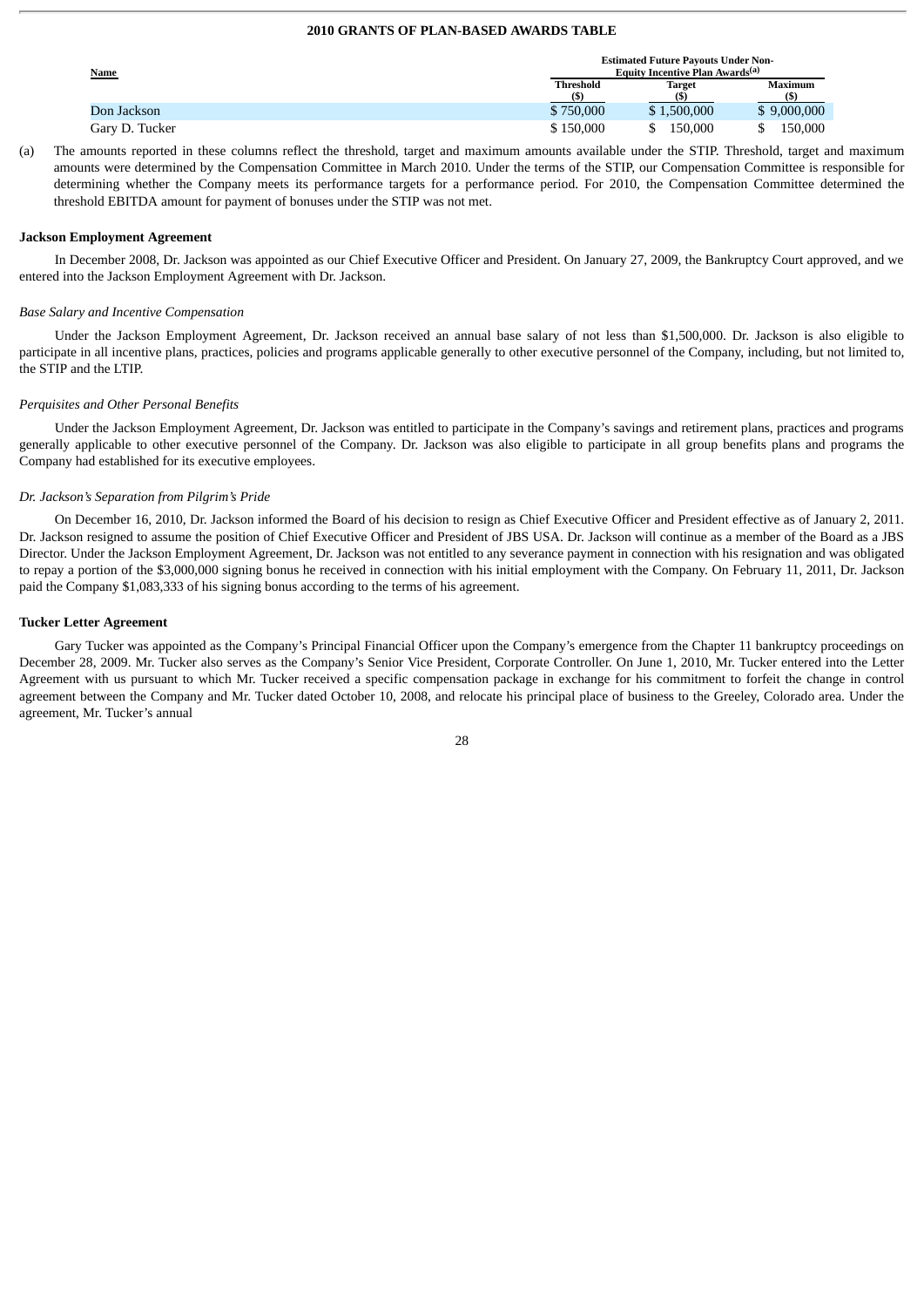base salary was increased from \$250,215 to \$300,000, effective June 1, 2010. The Letter Agreement provides that Mr. Tucker will be eligible to receive a target bonus equal to 50% of his annual base salary, contingent upon Mr. Tucker's continued employment through the 2010 calendar year, as well as the Company making a threshold earnings goal. The potential bonus award was granted under the STIP. For additional information regarding Mr. Tucker's bonus award, see "Components of Compensation – Annual Cash Incentive Compensation."

In addition, under the Letter Agreement, Mr. Tucker will receive a one-time cash payment equal to \$650,000 payable upon the earliest of (i) the mandatory exchange transaction (the "Mandatory Exchange Transaction") of the Company's common stock for shares of common stock of JBS USA, (ii) any similar event to the Mandatory Exchange Transaction whereby the Company would cease to be deemed a publicly-traded company or would merge with JBS USA and (iii) the date of termination of Mr. Tucker's employment for any reason other than "cause" as defined below.

Under the Letter Agreement, "cause" means any one of the following specific material acts or failure to act by an executive: (i) executive's conviction in a court of law of, or entry of a guilty plea or plea of no contest, to a felony charge (regardless of whether subject to appeal); (ii) the willful and continued failure of executive to perform substantially executive's duties with the Company (other than any such failure resulting from incapacity due to physical or mental illness or following executive's delivery of a notice of termination for good reason); (iii) any willful act that constitutes, on the part of executive, fraud, dishonesty in any material respect, breach of fiduciary duty, misappropriation, embezzlement or gross misfeasance of duty; (iv) willful disregard or continued breach in any material respect of published Company policies and procedures, codes of ethics or business conduct or any material duty or obligation under the agreement; provided, however, that in the case of (ii) and (iv) above, such conduct or omission shall not constitute "cause" unless the Board, the Chief Executive Officer or the Company shall have delivered to executive notice identifying with specificity (a) the conduct or omission the Board, Chief Executive Officer or the Company believes constitutes "cause," (b) reasonable action that would remedy such objection, and (c) a reasonable time (not less than 30 days) within which executive may take such remedial action, and executive shall not have taken such specified remedial action within the specified time.

#### **Short Term Incentive Plan**

In September 2009, our Board approved, subject to confirmation of the Plan of Reorganization by the Bankruptcy Court and the approval of our stockholders, the STIP, a new annual incentive program for use following the Company's exit from bankruptcy, providing for the grant of bonus awards payable upon achievement of specified performance goals. The Bankruptcy Court and the stockholders approved the STIP in connection with the confirmation of the Plan of Reorganization in December 2009. The STIP permits the grant of 162(m) awards and bonus awards that are not intended to so qualify. Full-time salaried, exempt employees of the Company and its affiliates who are selected by the administering committee, in its sole discretion, will be eligible to participate in the STIP. The awards under the STIP may be paid, at the option of the Compensation Committee, in cash, or in the Company's common stock, or in any combination of cash and common stock. The Compensation Committee currently administers the STIP and establishes performance periods under the STIP, which may be of varying and overlapping durations. For each performance period, the Compensation Committee may establish one or more objectively determinable performance goals, based upon one or more of a variety of performance criteria specified in the STIP. In addition, for bonus awards not intended to qualify as qualified performance-based compensation, the Compensation Committee may establish performance goals based on other performance criteria as it deems appropriate in its sole discretion.

For each award under the STIP, the Committee, in its discretion, may make objectively determinable adjustments to one or more of the performance goals. Such adjustments may include or exclude one or more of the following: items that are extraordinary or unusual in nature or infrequent in occurrence, including one-time or non-recurring items; items related to a change in accounting principles under GAAP; items related to financing activities; expenses for restructuring or productivity initiatives; other non-operating items; items related to acquisitions, including transaction-related charges and amortization; items attributable to the business operations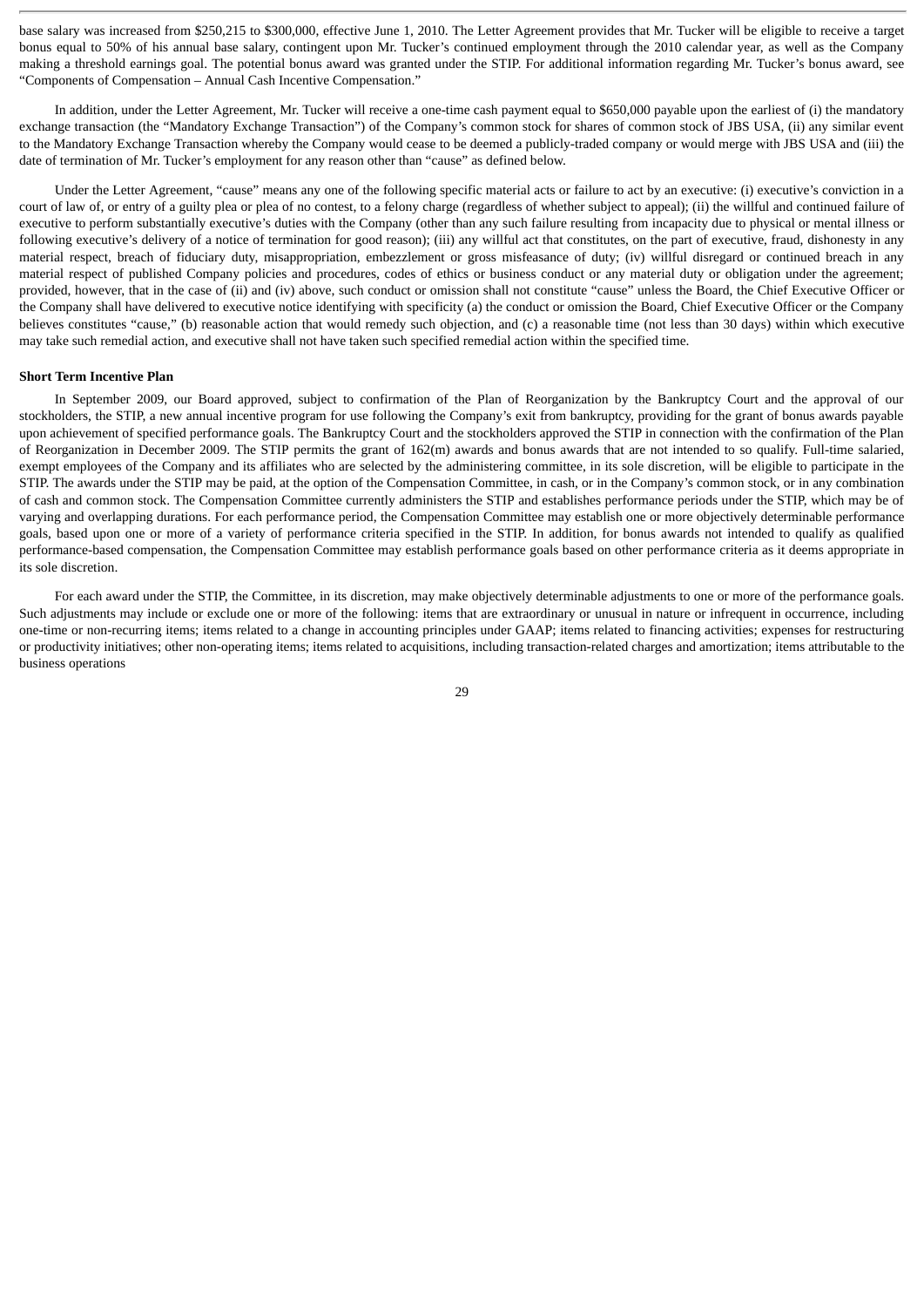of any entity acquired by the Company during the performance period; items related to the disposal of a business or segment of a business; items related to discontinued operations that do not qualify as a segment of a business under GAAP; taxes; stock-based compensation; non-cash items; and any other items of significant income or expense which are determined to be appropriate adjustments.

Under the terms of the STIP, the maximum aggregate amount of all awards intended to constitute qualified performance-based compensation granted to a participant with regard to any fiscal year will not exceed \$10,000,000.

#### **401(k) Salary Deferral Plan and Employee Stock Investment Plan**

Our executive officers receive no special employee benefits. During 2010, our executive officers were able to participate on the same basis as other employees in the provisions of the Company's 401(k) salary deferral plan. Contributions to the Company's 401(k) salary deferral plan are made up of a 30% matching contribution on the first 6% of pay and an additional matching contribution on up to 6% of an executive's compensation, subject to an overall contribution limit for all employees' 401(k) and other profit sharing plans of 5% of domestic income before taxes. In November 2008, the Company notified its employees that any matching contributions to the Company's 401(k) salary deferral plan that he or she had previously elected to be invested in Company's common stock would be automatically invested in the plan's default investment option unless the employee elected a different investment. All full-time employees in the U.S. are eligible to participate in the 401(k) salary deferral plan. We do not have any other pension plan for our executive officers.

The Company has also historically maintained an Employee Stock Investment Plan pursuant to which we contributed an amount equal to 33 1/3% of an officer's payroll deduction for purchases of our common stock under the plan. In November 2008, matching contributions that employees had previously elected to be invested in Company common stock were permanently suspended. In December 2009, we terminated the Employee Stock Investment Plan.

Contributions to named executive officers made in 2010 under our 401(k) salary deferral plan are reported in the Summary Compensation Table above.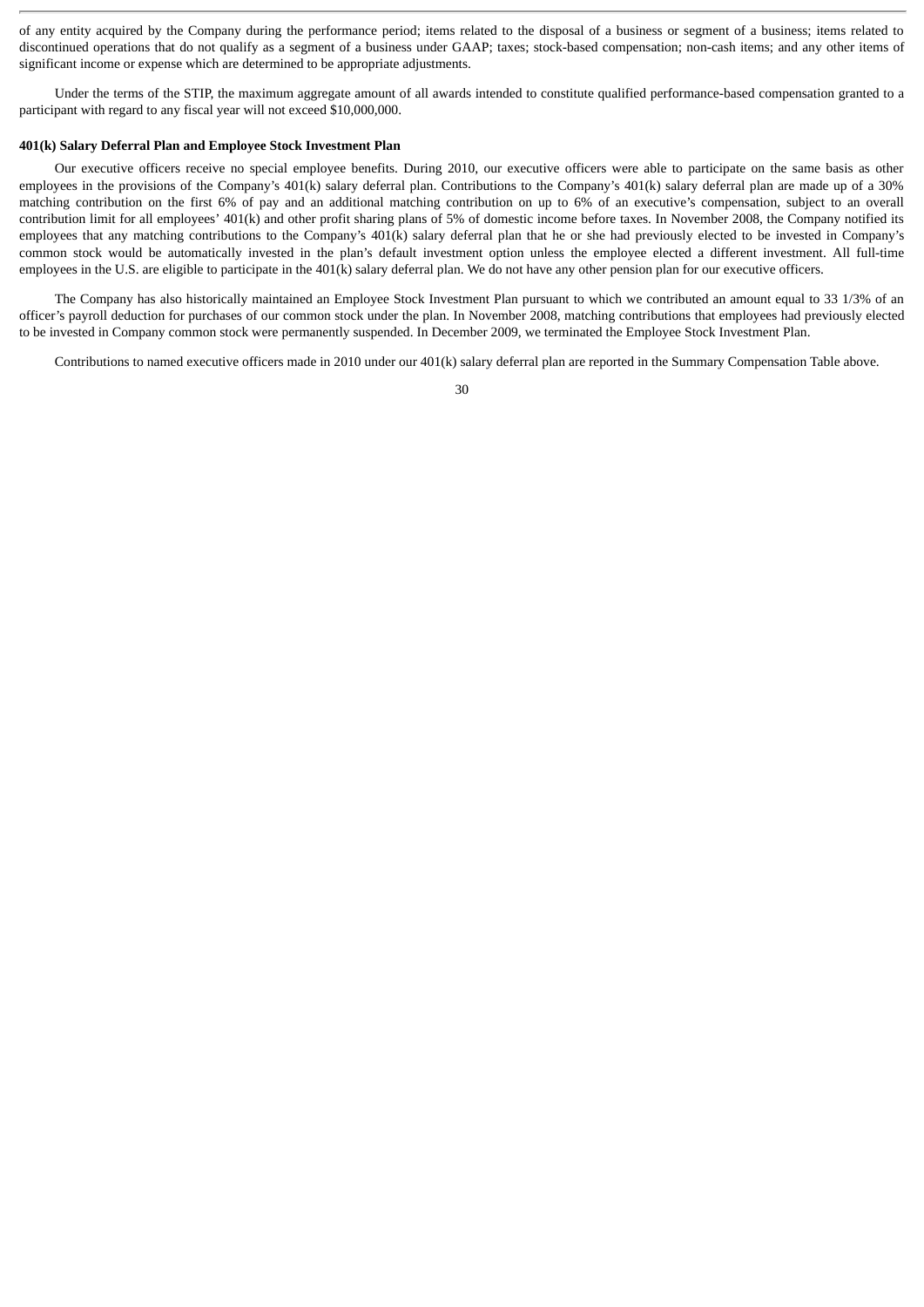## **2010 POTENTIAL PAYMENTS UPON TERMINATION**

The information below describes certain compensation that would be paid to Gary Tucker, our Principal Financial Officer in the event of a termination of his employment with the Company. The amounts shown in the table below assume that such a termination of employment occurred on December 26, 2010. Our other named executive officer, Dr. Jackson resigned as Chief Executive Officer and President of the Company effective as of January 2, 2011. Dr. Jackson resigned to assume the position of Chief Executive Officer and President of JBS USA. Under the Jackson Employment Agreement, Dr. Jackson was not entitled to any severance payment in connection with his resignation and was obligated to repay a portion of the \$3,000,000 signing bonus he received in connection with his initial employment with the Company. On February 11, 2011, Dr. Jackson paid the Company \$1,083,333 of his signing bonus according to the terms of his agreement. In addition, in connection with Dr. Jackson's separation from the Company, we terminated his change in control agreement that was entered into in September 2009.

| <b>Executive Officer / Element of</b><br>Compensation<br><b>Gary Tucker</b> | <b>Termination for</b><br>Cause (\$) | <b>Termination due</b><br>to Death or<br>Disability (\$) | <b>Termination Other</b><br>than for Cause.<br>Death or<br>Disability (\$) |
|-----------------------------------------------------------------------------|--------------------------------------|----------------------------------------------------------|----------------------------------------------------------------------------|
|                                                                             |                                      |                                                          |                                                                            |
| Severance Payment <sup>(a)</sup>                                            | -0-                                  | 782.692                                                  | 782.692                                                                    |
| Accrued vacation amount                                                     | 12,692                               | 12,692                                                   | 12,692                                                                     |
| <b>Total for Mr. Tucker</b>                                                 | 12,692                               | 795,384                                                  | 795.384                                                                    |

(a) Under the Letter Agreement, Mr. Tucker will receive a one-time cash payment equal to \$650,000 payable upon the earliest of (i) the Mandatory Exchange Transaction (ii) any similar event to the Mandatory Exchange Transaction whereby the Company would cease to be deemed a publicly-traded company or would merge with JBS USA and (iii) the date of termination of Mr. Tucker's employment for any reason other than "cause," as described above. Mr. Tucker's change in control agreement was terminated in connection with the Company and Mr. Tucker entering into the Letter Agreement. Additionally, Mr. Tucker would receive \$132,692 in severance pay under the Severance Plan.

#### **Severance Plan**

During 2010, we maintained the Pilgrim's Pride Corporation Severance Plan (the "Severance Plan"), pursuant to which we provided severance payments to eligible employees, including our named executive officers, if their employment was terminated "without cause." For the purposes of the Severance Plan, termination "for cause" means termination of employment because of (i) negligence or misconduct by the individual in the performance of his/her duties for the Company, (ii) non-performance by the individual of his/her duties for the Company, (iii) the individual's conviction for or admission of a felony offense, or the individual's indictment for a criminal offense involving or relating to the business of the Company, (iv) excessive tardiness or absenteeism pursuant to Company policies, (v) act of fraud, dishonesty, or embezzlement by the individual with respect to the Company, or (vi) misconduct by the individual, which, in the judgment of the Company, brings the reputation of the Company into disrepute or causes the individual to be unable to perform his/her duties.

The Severance Plan does not cover termination due to death, disability or retirement, termination for cause or termination at the end of the leave of absence that exceeded the maximum permitted by the Company. Under the Severance Plan, in exchange for signing an enforceable waiver and release agreement, upon termination without cause, a named executive officer was entitled to receive as severance pay an amount equal to: one week per year of service with the Company, plus a minimum of 16 supplemental weeks (in addition to years of service amount), with a total maximum of 52 weeks of pay. In addition, if the Company provided less than two weeks notice of termination without cause, an executive officer would have been entitled up to two additional weeks of severance in lieu of notice. Additional benefits available to eligible employees under the Severance Plan included career transition services as determined by the Company, including without limitation, written materials, company sponsored training and job fairs. Under the Lovette Employment Agreement, Mr. Lovette is not entitled to any severance or termination payments or benefits under the Severance Plan.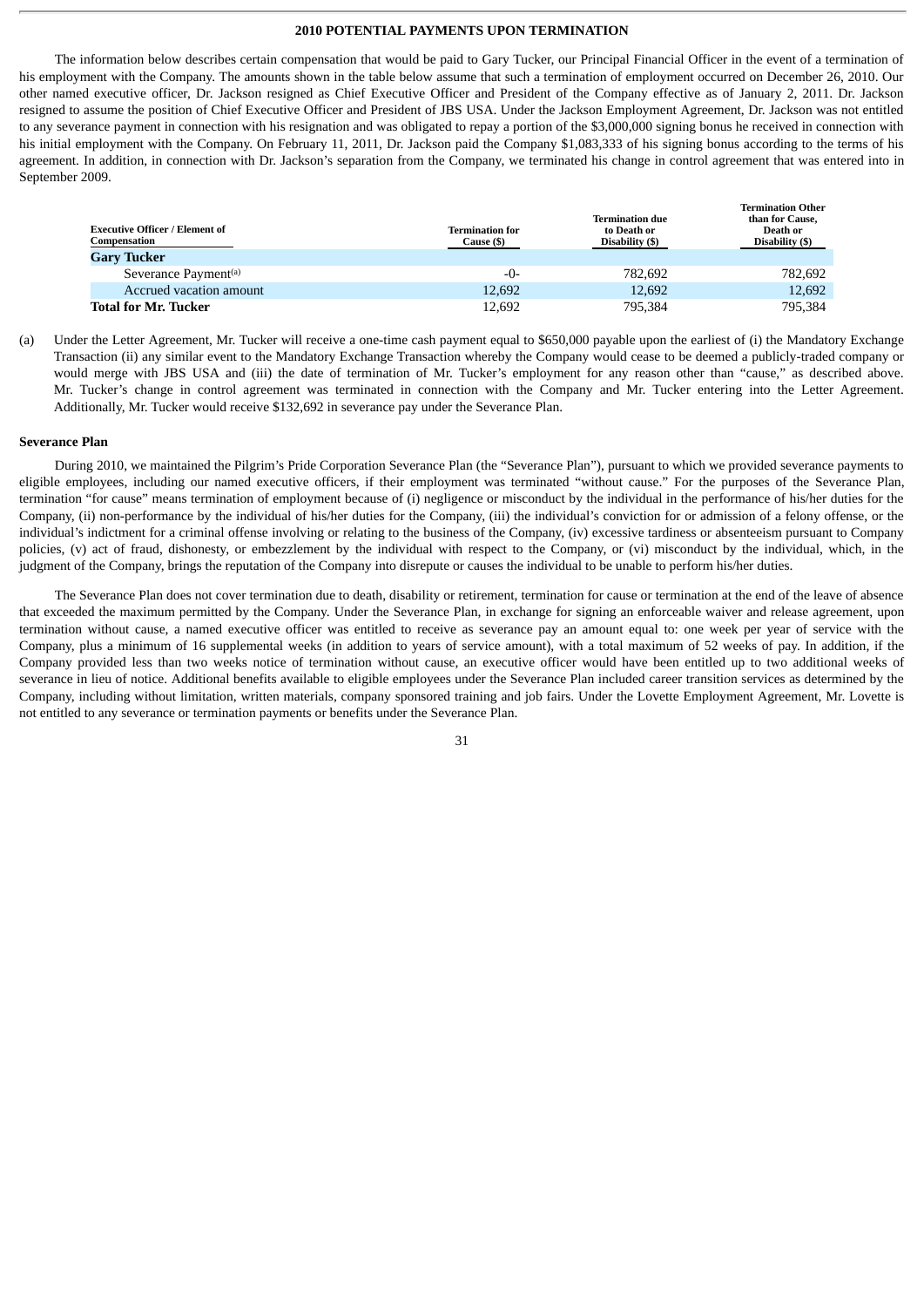## **2010 DIRECTOR COMPENSATION TABLE**

**Non-equity**

|                                   |      | <b>Fees Earned or</b> | <br><b>Incentive Plan</b> | <b>All Other</b> |         |
|-----------------------------------|------|-----------------------|---------------------------|------------------|---------|
| Director                          | Year | Paid in Cash          | Compensation              | Compensation     | Total   |
| Wesley Mendonça Batista           | 2010 | -0-                   | -0-                       | -0-              | $-0-$   |
| Joesley Mendonca Batista          | 2010 | $-0-$                 | $-0-$                     | $-0-$            | $-0-$   |
| Jose Batista Junior               | 2010 | $-0-$                 | $-0-$                     | $-0-$            | $-0-$   |
| Marcus Vinicius Pratini de Moraes | 2010 | 140,000               | $-0-$                     | $-0-$            | 140,000 |
| Wallim Cruz Vasconcellos Junior   | 2010 | 187,000               | $-0-$                     | $-0-$            | 187,000 |
| Lonnie "Bo" Pilgrim               | 2010 | 140,000               | $-0-$                     | $-0-$            | 140,000 |
| Michael L. Cooper                 | 2010 | 192,000               | $-0-$                     | $-0-$            | 192,000 |
| Charles Macaluso                  | 2010 | 171.000               | $-0-$                     | $-0-$            | 171,000 |

On December 28, 2009, upon the Company's emergence from Chapter 11 bankruptcy proceedings, the Board approved a new compensation program for Directors (the "Program"). Under the Program, directors who are employed by the Company following its emergence from bankruptcy or any of its subsidiaries will not receive any additional compensation for their services as directors. The Program provides that each non-employee Director will receive an annual retainer of \$140,000, paid quarterly in arrears, composed of \$70,000 in cash with the remainder consisting of either cash or a combination of cash and equity awards to be determined by the Board. During 2010, the entire retainer was paid in cash. In addition, non-employee directors will each receive \$1,500 per Board meeting they attend in person, plus expenses. The Chairmen of the Audit Committee and Compensation Committee will each receive \$15,000 supplemental annual compensation, and other members of those committees will each receive an additional \$10,000 per year. The Chairmen of other Board committees will each receive \$10,000 supplemental annual compensation, with other members of such committees each receiving an additional \$5,000 per year. Committee Chairmen and other committee members will each also receive \$1,500 and \$1,000, respectively, per committee meeting they attend in person, plus expenses.

#### **Compensation Risks**

The Company has reviewed and assessed our compensation policies and practices to determine whether they are reasonably likely to have a material adverse effect on the Company. The Company's management reviews compensation policies for the presence of certain elements that could encourage employees to take unnecessary or excessive risks; the ratios and level of incentive to fixed compensation, annual to long-term compensation and cash to equity compensation; and the comparison of compensation expense to earnings of the Company. Management's assessment of the Company's compensation policies is reviewed by the Compensation Committee as part of its risk oversight function.

The Company believes that its compensation programs for employees and executive officers are appropriately tailored to encourage employees to grow our business, but not to encourage them to do so in a way that poses unnecessary or excessive material risk. In particular, in 2010, the Company's compensation programs were designed to provide the following:

- elements that reward short-term and, for the Chief Executive Officer, long-term performance;
- for our executive officers, incentive compensation that rewards performance based on Company performance; and
- compensation with fixed and variable components.

As a result, the Company believes that executive officers and key employees receive a balance between competitive remuneration to encourage retention and compensation designed to provide opportunities to earn more by successfully executing our business strategy. The Company believes the design of these programs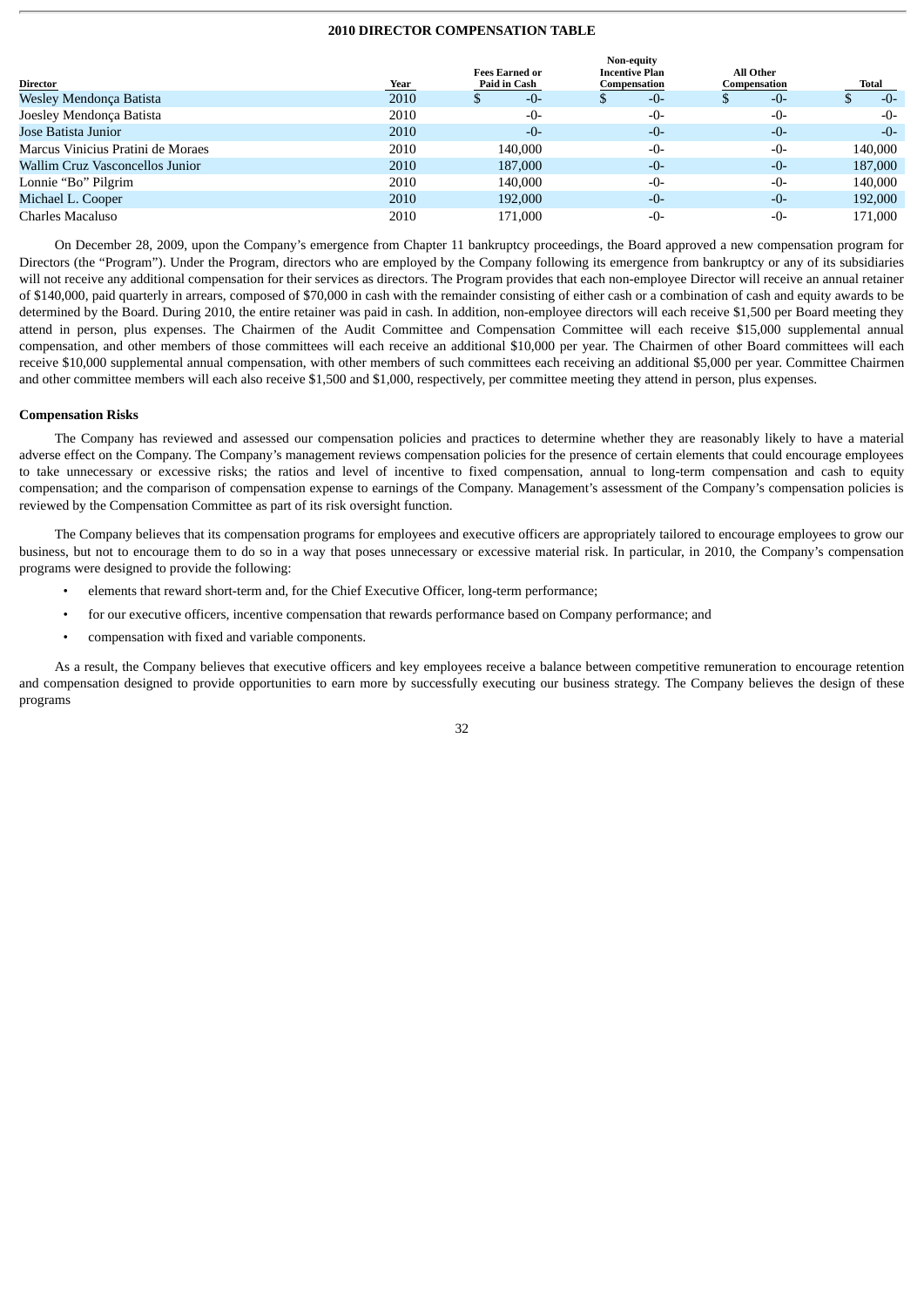encourages our executive officers and key employees to perform at high levels and maximize Company performance without focusing exclusively on compensation performance metrics to the detriment of other important business metrics.

The Company also believes that its compensation program for the Chief Executive Officer does not encourage excessive risk taking because the above compensation elements coupled with his equity ownership in the Company provide a proper mix between long and short-term incentives. A significant portion of Mr. Lovette's total compensation is performance-based and tied to the profitability of the Company. Specifically, under the Lovette Employment Agreement, Mr. Lovette is eligible to receive an annual cash bonus payable in accordance with the STIP, based on the Company's EBITDA. Additionally, Mr. Lovette currently owns a level of equity that the Company believes provides sufficient long-term incentives. The Company believes that Mr. Lovette's beneficial ownership encourages long-term focus on sustainable performance, which aligns his interests with those of our stockholders.

Overall, the Company concluded that there were no risks arising from our compensation policies and practices that are reasonably likely to have a material adverse effect on the Company.

#### **Related Party Transactions Policy**

During 2010, in accordance with its Charter, our Audit Committee was responsible for reviewing and approving the terms and conditions of all proposed transactions between us and any of our officers or Directors, or relatives or affiliates of any such officers or Directors. Furthermore, we adopted a restated certificate of incorporation upon our emergence from Chapter 11 bankruptcy proceedings on December 28, 2009, which provides that all transactions required to be disclosed under Item 404 of Regulation S-K under the Exchange Act ("related-party transactions") must first be reviewed, evaluated and approved by the Audit Committee or other committee comprised solely of independent directors, such approval to be evidenced by a resolution stating that such committee has, in good faith, unanimously determined that such transaction complies with the provisions our certificate of incorporation governing related-party transactions. Any Audit Committee or other independent body member who was or is not independent with respect to a related party transaction under review has been required by our Audit Committee Charter to disclose his or her lack of independence to the remaining committee members and abstain from the review and approval of that transaction.

See "Certain Transactions" for the description of the related party transactions in effect since the beginning of 2010.

#### **Certain Transactions**

During 2010, we have been a party to certain transactions with our current and former Directors and executive officers. These transactions, along with all other transactions between us and affiliated persons, received the approval of the prior Audit Committee and our current Audit Committee, as applicable. Company management analyzed the terms of all contracts entered into with related parties and believed that they were substantially similar to, and contained terms not less favorable to us than, those obtainable from unaffiliated parties.

## **Compensation Committee Interlocks and Insider Participation**

During 2010, the members of the Compensation Committee were Wesley Mendonça Batista, Michael L. Cooper and Wallim Cruz de Vasconcellos Junior. No member of the Committee was, during the 2010, an officer, former officer or employee of the Company or any of our subsidiaries. We did not have any compensation committee interlocks in 2010.

See "Certain Transactions" for the description of the related party transactions in effect since the beginning of 2010.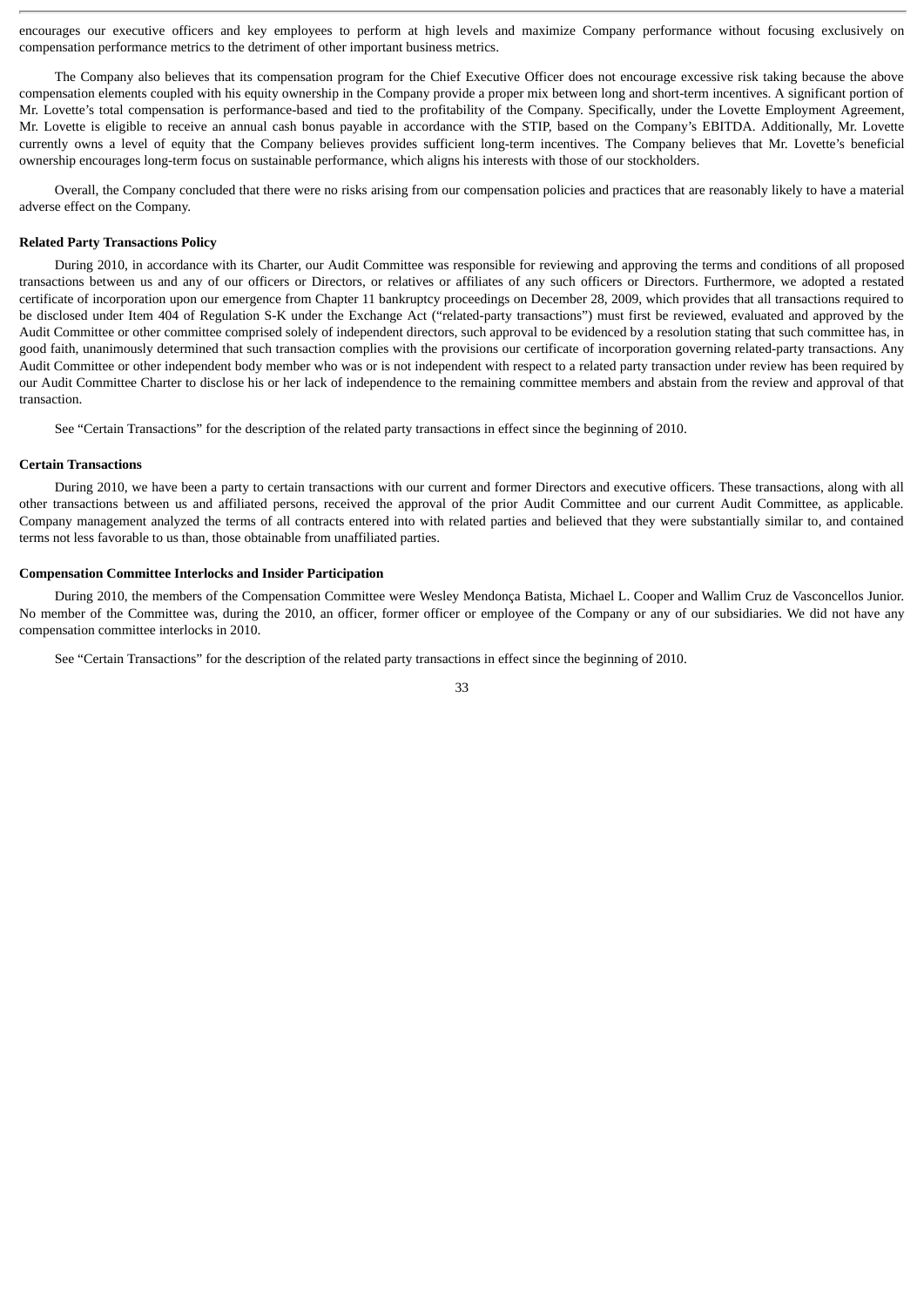On January 19, 2010, we entered into an agreement with JBS USA in order to allocate costs associated with JBS USA's procurement of SAP licenses and maintenance services for its combined companies. Under this agreement, the fees associated with procuring SAP licenses and maintenance services are allocated between the Company and JBS USA in proportion to the percentage of licenses used by each company. The agreement expires on the date of expiration, or earlier termination, of each underlying SAP license agreement. During 2010, we paid JBS USA \$6,588,000 for such services.

On May 5, 2010, we also entered into an agreement with JBS USA in order to allocate the costs of supporting the business operations by one consolidated corporate team, which have historically been supported by their respective corporate teams. Expenditures paid by JBS USA on behalf of the Company will be reimbursed by the Company, and expenditures paid by the Company on behalf of JBS USA will be reimbursed by JBS USA. This agreement expires on May 5, 2015. During 2010, JBS USA incurred approximately \$20,229,680 in expenditures paid on our behalf. During 2010, we incurred approximately \$481,917 in expenditures paid on behalf of JBS USA.

We routinely enter transactions to purchase products from JBS USA and to sell our products to them. During 2010, such purchases from JBS USA totaled \$93,897,817 and sales to them totaled \$5,422,253.

In connection with the bankruptcy court order approving and confirming our joint plan of reorganization, the Company and Lonnie "Bo" Pilgrim entered into the Consulting Agreement, which became effective on December 28, 2009, the effective date of the Plan of Reorganization. The terms of the Consulting Agreement include, among other things, the following:

- Mr. Pilgrim will provide services to the Company that are comparable in the aggregate with the services provided by him to the Company prior to the effective date;
- Mr. Pilgrim will be appointed to the Board of Directors of the Company and during the term of the Consulting Agreement will be nominated for subsequent terms on the Board;
- Mr. Pilgrim will be compensated for services rendered to the Company at a rate of \$1.5 million a year for a term of 5 years;
- Mr. Pilgrim will be subject to customary non-solicitation and non-competition provision; and
- Mr. Pilgrim and his spouse will be provided with medical benefits (or will be compensated for medical coverage) that are comparable in the aggregate to the medical benefits afforded to employees of the Company.

We have entered into chicken grower contracts involving farms owned by certain of our officers, providing the placement of Pilgrim's Pride-owned flocks on their farms during the grow-out phase of production. These contracts are on terms substantially the same as contracts we enter into with unaffiliated parties and can be terminated by either party upon completion of the grow-out of each flock. The aggregate amount paid by us to Lonnie "Bo" Pilgrim under these grower contracts was \$1,249,093 during 2010. Subsequent to 2010 and through February 27, 2011, the amount paid under the grower contracts was \$250,584.

During 2010, we processed the payroll for certain employees of Lonnie "Bo" Pilgrim and Pilgrim Poultry G.P. ("PPGP") as well as performed certain administrative bookkeeping services for Mr. Pilgrim's personal businesses. Lonnie "Bo" Pilgrim is the sole proprietor of PPGP. PPGP paid the Company \$60,057 during 2010 for general supplies and the services described above. Subsequent to 2010 and through February 27, 2011, no payments have been made by PPGP.

PPGP also rented facilities to us for the production of eggs. On December 29, 2000, we entered into an agreement with PPGP to rent its egg production facilities for a monthly amount of \$62,500. We paid rental on the facilities of \$125,000 during 2010 to PPGP. On February 23, 2010, the Company purchased the commercial egg property from PPGP for \$12,000,000.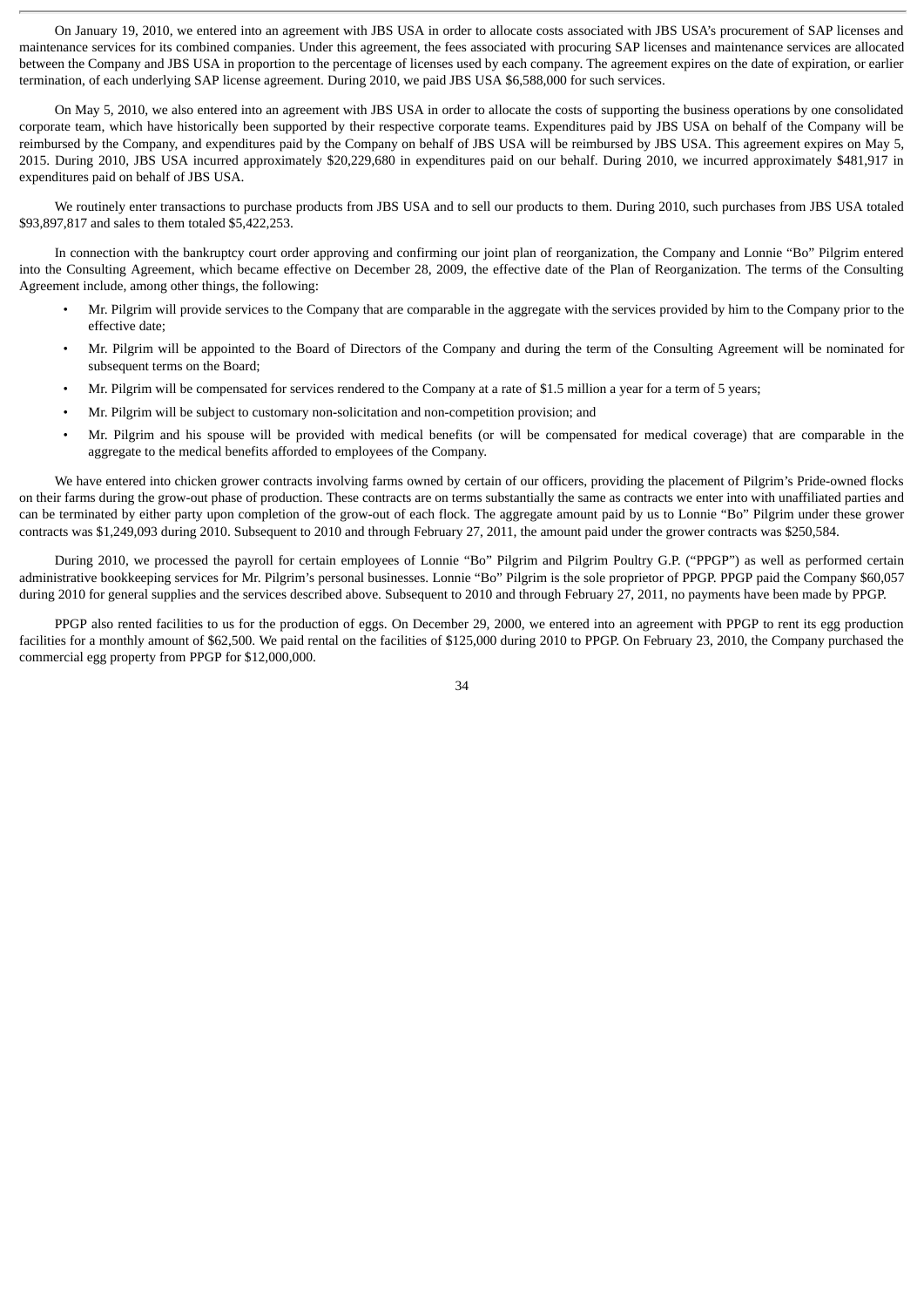During 2010, the Company maintained depository accounts with a financial institution of which Lonnie "Bo" Pilgrim is a major stockholder. Fees paid to this bank in 2010 were insignificant. At December 26, 2010, we had bank balances at this financial institution of approximately \$4.2 million.

On June 9, 2010, the Company sold two airplane hangars and undeveloped land to Lonnie "Bo" Pilgrim for \$1.45 million.

From time to time, the Company has purchased grain from Pat Pilgrim, a son of Lonnie "Bo" Pilgrim, in transactions pre-approved by the Audit Committee. We paid him \$351,998 for such purchases in 2010. Subsequent to 2010 and through February 27, 2011, we have not purchased grain from Pat Pilgrim. Pat Pilgrim also provided hauling services to us in 2010, for which he was paid \$9,600. Subsequent to 2010 and through February 27, 2011, Pat Pilgrim has not provided hauling services to the Company. In March 2011, he paid the Company \$24,521 for land he leased from us. On November 30, 2005, the Audit Committee pre-approved our entering into three contracts with Pat Pilgrim, a general services agreement, a transportation agreement and a lease. On January 28, 2008, the Audit Committee approved a new ground lease agreement with Pat Pilgrim and in February 2008, we entered into the new ground lease agreement pursuant to which Pat Pilgrim rents land from the Company. The lease agreement, which was for a one year initial term, renews for an additional year at the end of each term, but the agreement can be terminated by either party without cause.

In 2009, Mr. Lonnie Ken Pilgrim, our former Senior Vice President, Transportation and a son of Lonnie "Bo" Pilgrim, our Founder Director, received a tax gross up payment of \$758,770. To the extent Mr. Lonnie Ken Pilgrim receives a tax refund from the Internal Revenue Service, he is obligated to repay the amount of the refund to the Company.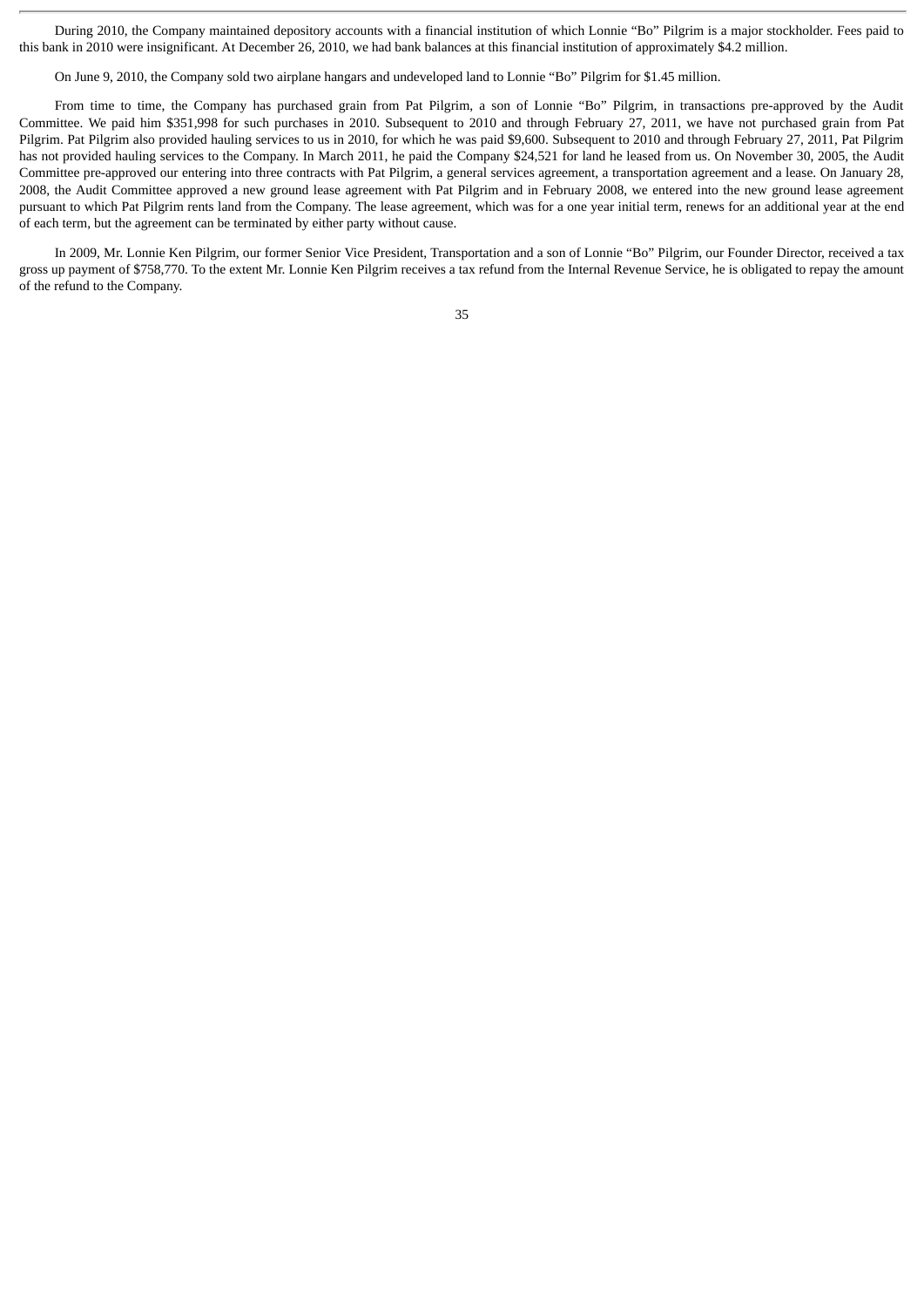#### **Independent Registered Public Accounting Firm Fee Information**

#### **Audit Fees**

Fees for audit services totaled \$1,496,000 in 2010, \$2,084,739 in 2009 and \$170,000 during the transition period from September 27, 2009 through December 27, 2009 (the "Transition Period"), including fees associated with the annual audit, the audit of internal controls over financial reporting (i.e., the Sarbanes-Oxley 404 Audit), the reviews of our quarterly reports on Form 10-Q, statutory audits required in Mexico and assistance with registration statements and accounting consultations.

#### **Audit-Related Fees**

We incurred no fees for audit-related services during 2010, 2009 or the Transition Period. Audit-related services principally include transaction assistance, Sarbanes-Oxley 404 assistance and employee benefit plan audits.

## **Tax Fees**

Fees for tax services, including tax compliance, tax advice and tax planning, totaled \$0 in 2010, \$383,894 in 2009 and \$8,184 during the Transition Period.

## **All Other Fees**

We incurred no fees for other services not included above during 2010, 2009 or the Transition Period.

The Audit Committee has pre-approved all audit and non-audit fees of the independent registered public accounting firm during 2010, 2009 and the Transition Period.

#### **Pre-Approval Policies and Procedures**

In accordance with its Charter, our Audit Committee has established policies and procedures by which it approves in advance any audit and permissible non-audit services to be provided by our independent registered public accounting firm. Under these procedures, prior to the engagement of the independent registered public accounting firm for pre-approved services, requests or applications for the auditors to provide services must be submitted to our Principal Financial Officer or his designee, and the Audit Committee and must include a detailed description of the services to be rendered. The Principal Financial Officer or his designee and the independent registered public accounting firm must ensure that the independent registered public accounting firm is not engaged to perform the proposed services unless those services are within the list of services that have received the Audit Committee's pre-approval and must cause the Audit Committee to be informed in a timely manner of all services rendered by the independent registered public accounting firm and the related fees.

Requests or applications for the independent registered public accounting firm to provide services that require additions or revisions to the 2010 preapproval will be submitted to the Audit Committee (or any Audit Committee members who have been delegated pre-approval authority) by the Principal Financial Officer or his designee. Each request or application must include:

- a recommendation by the Principal Financial Officer (or designee) as to whether the Audit Committee should approve the request or application; and
- a joint statement of the Principal Financial Officer (or designee) and the independent registered public accounting firm as to whether, in their view, the request or application is consistent with the SEC's regulations and the requirements for auditor independence of the Public Company Accounting Oversight Board.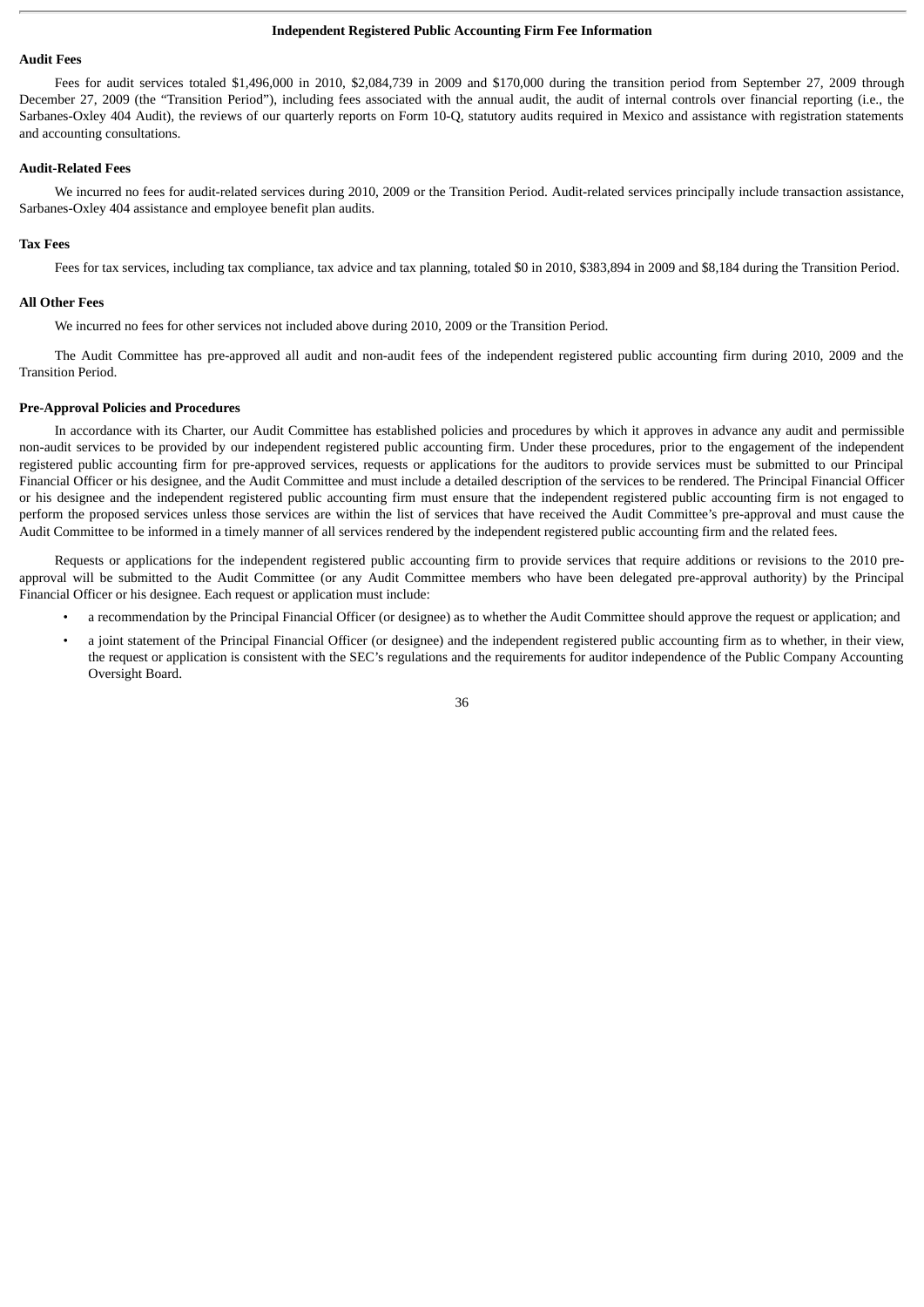The Audit Committee also will not permit the engagement to provide any services to the extent that the SEC has prohibited the provision of those services by independent registered public accounting firms.

The Audit Committee delegated authority to the Chairman of the Audit Committee to:

- pre-approve any services proposed to be provided by the independent registered public accounting firm and not already pre-approved or prohibited by this policy;
- increase any authorized fee limit for pre-approved services (but not by more than 30% of the initial amount that was pre-approved) before we or our subsidiaries engage the auditors to perform services for any amount in excess of the fee limit; and
- investigate further the scope, necessity or advisability of any services as to which pre-approval is sought.

The Chairman of the Audit Committee is required to report any pre-approval or fee increase decisions to the Audit Committee at the next committee meeting. The Audit Committee did not delegate to management any of the Audit Committee's authority or responsibilities concerning the services of the independent registered public accounting firm.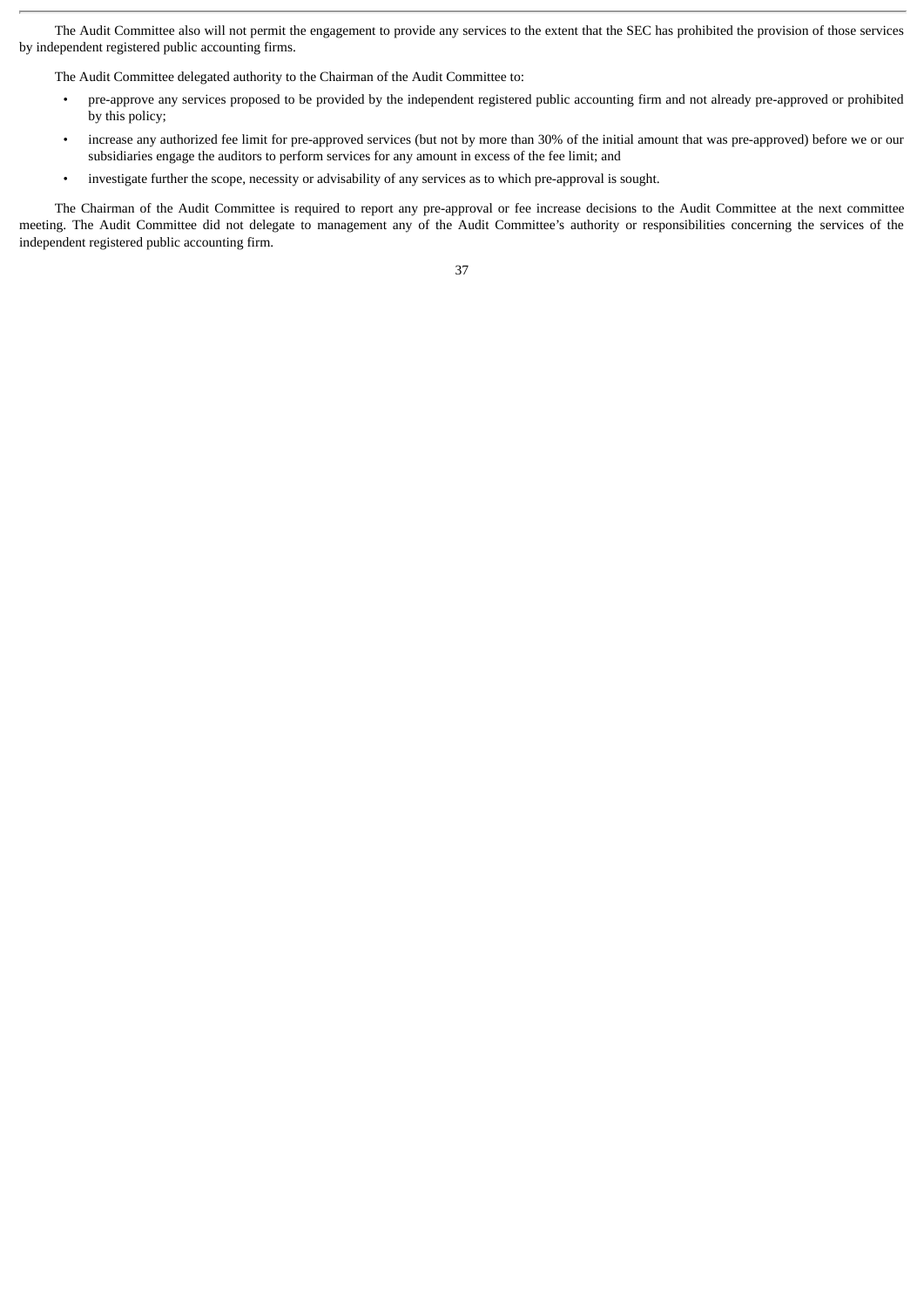#### **Report of the Audit Committee**

The Audit Committee assists the Board in fulfilling its responsibilities for general oversight of the integrity of the Company's financial statements, our compliance with legal and regulatory requirements, the independent registered public accounting firm's qualifications and independence, the performance of our internal audit function and the independent registered public accounting firm, and risk assessment and risk management. The Audit Committee manages the Company's relationship with its independent registered public accounting firm (who reports directly to the Audit Committee). The Audit Committee has the authority to obtain advice and assistance from outside legal, accounting or other advisors as the Audit Committee deems necessary to carry out its duties and to receive appropriate funding, as determined by the Audit Committee, from the Company for such advice and assistance.

The Company's management has primary responsibility for preparing our financial statements and for our financial reporting process. Our independent registered public accounting firm, Ernst & Young LLP, is responsible for expressing an opinion on the conformity of the Company's audited financial statements with accounting principles generally accepted in the United States.

In this context, the Audit Committee hereby reports as follows:

- 1. The Audit Committee has reviewed and discussed the audited financial statements with the Company's management.
- 2. The Audit Committee has discussed with the independent registered public accounting firm the matters required to be discussed by SAS 61 (as amended or superseded).
- 3. The Audit Committee has received the written disclosures and the letter from the independent registered public accounting firm required by applicable requirements of the Public Company Accounting Oversight Board regarding the independent public accounting firm's communications with the Audit Committee concerning independence and has discussed with the independent registered public accounting firm the independent registered public accounting firm's independence.
- 4. Based on the review and discussions set forth above, the Audit Committee recommended to the Board that the audited financial statements be included in the Company's annual report on Form 10-K for the year ended December 26, 2010, that was filed with the SEC and that accompanies this proxy statement.

The undersigned members of the Audit Committee have submitted this report to the Board of Directors.

## Audit Committee

Michael L. Cooper Charles Macaluso Wallim Cruz De Vasconcellos Junior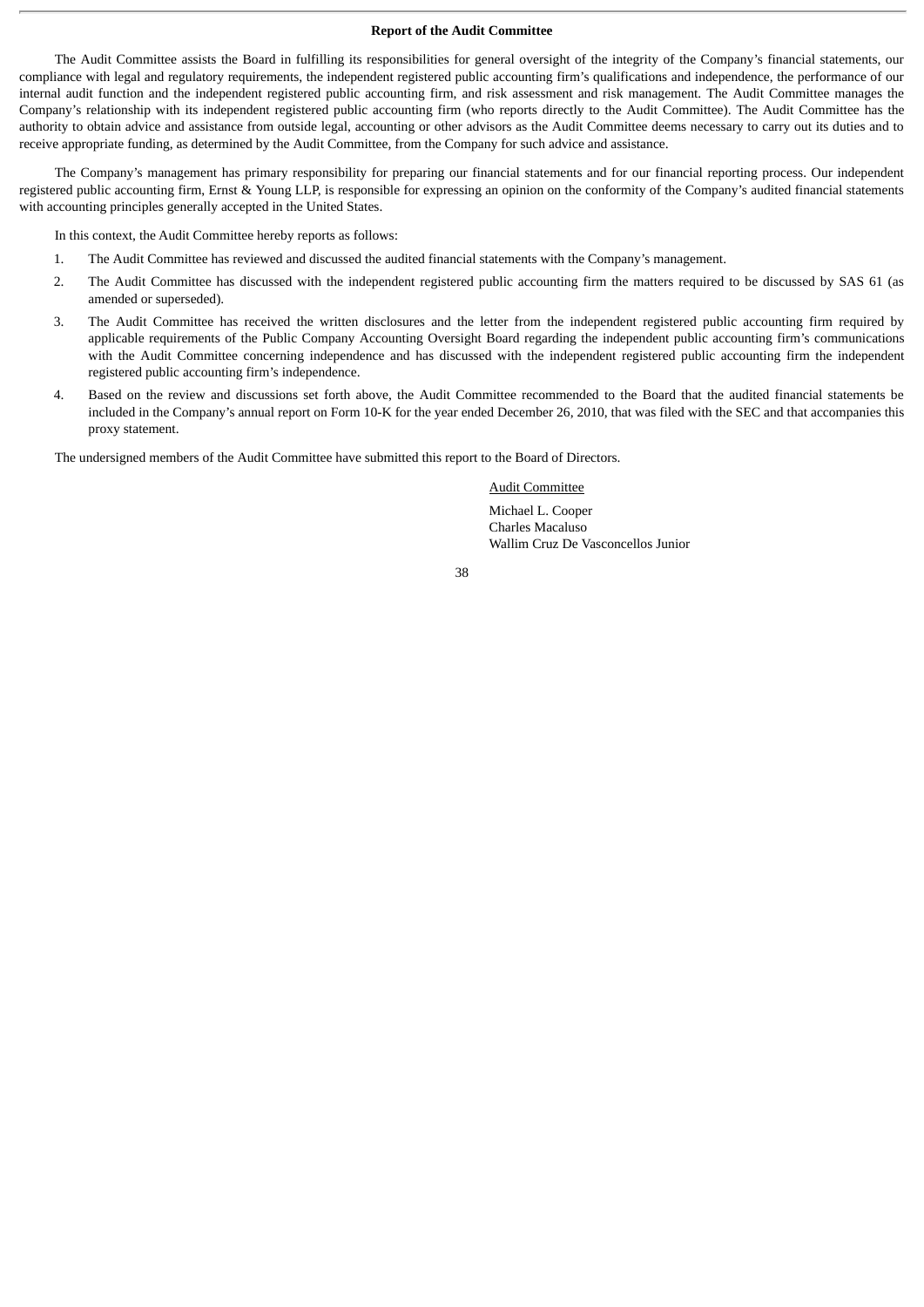## **PROPOSAL 5. RATIFICATION OF THE APPOINTMENT OF INDEPENDENT REGISTERED PUBLIC ACCOUNTING FIRM**

Our Board of Directors recommends the ratification of the appointment of Ernst & Young LLP as our independent registered public accounting firm for fiscal 2011. This independent registered public accounting firm has been our auditor pursuant to annual appointment since 1969, except for 1982 and 1983. If the stockholders fail to ratify the appointment, the Audit Committee will reconsider its selection.

Representatives of Ernst & Young LLP are expected to be present at the Annual Meeting and to be available to respond to appropriate questions. They will be given the opportunity to make a statement if they wish to do so.

**Our Board of Directors recommends that you vote FOR the ratification of the appointment of Ernst & Young LLP as our independent registered public accounting firm for fiscal 2011. Proxies will be so voted unless stockholders specify otherwise.**

#### **Financial Statements Available**

**Our annual report on Form 10-K for the fiscal year ended December 26, 2010, is being mailed concurrently with this proxy statement. The annual report does not form any part of the material for the solicitation of proxies. Upon written request of a stockholder, the Company will furnish, without charge, a copy of our annual report. If you would like a copy of the annual report, please contact Pilgrim's Pride Corporation, at: 1770 Promontory Circle, Greeley, Colorado 80634 Attn: Investor Relations. In addition, financial reports and recent filings with the SEC, are available on the Internet at www.sec.gov. Company information is also available on the Internet at http://www.pilgrims.com. Information contained on the website is not part of this proxy statement.**

| e v          |                   |
|--------------|-------------------|
|              |                   |
| ۰.<br>×<br>v | i<br>٦<br>×<br>۰, |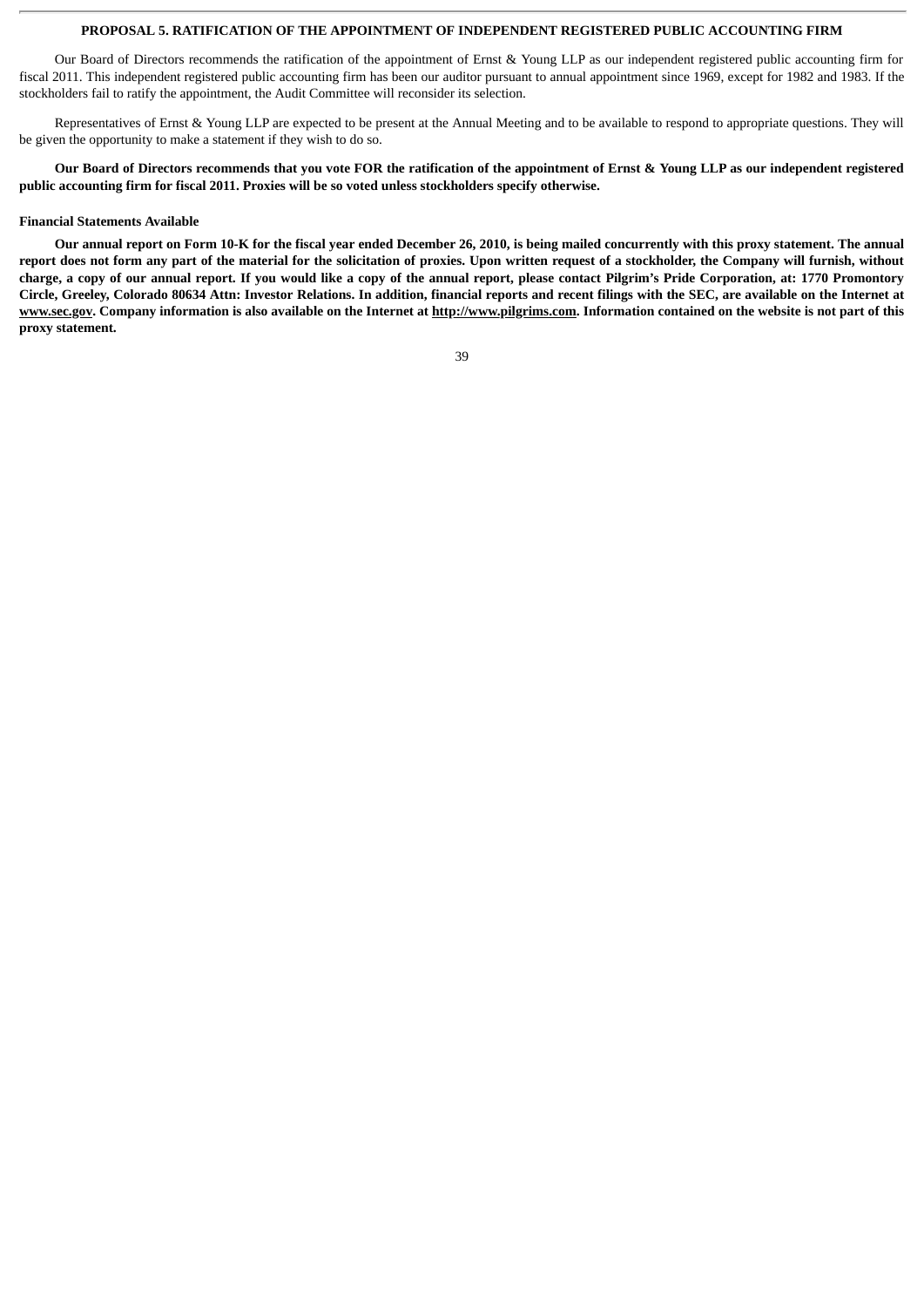## **SECURITY OWNERSHIP**

The following table sets forth, as of March 21, 2011 certain information with respect to the beneficial ownership of our common stock by (i) each person known by us to own more than 5% of the outstanding shares of our common stock (the only class of voting securities outstanding); (ii) each of our Directors, including employee Directors; (iii) our named executive officers; and (iv) all of our current Directors and executive officers as a group. Shares are beneficially owned when the person holding the shares has voting or investment power over the shares or the right to acquire voting or investment power within 60 days. Voting power is the power to vote the shares. Investment power is the power to direct the sale or other disposition of the shares.

| <b>Name and Beneficial Owner</b>                                  | <b>Amount and</b><br><b>Nature of</b><br><b>Beneficial</b><br>Ownership<br>of Common<br><b>Stock</b> | <b>Percent of</b><br>Outstanding<br><b>Common Stock</b> | Percent of<br><b>Voting Power</b> |
|-------------------------------------------------------------------|------------------------------------------------------------------------------------------------------|---------------------------------------------------------|-----------------------------------|
| JBS USA Holdings, Inc.(a)                                         | 144,140,425                                                                                          | 67.20%                                                  | 67.20%                            |
| 1770 Promontory Circle, Greeley, Colorado 80634                   |                                                                                                      |                                                         |                                   |
| Wesley Mendonça Batista(a)                                        | 144,140,425                                                                                          | 67.20%                                                  | 67.20%                            |
| 1770 Promontory Circle, Greeley, Colorado 80634                   |                                                                                                      |                                                         |                                   |
| Joesley Mendonça Batista(a)                                       | 144,140,425                                                                                          | 67.20%                                                  | 67.20%                            |
| 1770 Promontory Circle, Greeley, Colorado 80634                   |                                                                                                      |                                                         |                                   |
| Pilgrim Interests, Ltd.                                           | 13,412,077                                                                                           | 6.25%                                                   | 6.25%                             |
| 110 South Texas St., Pittsburg, TX 75686                          |                                                                                                      |                                                         |                                   |
| Lonnie "Bo" Pilgrim <sup>(b)</sup>                                | 16,570,105                                                                                           | 7.73%                                                   | 7.73%                             |
| 110 South Texas St., Pittsburg, TX 75686                          |                                                                                                      |                                                         |                                   |
| Lonnie Ken Pilgrim <sup>(b)(c)</sup>                              | 14,137,465                                                                                           | 6.59%                                                   | 6.59%                             |
| 110 South Texas St., Pittsburg, TX 75686                          |                                                                                                      |                                                         |                                   |
| Don Jackson <sup>(d)</sup>                                        | 2,780,319                                                                                            | 1.30%                                                   | 1.30%                             |
| William W. Lovette                                                | 200,000                                                                                              | *                                                       | $\ast$                            |
| Michael L. Cooper                                                 | 37,100                                                                                               | $\ast$                                                  | $\ast$                            |
| Charles Macaluso                                                  |                                                                                                      | $\ast$                                                  | $*$                               |
| Marcus Vinicius Pratini de Moraes                                 |                                                                                                      | $\ast$                                                  | $*$                               |
| Wallim Cruz De Vasconcellos Junior                                |                                                                                                      | $*$                                                     | $*$                               |
| Gary D. Tucker                                                    | 8,170                                                                                                | $\ast$                                                  | $*$                               |
| All executive officers and Directors as a group <sup>(a)(b)</sup> | 163,736,119                                                                                          | 76.34%                                                  | 76.34%                            |

Less than 1%.

(a) JBS USA Holdings, Inc. is a subsidiary of JBS Hungary Holdings Kft., a wholly owned, indirect subsidiary of JBS S.A. JBS S.A. is ultimately controlled by the Batista family, which is comprised of José Batista Sobrinho, the founder of JBS S.A., Flora Mendonça Batista, and their six children, José Batista Júnior, Valéria Batista Mendonça Ramos, Vanessa Mendonça Batista, Wesley Mendonça Batista, Joesley Mendonça Batista and Vivianne Mendonça Batista. The Batista family indirectly owns 100.0% of the issued and outstanding shares of J&F Participações S.A., a Brazilian corporation which owns 44.0% of the outstanding capital of JBS S.A., and, except for Mr. José Batista Sobrinho and Mrs. Flora Mendonça Batista, directly owns 100% of the equity interests in ZMF Fundo de Investimento em Participações, a Brazilian investment fund which owns 6.1% of the outstanding capital of JBS S.A. Wesley Mendonça Batista and Joesley Mendonça Batista are members of our Board of Directors. Through J&F Participações S.A. and ZMF Fundo de Investimento em Participações, Wesley Mendonça Batista and Joesley Mendonça Batista are members of the Batista family and each beneficially own all shares of our common stock through their controlling interest in JBS S.A. As a result of the ownership structure and other relationships described above, each of JBS USA Holdings, Inc., Wesley Mendonça Batista and Joesley Mendonça Batista is the beneficial owner, with shared voting and dispositive power of the 144,140,425 shares of common stock.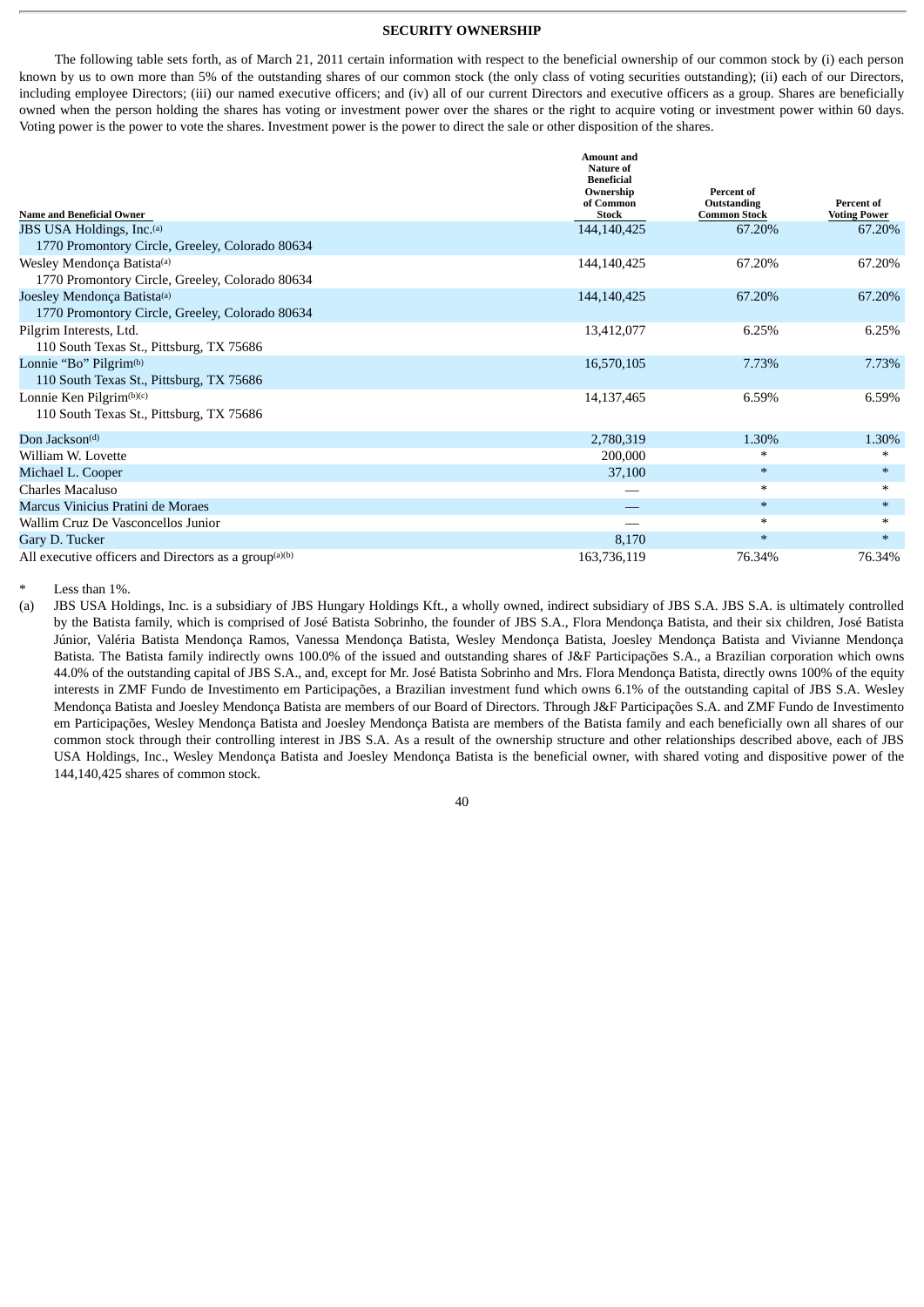- (b) Includes 13,412,077 shares of common stock held of record by Pilgrim Interests, Ltd., a limited partnership formed by Lonnie "Bo" Pilgrim's family, 68,013 shares of common stock held of record by PFCP, Ltd., another limited partnership formed by Lonnie "Bo" Pilgrim's family, 90,580 shares of common stock held of record by Pilgrim Family Trust I, an irrevocable trust for the benefit of Lonnie "Bo" Pilgrim's surviving spouse and children, of which Lonnie Ken Pilgrim, the son of Lonnie "Bo" Pilgrim, and Patricia R. Pilgrim, Lonnie "Bo" Pilgrim's wife, are co-trustees, and 90,579 shares of common stock held of record by Pilgrim Family Trust II, an irrevocable trust for the benefit of Lonnie "Bo" Pilgrim and his children, of which Lonnie "Bo" Pilgrim and Lonnie Ken Pilgrim are co-trustees. Pilgrim Interests, Ltd. is a limited partnership formed by Mr. Pilgrim's family of which the managing general partner is the Lonnie A. Pilgrim 1998 Revocable Trust and the other general partner is Lonnie Ken Pilgrim and the limited partners are Lonnie "Bo" Pilgrim, The Lonnie A. "Bo" Pilgrim Endowment Fund, The Lonnie Ken Pilgrim Issue Trust, The Greta Pilgrim Owens Issue Trust and The Pat Pilgrim Issue Trust. PFCP, Ltd. is a limited partnership formed by Mr. Pilgrim's family of which the managing general partner is the Lonnie A. Pilgrim 1998 Revocable Trust and the other general partner is Lonnie Ken Pilgrim, the class A limited partners are Lonnie "Bo" Pilgrim and Patricia R. Pilgrim and the class B limited partners are Lonnie "Bo" Pilgrim, Patricia R. Pilgrim and Lonnie Ken Pilgrim. The agreement establishing the Lonnie A. Pilgrim 1998 Revocable Trust provides that Lonnie "Bo" Pilgrim is the sole trustee during his life and, after his death, the trustee shall be a board of trustees currently comprised of Patricia R. Pilgrim, Lonnie Ken Pilgrim, S. Key Coker, Charles Black and Donald Wass. The agreement establishing the Lonnie A. Pilgrim 1998 Revocable Trust provides that Lonnie "Bo" Pilgrim as the sole trustee shall have sole voting and dispositive power over the shares of common stock and, after his death, most voting matters require a majority vote of the board of trustees except the direct or indirect sale of the shares of common stock requires a unanimous vote of the board of trustees. Additionally, Pilgrim Interests, Ltd. and PFCP, Ltd. have entered into a Voting Agreement, which may be terminated at any time by the unanimous action of Lonnie "Bo" Pilgrim, acting in his individual capacity and as trustee of the Lonnie A. Pilgrim 1998 Revocable Trust (acting as managing general partner of Pilgrim Interests, Ltd. and PFCP, Ltd.), Patricia R. Pilgrim and Lonnie Ken Pilgrim which provides that Lonnie Ken Pilgrim, Greta Pilgrim Owens, the daughter of Lonnie "Bo" Pilgrim, S. Key Coker, Charles L. Black and Donald L. Wass (the "Voting Representatives") shall have the sole power to vote the shares of common stock owned by Pilgrim Interests, Ltd. and PFCP, Ltd. All voting decisions require a majority of the Voting Representatives except that (i) the sale of substantially all of the assets of the Company, (ii) the sale or liquidation of the Company, or (iii) the merger of the Company requires a unanimous vote of the Voting Representatives. All other decisions regarding common stock held by Pilgrim Interests, Ltd. and PFCP, Ltd. will be made by the Lonnie A. Pilgrim 1998 Revocable Trust. Includes 1,790 shares and 1,478 shares held in trust by our 401(k) Salary Deferral Plan for Lonnie "Bo" Pilgrim and Lonnie Ken Pilgrim, respectively, and 2,650 shares held by UGMA for Lonnie "Bo" Pilgrim. Each of Lonnie "Bo" Pilgrim and Lonnie Ken Pilgrim disclaims beneficial ownership of our common stock held, except to the extent of their actual pecuniary interest therein.
- (c) Includes 16,497 shares of common stock held by his wife. Also includes 63,070 shares of common stock held in two irrevocable trusts dated December 15, 1994 and October 31, 1989, of which Lonnie Ken Pilgrim is a co-trustee for the benefit of his children. Lonnie Ken Pilgrim disclaims any beneficial interest in the foregoing shares.
- (d) The shares of common stock held beneficially by Don Jackson are pledged to secure certain loans.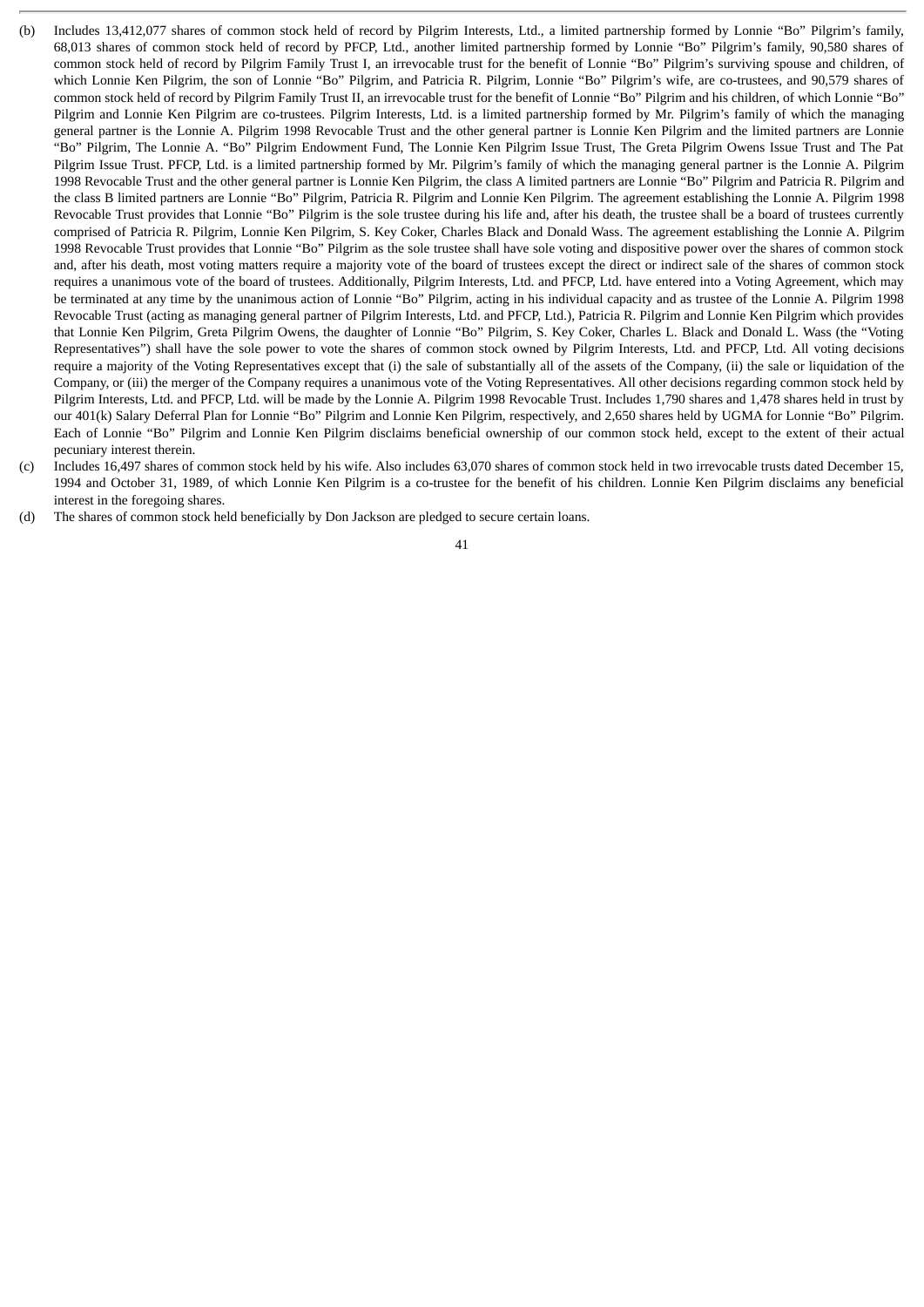## **Equity Compensation Plan Information**

The following table provides certain information about our common stock that may be issued under the LTIP, as of December 31, 2010. For additional information concerning terms of the LTIP, see "Compensation Discussion and Analysis – Components of Compensation – Long Term Incentive Plan."

| <b>Plan Category</b><br>Equity compensation plans approved by securities holders | Number of<br><b>Securities to</b><br><b>Be Issued Upon</b><br><b>Exercise of</b><br>Outstanding<br>Options,<br><b>Warrants</b><br>and Rights (1) | Weighted-<br>Average<br><b>Exercise Price of</b><br>Outstanding<br>Option,<br><b>Warrants</b><br>and Rights (2) | <b>Number of Securities</b><br><b>Remaining Available</b><br>for Future Issuance<br><b>Under Equity</b><br><b>Compensation Plans</b><br><b>(Excluding Securities</b><br><b>Reflected in the First</b><br>Column) (3)<br>6,688,068 |
|----------------------------------------------------------------------------------|--------------------------------------------------------------------------------------------------------------------------------------------------|-----------------------------------------------------------------------------------------------------------------|-----------------------------------------------------------------------------------------------------------------------------------------------------------------------------------------------------------------------------------|
| Equity compensation plans not approved by securities holders                     |                                                                                                                                                  |                                                                                                                 |                                                                                                                                                                                                                                   |
| <b>Total</b>                                                                     |                                                                                                                                                  |                                                                                                                 | 6.688.068                                                                                                                                                                                                                         |

## **Section 16(a) Beneficial Ownership Reporting Compliance**

Section 16(a) of the Exchange Act requires the Company's officers and Directors, and persons who own more than ten percent of our common stock, to file reports of ownership and changes in ownership with the SEC and the NYSE. Officers, Directors and greater than ten-percent stockholders are required by SEC regulations to furnish us with copies of all Section 16(a) forms they file. Based on our review of the copies of such forms, we believe that all other filing requirements applicable to our officers, Directors and greater than ten-percent stockholders for 2010 were complied with, except that JBS USA Holdings, Inc.; VVMB Participações LTDA.; ZMF Participações LTDA.; WWMB Participações LTDA.; ZMF Fundo de Investomento em Participações; J&F Participações S.A.; JBS S.A.; JBS Global A/S; JBS Hungary Holdings KFT; José Batista Sobrinho; Joesley Mendonça Batista; Wesley Mendonça Batista; and José Batista, Jr. filed their Form 3 late in January 2010.

## **HOUSEHOLDING OF STOCKHOLDER MATERIALS**

Some banks, brokers and other nominee record holders may be participating in the practice of "householding" proxy statements and annual reports. This means that only one copy of this proxy statement or annual report to stockholders may have been sent to multiple stockholders in the same household. We will promptly deliver a separate copy of either document to any stockholder who requests by writing to our Investor Relations Department at the following address: 1770 Promontory Circle, Greeley, Colorado 80634 or by telephoning (903) 434-1495. Any stockholder who currently is receiving multiple copies and would like to receive only one copy for his or her household should contact his or her bank, broker or other nominee record holder.

## **IMPORTANT NOTICE REGARDING THE AVAILABILITY OF PROXY MATERIALS FOR THE STOCKHOLDER MEETING TO BE HELD ON APRIL 29, 2011**

This proxy statement and the Company's 2010 Annual Report are also available electronically on our hosted website. You may view these directly at: www.envisionreports.com/PPC.

To access and review the materials made available electronically:

- 1. Go to www.envisionreports.com/PPC.
- 2. Enter the 12-digit control number located on the proxy card.
- 3. Click "View 2011 Stockholder Material."

We encourage you to review all of the important information contained in the proxy materials before voting.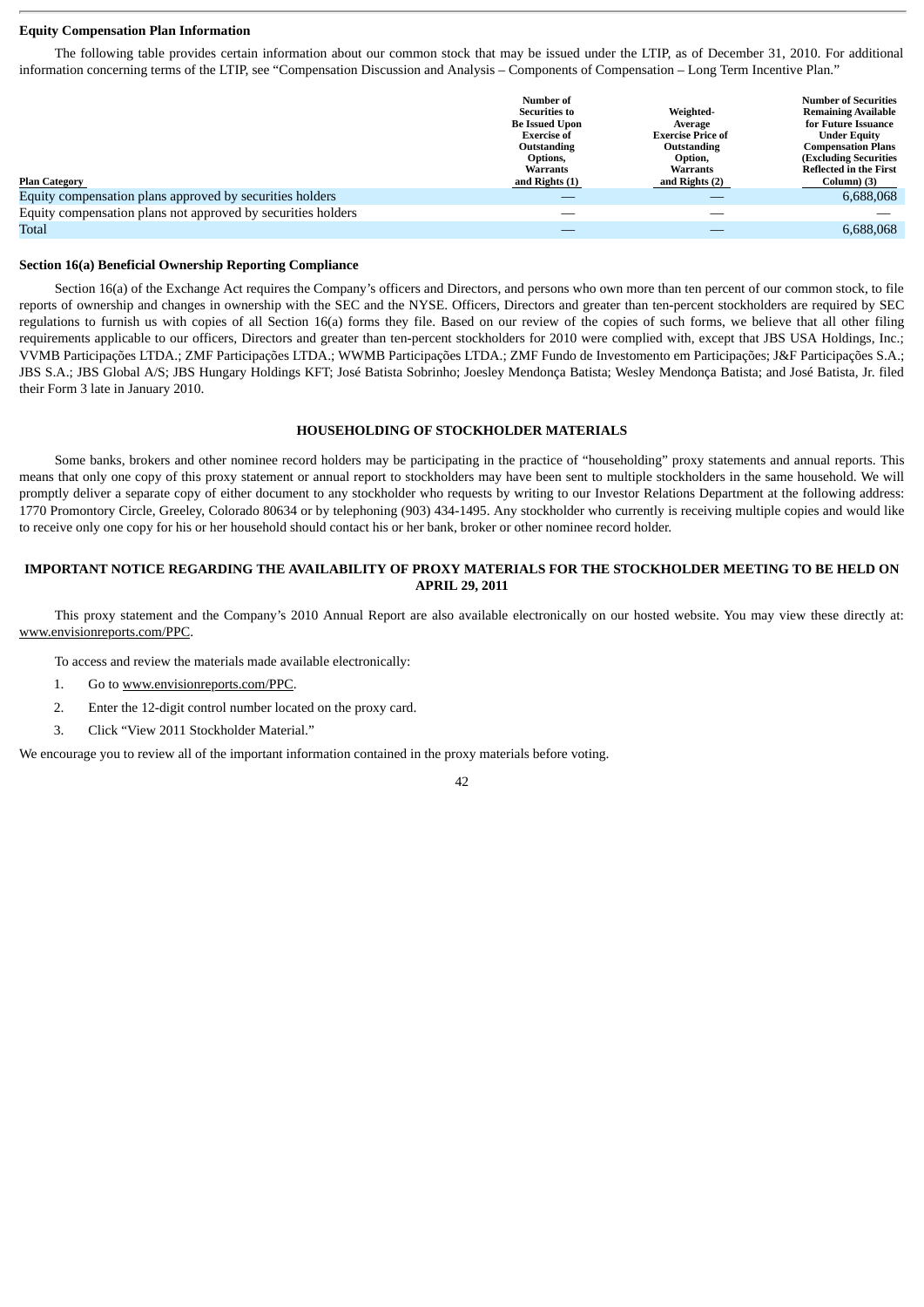## **OTHER BUSINESS**

The Board of Directors is not aware of, and it is not anticipated that there will be presented to the Annual Meeting, any business other than the election of the Directors, to conduct a stockholder advisory vote on executive compensation, to conduct a stockholder advisory vote on the frequency of advisory voting to approve executive compensation and the proposal to ratify the appointment of Ernst & Young LLP as our independent registered public accounting firm described above. If other matters properly come before the Annual Meeting, the persons named on the accompanying proxy card will vote the returned proxies as the Board of Directors recommends.

By order of the Board of Directors,

/s/ William W. Lovette

 WILLIAM W. LOVETTE Greeley, Colorado *President and President and President and President and President and President and Chief Executive Of* **Chief Executive Officer**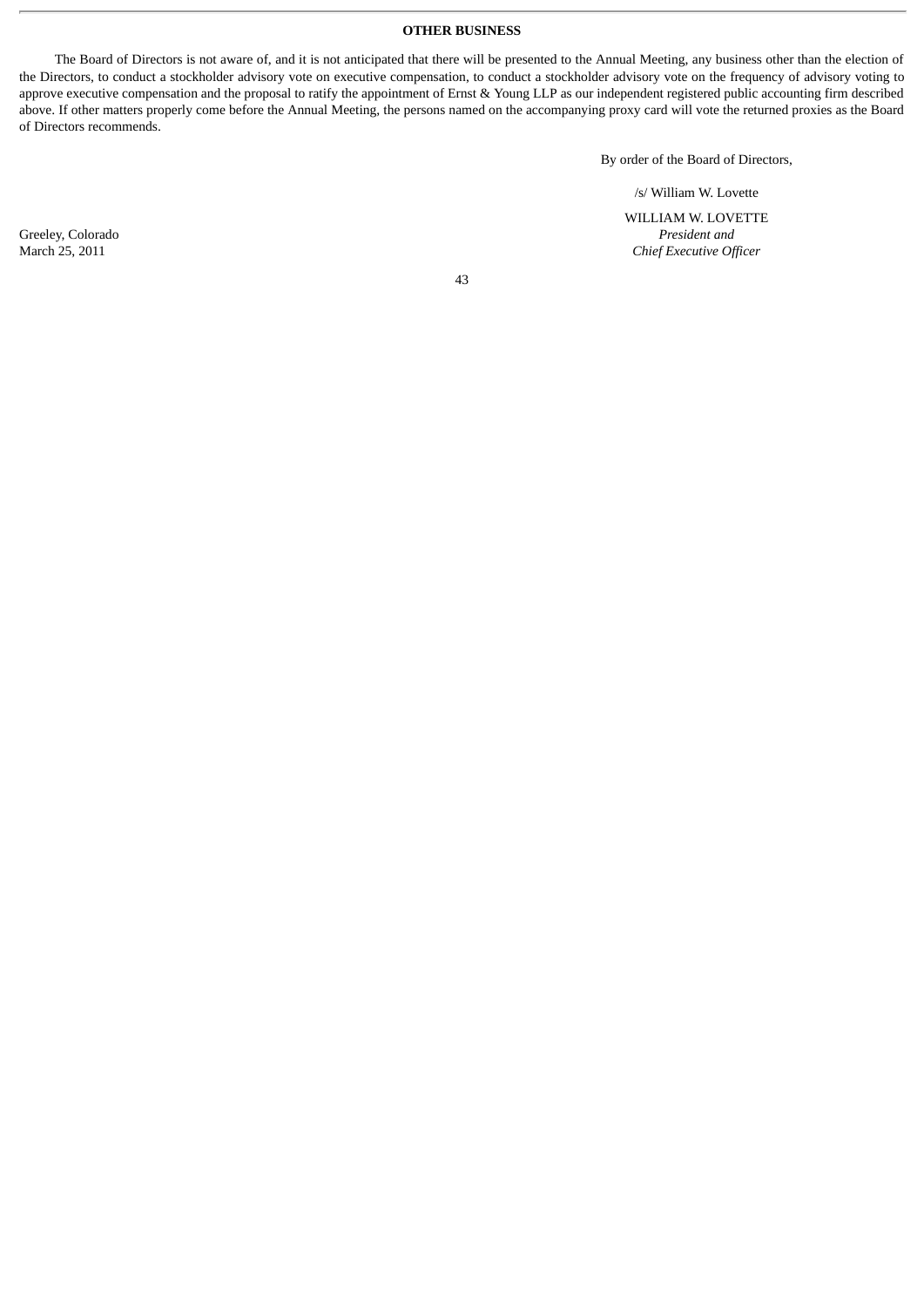

## **Electronic Voting Instructions**

**You can vote by Internet or telephone! Available 24 hours a day, 7 days a week!**

Instead of mailing your proxy, you may choose one of the two voting methods outlined below to vote your proxy.

VALIDATION DETAILS ARE LOCATED BELOW IN THE TITLE BAR.

**Proxies submitted by the Internet or telephone must be received by 1:00 a.m., Central Time, on April 29, 2011.**

## **Vote by Internet**

- Log on to the Internet and go to
- **www.envisionreports.com/PPC**
- Follow the steps outlined on the secured website.

## **Vote by telephone**

- ŸCall toll free 1-800-652-VOTE (8683) within the USA, US territories & Canada any time on a touch tone telephone. There is **NO CHARGE** to you for the call.
- Follow the instructions provided by the recorded message.

Using a **black ink** pen, mark your votes with an **X** as shown in this example. Please do not write outside the designated areas.

## **Annual Meeting Proxy Card**

**IF YOU HAVE NOT VOTED VIA THE INTERNET OR TELEPHONE, FOLD ALONG THE PERFORATION, DETACH AND RETURN THE BOTTOM PORTION IN THE ENCLOSED ENVELOPE.**

**A Proposals — The Board of Directors recommends a vote FOR all the nominees listed in Proposals 1 and 2, FOR Proposals 3 and 5 and, with respect to Item 4, for 1 Yr.**

| 1. Election of JBS Directors: |                  |                                                                                                                                                                                 | 01 - Wesley Mendonça Batista<br>04 - William W. Lovette |                          |   | 02 - Joesley Mendonça Batista<br>05 - Marcus Vinicius Pratini de<br>Moraes |  |                                                                                                                                                                | 03 - Don Jackson<br>06 - Wallim Cruz De<br>Vasconcellos Junior |         |              |                       |    |        |    |                          |
|-------------------------------|------------------|---------------------------------------------------------------------------------------------------------------------------------------------------------------------------------|---------------------------------------------------------|--------------------------|---|----------------------------------------------------------------------------|--|----------------------------------------------------------------------------------------------------------------------------------------------------------------|----------------------------------------------------------------|---------|--------------|-----------------------|----|--------|----|--------------------------|
|                               | $\Box$<br>$\Box$ | Mark here to vote FOR all nominees<br>Mark here to WITHHOLD vote from all<br>nominees                                                                                           |                                                         |                          |   | □                                                                          |  | For All EXCEPT - To withhold<br>a vote for one or more nominees,<br>mark the box to the left and the<br>corresponding numbered box(es)<br>to the right.        |                                                                | 01<br>П | 02           | 03<br>П               | 04 | 05     | 06 |                          |
|                               |                  | 2. Election of Equity Directors<br>and the Founder Director:                                                                                                                    |                                                         | 01 - Lonnie "Bo" Pilgrim |   |                                                                            |  | 02 - Michael L. Cooper                                                                                                                                         |                                                                |         |              | 03 - Charles Macaluso |    |        |    |                          |
|                               | $\Box$<br>□      | Mark here to vote FOR all nominees<br>Mark here to WITHHOLD vote from all<br>nominees                                                                                           |                                                         |                          |   | $\Box$                                                                     |  | For All <b>EXCEPT</b> - To withhold<br>a vote for one or more nominees,<br>mark the box to the left and the<br>corresponding numbered box(es)<br>to the right. |                                                                | 01<br>п | 02<br>$\Box$ | -03<br>$\Box$         |    |        |    |                          |
|                               |                  | 3. Advisory vote on executive compensation.                                                                                                                                     |                                                         | $\Box$                   |   | For Against Abstain<br>$\overline{\phantom{a}}$                            |  | 4. Advisory vote on the frequency of holding future<br>advisory votes on executive compensation.                                                               |                                                                |         |              |                       |    | $\Box$ |    | 1 Yr 2 Yrs 3 Yrs Abstain |
|                               |                  | 5. Ratification of the appointment of Ernst &<br>Young LLP as independent registered public<br>accounting firm for the Company for the fiscal<br>year ending December 25, 2011. |                                                         | $\Box$                   | П | For Against Abstain<br>$\Box$                                              |  |                                                                                                                                                                |                                                                |         |              |                       |    |        |    |                          |

 **B Authorized Signatures — This section must be completed for your vote to be counted. — Date and Sign Below**

Please sign exactly as name(s) appears hereon. Joint owners should each sign. When signing as attorney, executor, administrator, corporate officer, trustee, guardian, or custodian, please give full title.

box.

Date (mm/dd/yyyy) — Please print date below.

Signature  $1$  — Please keep signature within the

Signature 2 — Please keep signature within the

box.